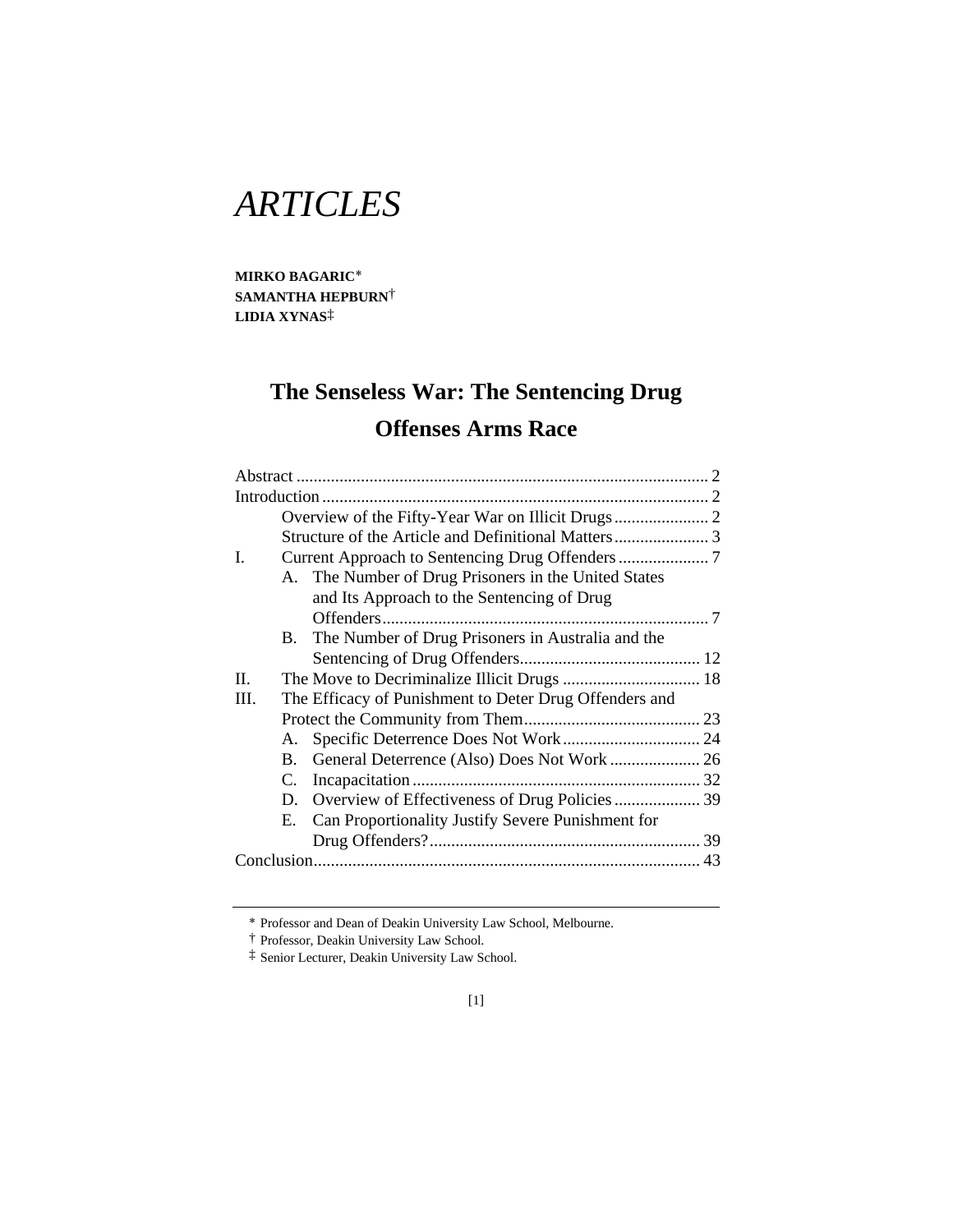## **ABSTRACT**

There has been a considerable increase in the penalties for drug trafficking following the United Nations Single Convention on Narcotic Drugs 1961, over fifty years ago. In many parts of the world, the sanctions are as severe as those for homicide and rape. This penalty escalation is at odds with the counter movement to decriminalise illicit drugs. Drug supplying is the only serious crime where there are widespread moves to decriminalize the main outcome of the crime—the use illicit drugs. This paper explores this paradox. It also examines the rationales for the increasingly harsh penalties for drug suppliers. We conclude that while there is no conclusive argument in favour of the decriminalizing drugs, the weight of empirical data does not establish any concrete benefits stemming from severe penalties for serious drug offenses. In particular, there is no correlation between longer prison terms for drug offenders and a reduction in the availability and use of drugs. We propose that the penalties for drug offenses should be reduced considerably. There is no useful objective that can be achieved by a twenty-five-year term of imprisonment that cannot be achieved by a term of five to ten years. A more measured sentencing response to serious drug offense penalties would make sentencing fairer and enable billions of dollars currently directed to imprisonment to be spent on more pressing community needs.

## **INTRODUCTION**

#### *Overview of the Fifty-Year War on Illicit Drugs*

The global "war on drugs" commenced following the United Nations Single Convention on Narcotic Drugs  $1961<sup>1</sup>$  and gained momentum following the clampdown on drugs by U.S. President Nixon more than forty years  $ago^2$ . The sharp end of the war of drugs

<sup>1</sup> All nations are parties to the Convention except Afghanistan, Chad, East Timor, Equatorial Guinea, Kiribati, Nauru, Samoa, South Sudan, Tuvalu, and Vanuatu.

<sup>2</sup> *See* REPORT OF THE GLOBAL COMMISSION ON DRUG POLICY, WAR ON DRUGS 2 (June 2011); as noted by Lauren M. Cutler in *Arizona's Drug Sentencing Statute: Is Rehabilitation a Better Approach to the "War on Drugs"?*, 35 NEW ENG. J. ON CRIM. & CIV. CONFINEMENT 397, 399 (2009). The author argues that the war escalated in 1982:

Officially declared on October 2, 1982, by President Reagan in a radio address, the "War on Drugs" has intensified to the extent that it has affected the entire American criminal justice system. The theory was if law enforcement got 'tough on crime' by securing more arrests and punishing offenders with harsher penalties, it would have a deterrent effect, thus decreasing the net volume of drug offenses.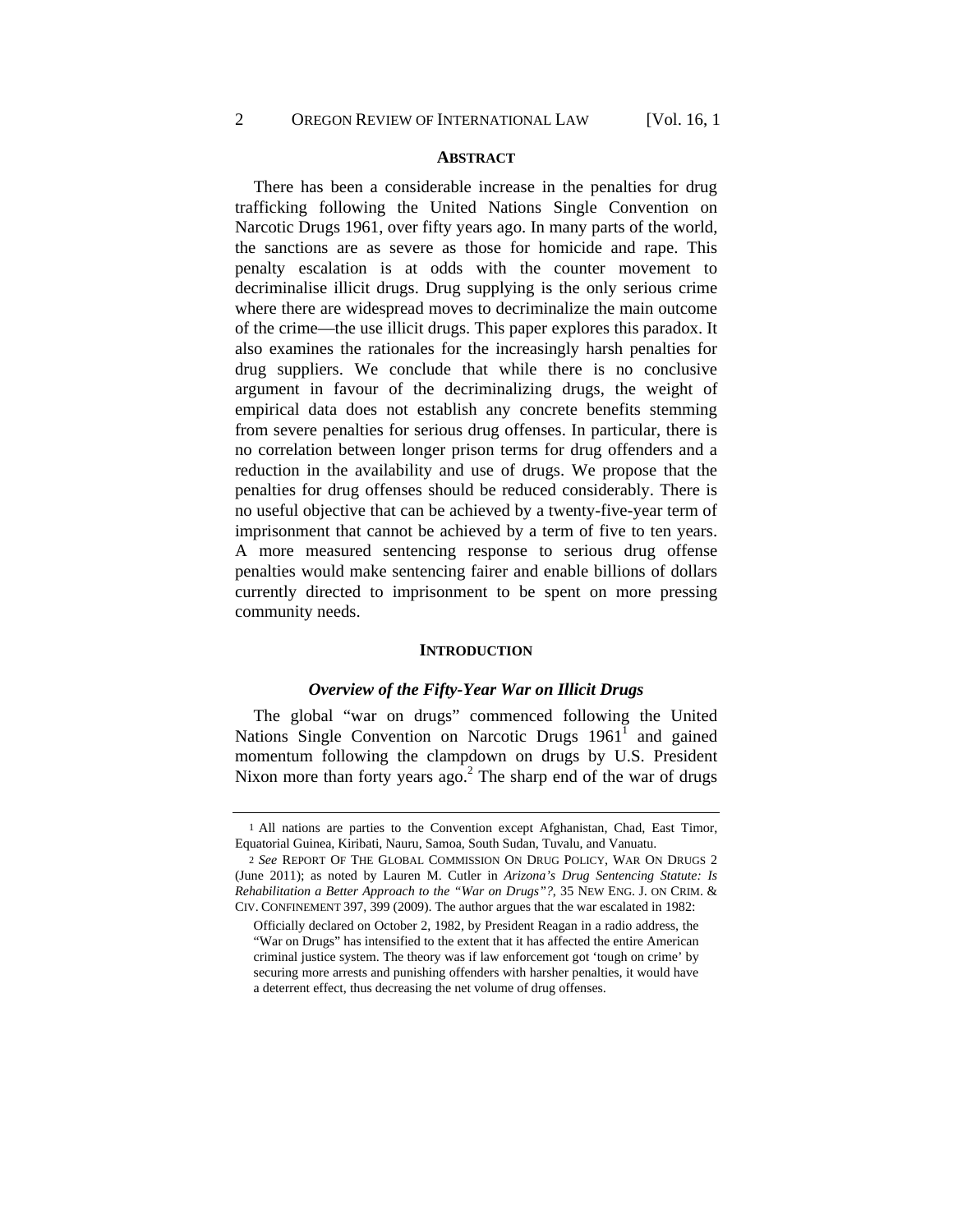is harsh penalties for offenders involved in the distribution of drugs. The objective of this is to "reduce the scope and scale of drug markets via supply-side initiatives, particularly through tough and uncompromising law enforcement."<sup>3</sup>

In recent decades there has been an escalation in the penalties imposed on serious drug offenders in many parts of the world. Penalties exceeding twenty years of imprisonment are now increasingly imposed, thereby often exceeding sanctions typically imposed on homicide offenders. In some parts of the world, even the death penalty applies for drug distribution offenses. Despite a general international trend over the past sixty years towards an abolition of the death penalty, there has been an increase in the number of countries that have introduced the death penalty for drug offences. The number grew from approximately ten in 1979, to twenty-two in 1985 and thirty-six countries in  $2000<sup>4</sup>$ . This is a trend that seems to be receding slightly recently, as a result of the general trend towards the abolition of capital laws.<sup>5</sup>

There is a common political narrative to the "arms race" that has emerged in relation to the sentencing of serious drug offenders. Illicit drugs are widely available; they cause harm to users; suppliers make large amounts of money and harsh penalties are needed to discourage the trade in drugs. Moreover, people involved in the distribution of drugs are regarded as a scourge on the community, who profit from the misery of others. Not surprisingly, there is no mainstream opposition to increasingly harsher penalties for drug crime.

## *Structure of the Article and Definitional Matters*

Although serious drug offenses are nearly universally punished harshly, there is no established normative or empirical justification for this practice. In this paper we examine the desirability of severe

*See also* Michael A. Simons, *New Voices on the War on Drugs: Departing Ways: Uniformity, Disparity and Cooperation in Federal Drug Sentences*, 47 VILL. L. REV. 921 (2002) for an overview of the background and roll out of the war on drugs.

<sup>3</sup> MARCUS ROBERTS ET AL.*,* THE BECKLEY FOUNDATION DRUG POLICY PROGRAMME, LAW ENFORCEMENT AND SUPPLY REDUCTION*,* DRUGSCOPE, REPORT THREE 2 (2004).

<sup>4</sup> HARM REDUCTION INTERNATIONAL, THE DEATH PENALTY FOR DRUG OFFENCES: GLOBAL OVERVIEW 2012, TIPPING THE SCALES FOR ABOLITION 5 (2012). Drug offences account for the most executions in Malaysia (69%) and Singapore (76%); *see* Andrew Novak, *Constitutional Reform and the Abolition of the Mandatory Death Penalty in Kenya*, 45 SUFFOLK U. L. REV. 282, 306–07 (2012).

<sup>5</sup> *See* HARM REDUCTION INTERNATIONAL, *supra* note 4.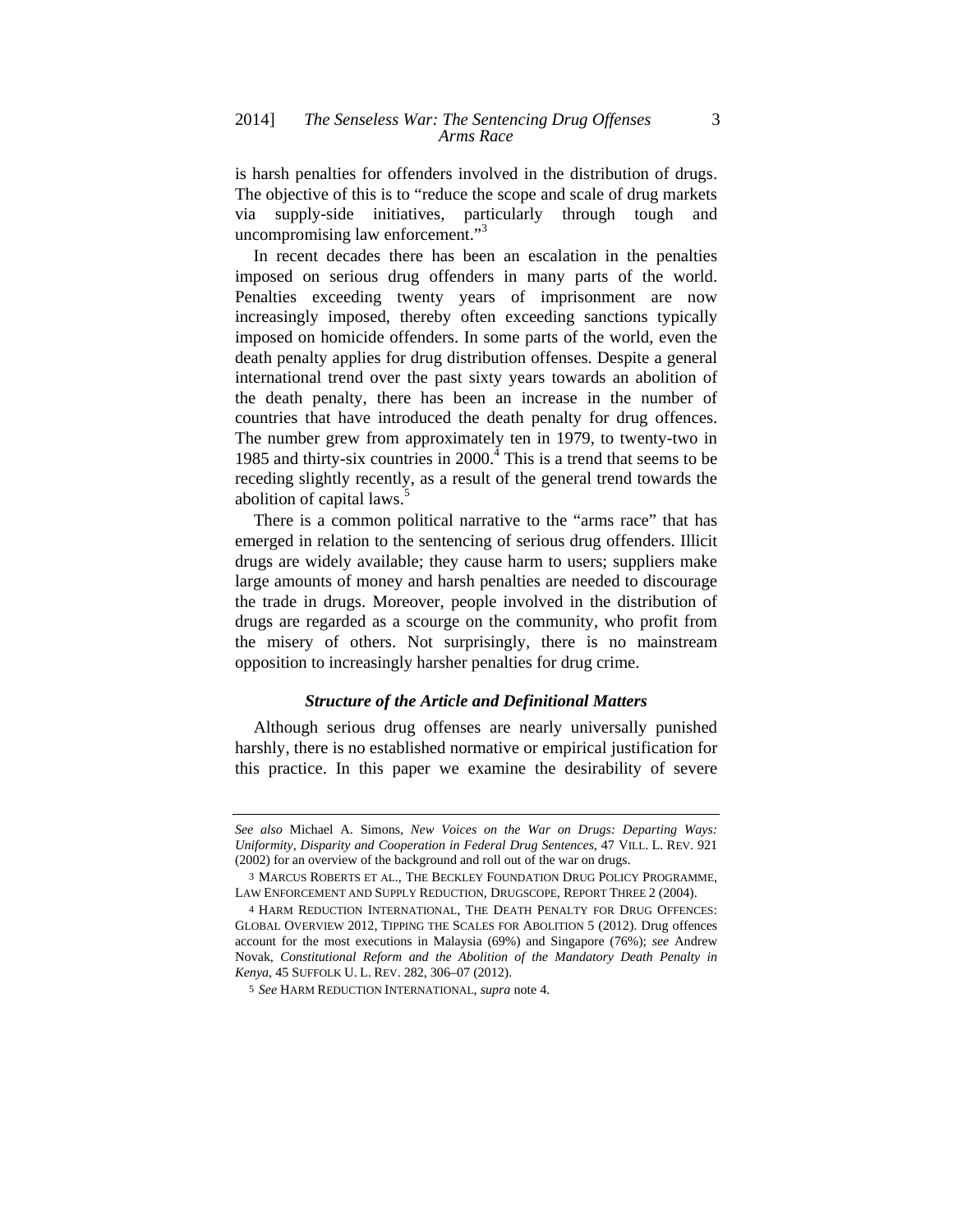punishment for these offenses. We do this from two different perspectives.

First, we explore the paradox that exists when the sentencing of serious drug offenders is examined against the backdrop of the move to decriminalize drugs. Serious drug crime is the only heavily punished crime where there are considered arguments in favor of decriminalizing the outcome of the crime (i.e., the use of drugs). No such arguments exist for offenses that are at the similar end of the crime severity spectrum, such as homicide, rape, armed robbery and serious assault. As noted by Ben Mostyn et al.:

Some offences, such as murder, sexual assault and theft, are *mala in se* (wrong in themselves). We know why these acts are criminal. Drug offences, on the other hand, are *mala prohibita* (wrong because prohibited). That is, the use of certain drugs is criminal because parliaments have proscribed it, not because we think the conduct is necessarily wrong in itself and deserving of punishment. We do not think the consumption of the drugs alcohol or nicotine or even caffeine is criminal and parliaments have not prohibited it to make it so. $<sup>6</sup>$ </sup>

Why is a crime which results in conduct, which some regard as being innately not criminal, now punished as severely as conduct that incontestably causes intentional gross harm to victims? Given the increasing support for decriminalizing the use of drugs, the logic underlying the imposition of harsher sentencing for the supply of drugs is inherently contestable.

Secondly, we explore the rationales that the courts and legislatures provide for the increasingly tough drug sentences.<sup>7</sup> The principal justification is the perceived need to deter people from participating in the drug trade. Subsidiary reasons include the need to discourage the offender from again committing crime and the need to protect the community. In sentencing terms, these rationales are termed general deterrence, specific deterrence and incapacitation. We examine the wide-ranging empirical data regarding the efficacy of punishment to achieve these goals. More broadly, inflicting harsh penalties on drug suppliers seek to reduce the availability and use of drugs and limit the associated supposed negative effects of drug use. The main supposed

<sup>6</sup> Ben Mostyn, Helen Gibbon & Nicholas Cowdery, *The Criminalisation of Drugs and the Search for Alternative Approaches*, 24 CURRENT ISSUES CRIM. JUST. 261, 262 (2012).

<sup>7</sup> The issue was explored extensively as a thematic concept more than twenty years ago. *See* Donald W. Dowd, *The Sentencing Controversy: Punishment and Policy in the War Against Drugs*, 40 VILL. L. REV. 301 (1995).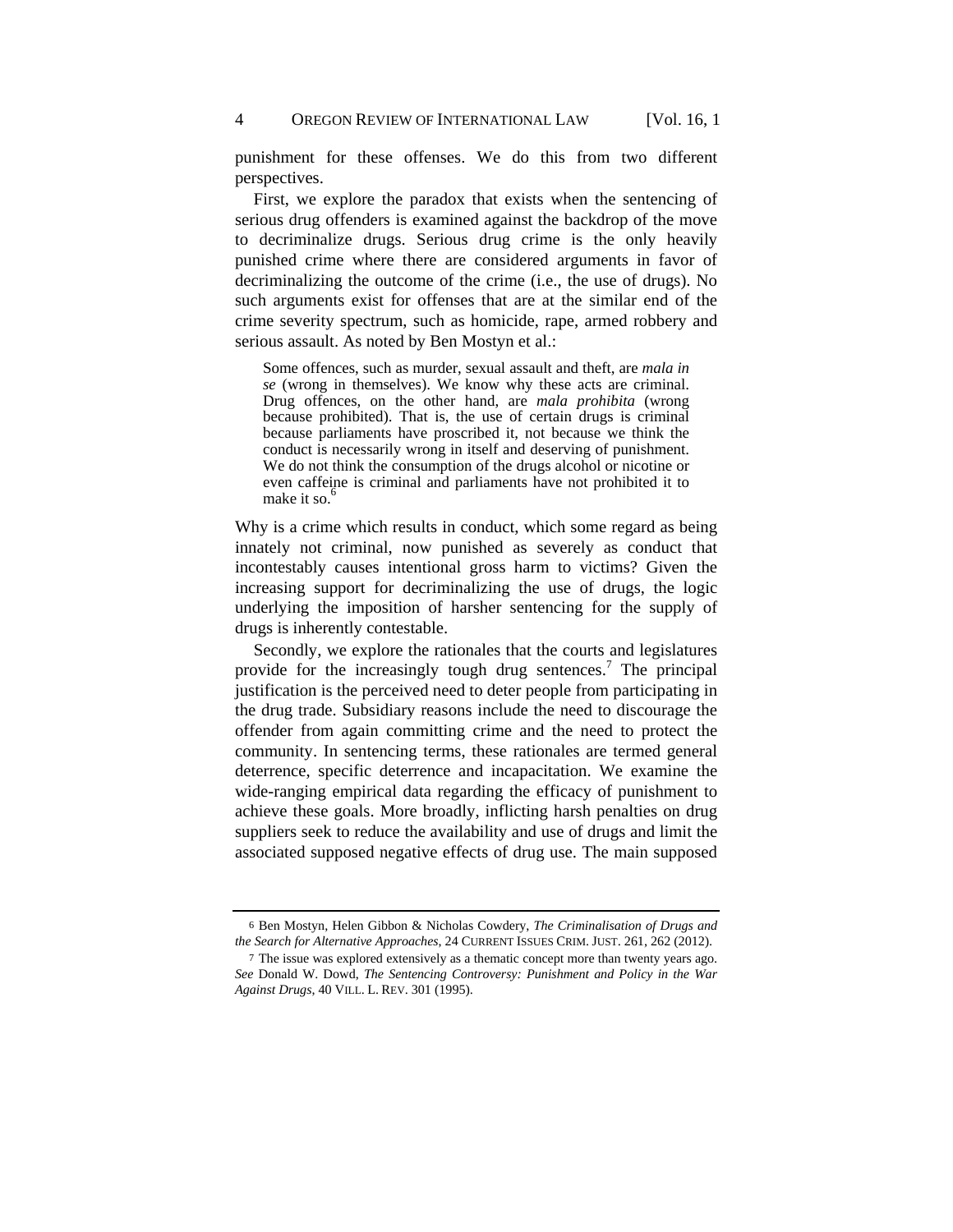adverse effects of drug use relate to the bad health outcomes of users and their increased disposition to commit crime.

There are a number of criteria upon which the success of the antidrug policy can be measured. Logically they map directly to the rationales for the harsh penalties. As with all crime, the principal measure of success is the extent to which the incidence of the relevant crime is reduced. Thus, an important consideration in evaluating antidrug policy is whether serious drug crime is reduced. Drug manufacture and supply is closely associated with organized crime and the availability and use of illicit drugs. Organized crime has numerous causes and hence it is not tenable to measure its size or impact as being indicative of the success of drug policy. However, drug availability (and use) is directly linked to the level of which drugs are made and distributed. Thus, the key measure upon which current drug sentencing policy will be measured is the extent of drug use in the community.

As noted below, there are many commentators that advocate for the decriminalization of drugs. We do not necessarily support this proposition. For the sake of clarity, the new propositions that are canvassed in this this paper are (1) that irrespective of the legal status of drug use, the penalties for serious drug offenses should be reduced and (2) the decriminalization of drug use in many jurisdictions and the effects of this support a reduction in the penalties for serious drug offenses because decriminalization of drug use is the sine qua non for a revised attitude to drug offenses*.*

In Part II of the paper we examine the current approach to sentencing serious drug offenders. In part three, we discuss the move toward legalization of drugs and consider the key rationales that have been offered to this end. We do not make a definitive conclusion regarding the merits of these arguments. Rather we note that the arguments are logically sound, have some empirical validity, and are pragmatically tenable.

Part III of the paper examines whether harsh sentences are capable of deterring drug crime offending and protecting the community. The weight of the empirical data suggests that this is not feasible.

Moreover, the harmful effects of drug trafficking are often treated as axiomatic, and there is a "disturbing essentialism" connected with this because the causal connection between drug trafficking and the harm caused by drug use is not always evident—meaning that the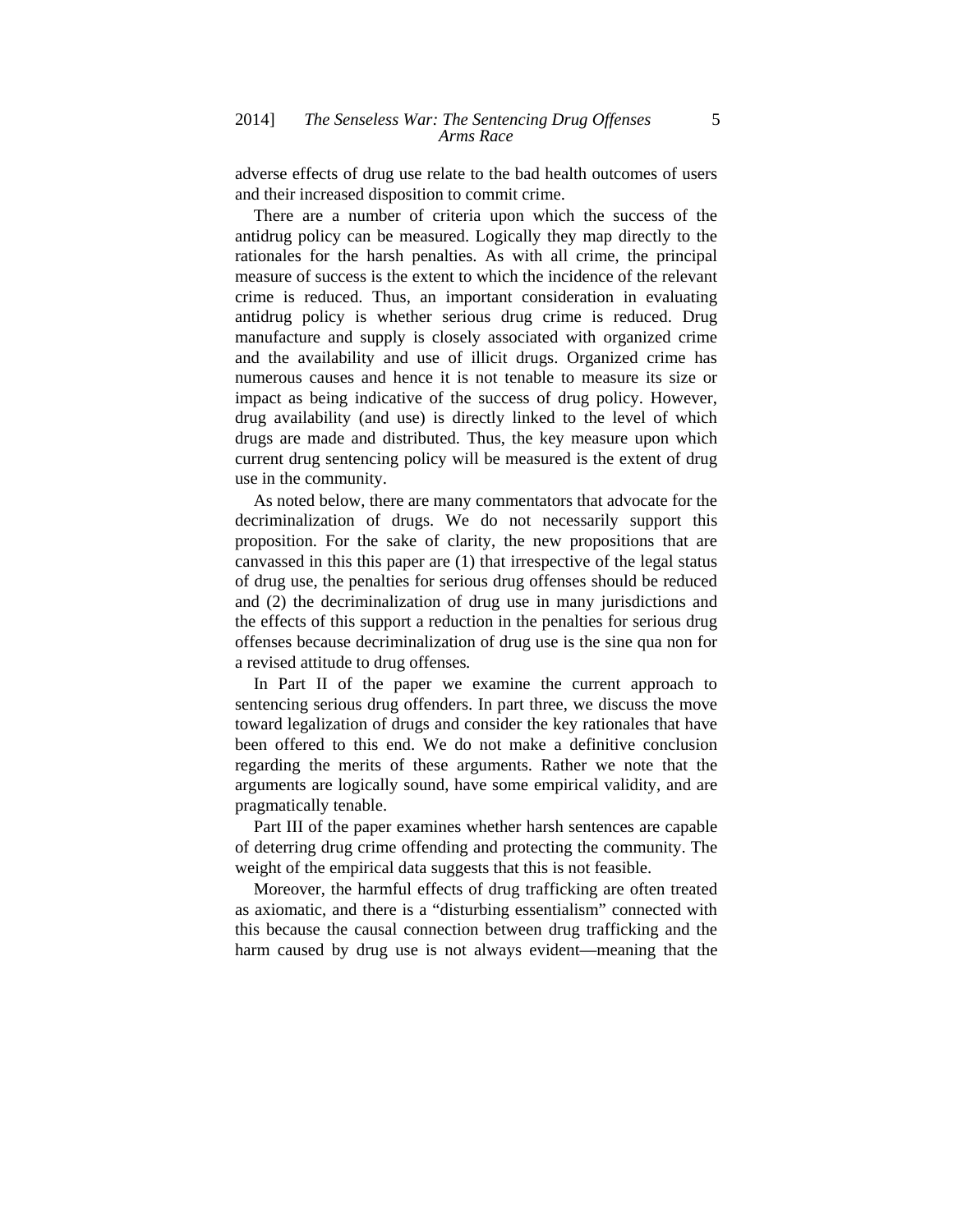imposition of severe penalties is not necessarily defensible.<sup>8</sup> We conclude that increasing the sentencing tariffs for drug offenses is an illustration of community and political venting trumping the rational implementation of coherent and workable criminal justice practices. If drug offenses are to remain illegal (which is likely in the foreseeable future), there is no community benefit that can be achieved by a fiveor ten-year term of imprisonment that cannot be achieved by a sentence of twenty-five years—the additional fifteen to twenty years is a concession to the impulsiveness and frailty of contemporary policy making.

This paper examines most closely sentencing law and practice in the United States and Australia. The United States is an important jurisdiction because it imprisons the most number of drug offenders in the world. Australia is also examined because it is now starting to follow the United States trend of a considerable increase in drug offender jail numbers, and it is potentially a jurisdiction that is still amenable to evidence-based reform before it whole-heartedly embraces a flawed model.

Severe penalties exist for all forms of drug offenses, except those relating to personal use. This paper focuses on what is loosely termed serious drug offenses. The paradigm serious drug offense is drug "trafficking" or "supplying." Other forms of conduct relating to drugs that attract severe penalties are importation, possession and manufacture. As noted below, from the sentencing perspective there is no meaningful distinction between these forms of conduct. All attract harsh penalties.

The U.S. Department of Justice, Bureau of Statistics, in calculating the number of offenders incarcerated for "drug crime," states that this term encompasses "trafficking, possession and other drug offenses,"<sup>9</sup> which means "violations of laws prohibiting or regulating the possession, distribution, or manufacture of illegal drugs."10 Similar terminology is employed by the Australian Bureau of Statistics, which is the institution that is responsible for officially documenting

<sup>8</sup> *See* Andrew F. Sunter, *The Harm of Drug Trafficking: Is there Room for Serious Debate?*, 32 MAN. L.J. 174, 176 (2006); *see also* Peter Alldridge, *Dealing with Drug Dealing*, *in* HARM AND CULPABILITY 239 (A.P. Simester & A.T.H. Smith eds.,1996).

<sup>9</sup> E. Ann Carson & William J. Sabol, U.S Dep't of Justice, Office of Justice Programs, Bureau of Justice Statistics, *Prisoners in 2011* (Dec. 2012), http://www.bjs.gov/content /pub/pdf/p11.pdf.

<sup>10</sup> *See* U.S. Dep't of Justice, Office of Justice Programs, Bureau of Justice Statistics, *Drugs and Crime*, http://www.bjs.gov/index.cfm?ty=tp&tid=35 for the definition of "drug -defined" offenses.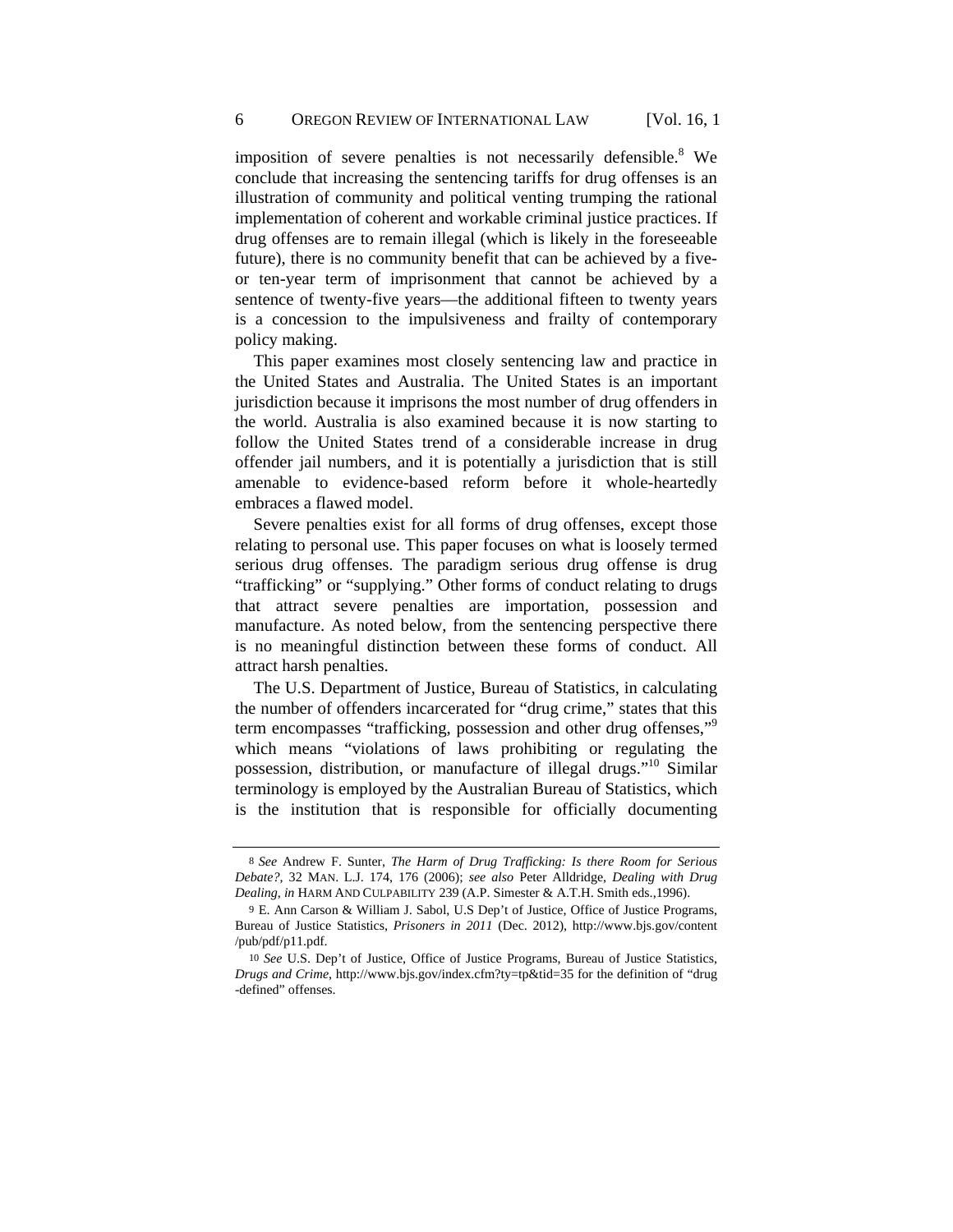prisoner numbers in Australia. It defines illicit drug offenses as "the possessing, selling, dealing or trafficking, importing or exporting, manufacturing or cultivating of drugs or other substances prohibited under legislation." In this paper so far, we have used the phrase serious drug offenses to accord with the above definitions.<sup>11</sup> Henceforth, we use the term drug offenses.

#### **I**

## **CURRENT APPROACH TO SENTENCING DRUG OFFENDERS**

## *A. The Number of Drug Prisoners in the United States and Its Approach to the Sentencing of Drug Offenders*

As noted above, over the past few decades there has been a near universal trend of increasing penalties for drug offenses. This has been most marked in the United States. A paper by IIyana Kuziemko and Steven D. Levitt<sup>12</sup> observed that in the United States in the two decades from 1980 to 2000 the number of offenders imprisoned for drug offenses increased fifteen-fold.<sup>13</sup>

The rate of growth has declined over the most recent decade (to 2010), but in absolute terms the numbers remain very high. The most recent data shows that (on the preferred official assessment for counting prisoners) on December 31, 2011, there were 1,598,970 prisoners in U.S. state and federal prisons that were sentenced for a term of one year or more.<sup>14</sup> The number of prisoners in state prisons

14 U.S. Dep't of Justice, *supra* note 10. The total number of incarcerated people was in fact 2,239,800 (i.e., 937 adults per 100,000 population); Lauren E. Glaze & Erika Parks, U.S. Dep't of Justice, Office of Justice Programs, Bureau Of Justice Statistics*, Correctional Populations In The United States, 2011* 3 (Nov, 2012). This measure is termed the "custody [prison] population" and differs from the "jurisdiction [prisoner] population" (which is the official measure) in the following manner. The difference is obscure but is explained as follows:

BJS's official measure of the prison population is the count of prisoners under the jurisdiction or legal authority of state and federal adult correctional officials (1,598,780 in 2011). The jurisdiction population count is reported in *Prisoners in* 

<sup>11</sup> Australian Bureau of Statistics, *Prisoners in Australia*, 87 (Apr. 2013), http://www.ausstats.abs.gov.au/ausstats/subscriber.nsf/0/24B61FAA213E5470CA257B3C 000DCF8A/\$File/45170\_2012reissue.pdf.

<sup>12</sup> Ilyana Kuziemko & Steven D. Levitt, *An Empirical Analysis of Imprisoning Drug Offenders*, 88 J. PUB. ECON. 2043, 2044 (2004) (noting the dearth of literature concerning the impact of increased sentences for drug offences on crime and summarizing the findings of other research).

<sup>13</sup> *Id.* By 2005, this figure had increased to nearly 500,000. *See* DAVE BEWLEY-TAYLOR ET AL., INCARCERATION OF DRUG OFFENDERS: COSTS AND IMPACTS 3 (2005), http://www.iprt.ie/files/incarceration\_of\_drug\_users.pdf.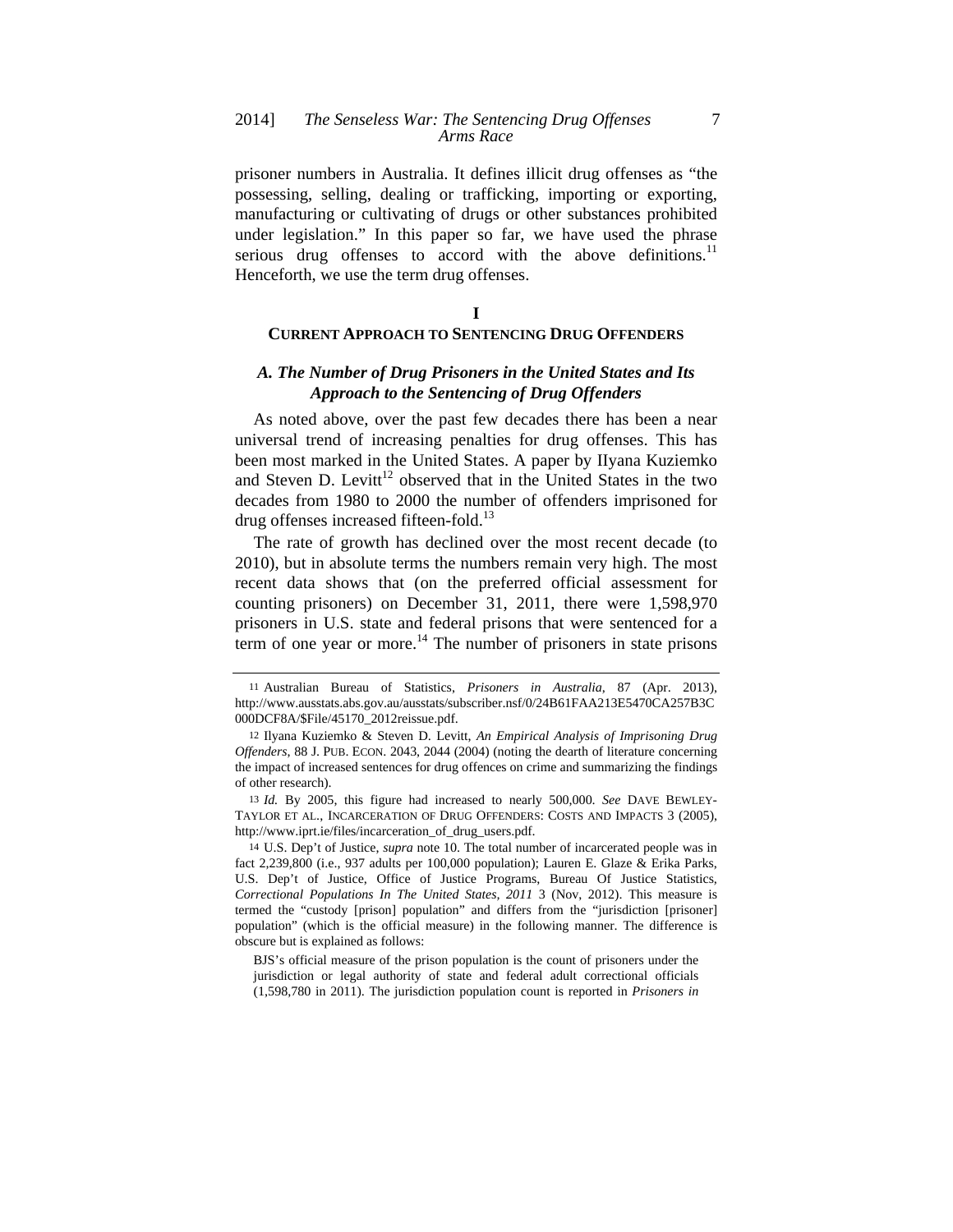for drug offenses was  $237,000$  (17% of total state prisoners).<sup>15</sup> In the ten years from 2000 to 2010 there was a reduction of 21,100 drug offenders in state prisons.<sup>16</sup> However, the number of drug offenders in federal prisons increased by 29,800 during this period.<sup>17</sup> Drug offenders comprise 48% of all offenders in federal prisons.<sup>18</sup> The total number of drug offenders in federal prisons in  $2011$  was  $94,600$ <sup>19</sup> Thus, in the United States there are well over 300,000 offenders in prison for drug offenses.<sup>20</sup>

The main reason for the increased incarceration rate of drug offenders in the United States is penalty escalation against the backdrop of mandatory sentencing laws and presumptive guidelines, which has been the trend of sentencing reform in the United States since the  $1970s^{21}$ 

Most states in the United States as well as the federal jurisdiction have advisory or presumptive sentencing grid guidelines, which use

- *Id*. at 2.
	- 15 Carson & Sabol, *supra* note 9.

16 *Id*. at 10.

17 *Id.* (although there was a reduction from 2010 to 2011).

18 *Id.*

19 *Id*.

20 For a discussion of the magnitude of the problem in Ohio, see Jelani Jefferson Exum, *Sentencing, Drugs, and Prisons: A Lesson from Ohio*, 42 U. TOL. L. REV. 881 (2011). A study of Kentucky appears in Robert G. Lawson, *Drug Law Reform-Retreating from an Incarceration Addiction*, 98 KY. L.J. 201 (2010).

21 *See, e.g.*, MICHAEL TONRY, SENTENCING MATTERS 146 (1996). For an overview of sentencing reform in the United States, see William W. Wilkins Jr., Phyllis J. Newton & John R. Steer, *A Decade of Sentencing Guidelines: Revisiting the Role of the Legislature*, 28 WAKE FOREST L. REV*.* 305 (1993); Michael Tonry, *Purposes and Functions of Sentencing*, 34 CRIME & JUST. 1 (2006). Some states appear to be in the process of moderating penalties for some offences. *See* AM. CIVIL LIBERTIES UNION, SMART REFORM IS POSSIBLE, *States Reducing Incarceration Rates And Costs While Protecting Communities* (Aug. 2011).

*<sup>2011</sup>*, BJS website, NCJ 239808, December 2012. These prisoners may be held in prison or jail facilities located outside of the state or federal prison systems. The prison population reported in table 2 in this report is the number held in custody or physically housed in state (1,289,376 in 2011) and federal (214,774 in 2011) adult correctional facilities, regardless of which entity has legal authority over the prisoners (appendix table 1). This includes state and federal prisoners held in privately operated facilities. The difference between the number of prisoners in custody and the number under jurisdiction is the number of state and federal prisoners held in the custody of local jails, inmates out to court, and those in transit from the jurisdiction of legal authority to the custody of a confinement facility outside that jurisdiction. Because table 2 presents data on the number of individuals under the supervision of the adult correctional systems by correctional status, BJS uses the count of the number of prisoners held in custody to avoid double counting prisoners held in local jails.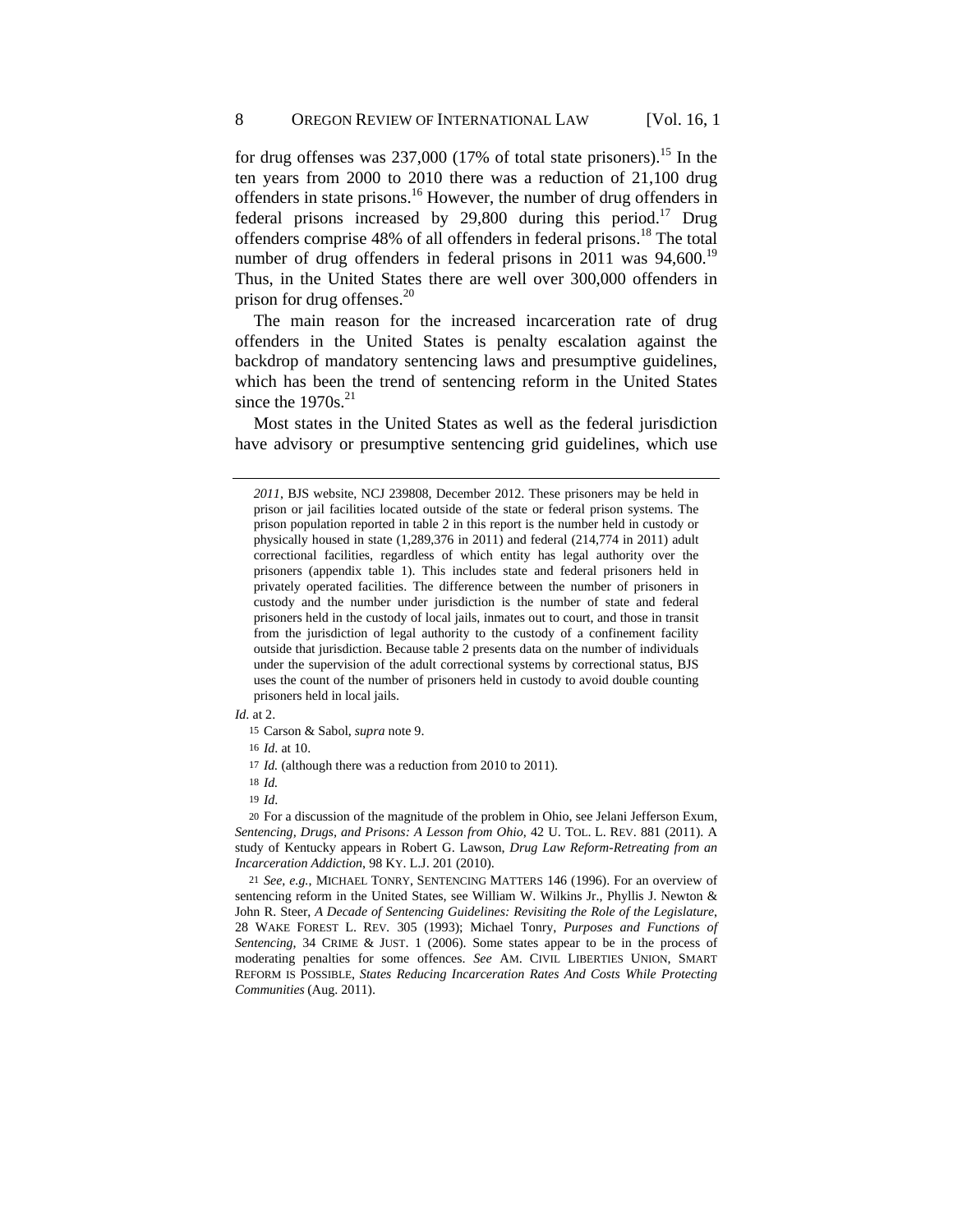criminal history  $score^{22}$  and offense seriousness to calculate the appropriate penalty. $^{23}$  None of these policies and practices emanated from a clear theoretical foundation, but rather stemmed from "back-of an-envelope calculations and collective intuitive judgments."<sup>24</sup>

The federal sentencing guidelines are especially harsh on drug offenders.25 The guidelines are no longer mandatory in nature, following the U.S. Supreme Court decision in *United States v Booker*, 26 however, sentences within guideline ranges are still imposed in approximately 60% of cases. $27$ 

The penalties for drug offenders are contingent on an offender's prior history and the nature of the offense in question. The "base offense level" (i.e., the level for offenders with no prior convictions or a prior history score of 1) for offenses involving the manufacture, importing, exporting, or trafficking (including possession to commit such offenses) involving 30 kilograms or more of heroin or 150 kilograms or more of cocaine is level  $38<sup>28</sup>$  which is a minimum of between 19.5 and 24.5 years imprisonment (235-293 months, to be precise).<sup>29</sup> Even much smaller amounts of drugs are dealt with severely. If an offender commits an offense involving at least 700 grams but less than 1 kilogram of heroin, at least 3.5 kilograms but less than 5 kilograms of cocaine, or at least 1,000 kilograms but less than 3,000 kilograms of Marihuana, the base level is  $30<sup>30</sup>$  which is a minimum of 9 to 11.25 years.<sup>31</sup> Even relatively small amounts of

<sup>22</sup> Which is based mainly on the number, seriousness and age of the prior conviction.

<sup>23</sup> Tonry, *supra* note 21, at 93.

<sup>24</sup> *Id.*

<sup>25</sup> U.S. SENTENCING COMM'N, 2012 GUIDELINES MANUAL 394 (2012), *available at* http://www.ussc.gov/Guidelines/2012\_Guidelines/Manual\_PDF/2012\_Guidelines\_Manual \_Full.pdf.

<sup>26</sup> 543 U.S. 220 (2005) (holding that aspects of the guidelines that were mandatory were contrary to the Sixth Amendment's guarantee of trial by jury); *see also* Rita v. United States, 551 U.S. 338 (2007); Gall v. United States, 552 U.S. 38 (2007); Irizarry v. United States, 553 U.S. 708 (2008); Greenlaw v. United States, 554 U.S. 237 (2008); Alleyne v. United States, 133 S.Ct. 2151 (2013) (holding that any fact that increases the penalty for an offence, including one where a mandatory penalty applies, is an element of the offence and hence must be established beyond reasonable doubt to the satisfaction of the jury).

<sup>27</sup> Sarah French Russell, *Rethinking Recidivist Enhancements: The Role of Prior Drug Convictions*, 43 U.C. DAVIS L. REV 1135, 1160 (2010). The offense levels range from 1 (least serious) to 43 (most serious). The criminal history score ranges from 0 to 13 or more (worst offending record).

<sup>28</sup> U.S. SENTENCING COMM'N, *supra* note 25, at 394.

<sup>29</sup> *Id.*

<sup>30</sup> *Id.* at 141.

<sup>31</sup> *Id.* at 394.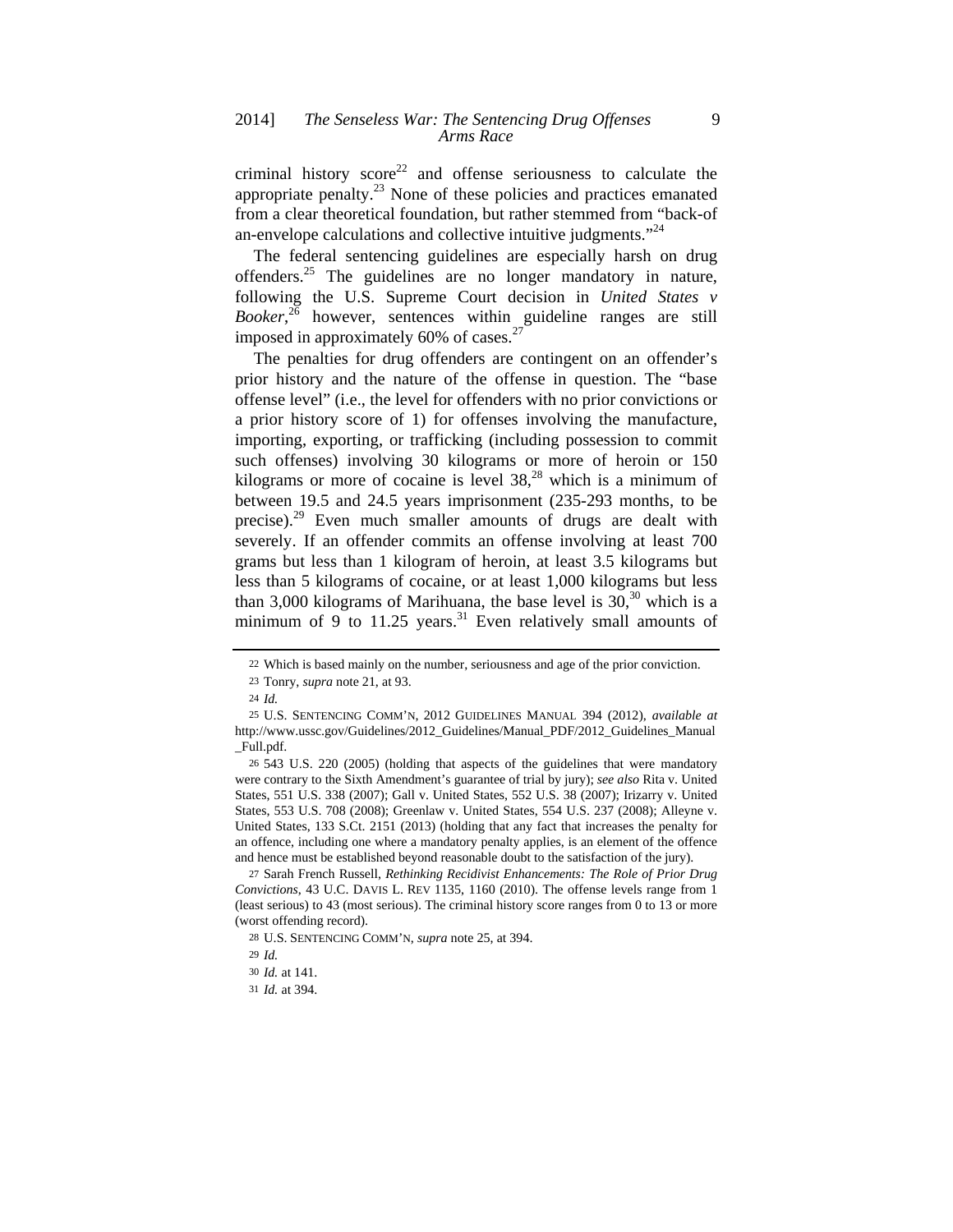drugs result in imprisonment. If an offender commits an offense involving at least 5 grams but less than 10 grams of heroin or at least 25 grams but less than 50 grams of cocaine, the base level is  $14$ ,  $32$ which is a minimum of fifteen to twenty-one months. $33$ 

By way of further example, a relatively well-known presumptive sentencing system is the grid system in Minnesota, which also utilizes offense severity and prior criminality as the defining penalty variables. $34$  The vertical axis of the grid lists the severity levels of offenses in descending order (there are ten different levels). The horizontal axis provides a (seven level) criminal history score, which reflects the offender's criminal record.<sup>35</sup> The presumptive sentence appears in the cell of the grid at the intersection of the offense score and the offender score. Where the sentence is one of imprisonment, a precise period is indicated, as is a range within which a court can sentence an offender without it being regarded as a departure.<sup>36</sup> The range allows for the operation of aggravating and mitigating circumstances other than those relating to an offender's prior criminal history. Sentences may only be imposed outside the range where substantial and compelling circumstances exist. $37$  The guidelines are different to federal sentencing guidelines, but can operate just as severely. The presumptive penalty for a first-degree controlled substance crime (which can be committed by selling ten grams of cocaine or heroin or possessing 25 grams of cocaine or heroin)<sup>38</sup> for an offender without a prior criminal history is 74-103 months

35 This is determined according to a criminal history score, with each felony carrying a predetermined number of points, with felonies more than fifteen years old being omitted. *See* MINN. SENTENCING GUIDELINES COMM'N, *supra* note 34, at comment 2.B.

36 In which case the court must complete a departure report and submit it to the Sentencing Guideline Commission within fifteen days of the sentence.

37 For a more detailed explanation of the Minnesota grid system, see Andrew von Hirsch, *Proportionality and Parsimony in American Sentencing Guidelines: The Minnesota and Oregon Standards*, *in* THE POLITICS OF SENTENCING REFORM 149, 149 (Chris Clarkson & Rod Morgan eds., 1995).

38 Minn. Stat. § 152.021 (2012).

<sup>32</sup> *Id.* at 142.

<sup>33</sup> *Id.* at 394.

<sup>34</sup> MINN. SENTENCING GUIDELINES COMM'N, SENTENCING GUIDELINES GRID (2012), *available at* http://mn.gov/sentencing-guidelines/images/2012%2520Standard%2520Grid .pdf. For an explanation of the grid, see MINN. SENTENCING GUIDELINES COMM'N, MINNESOTA SENTENCING AND GUIDELINES COMMENTARY (2012) (hereinafter MINNESOTA SENTENCING AND GUIDELINES COMMENTARY), *available at* http://mn.gov /sentencing-guidelines/images/2012%2520Guidelines.pdf. In the United States, over a dozen other states also utilize sentencing grids. *See* Richard S. Frase, *Sentencing Guidelines in Minnesota and Other American States: A Progress Report*, *in* THE POLITICS OF SENTENCING REFORM 169, 171 (Chris Clarkson & Rod Morgan eds., 1995).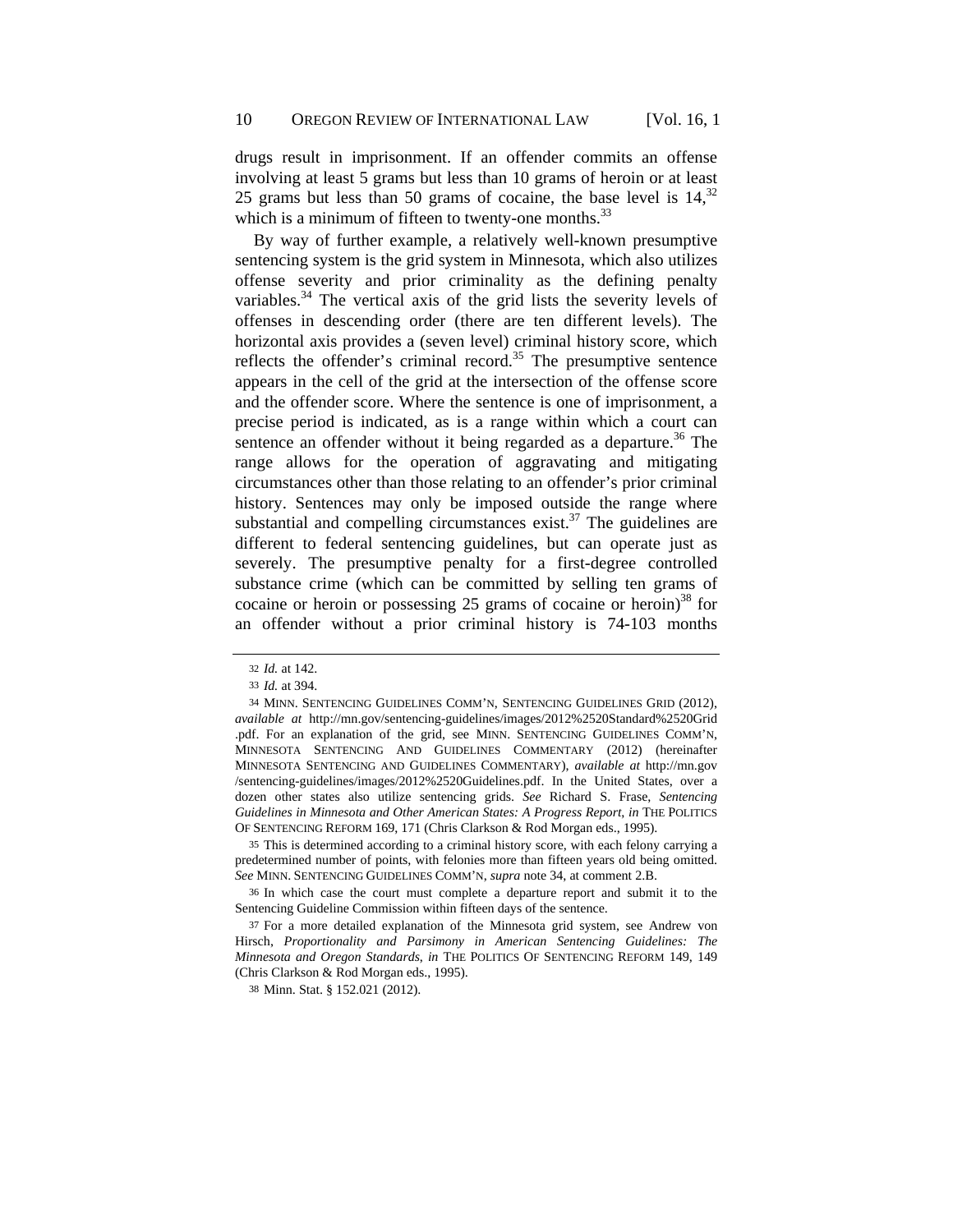imprisonment.<sup>39</sup> For a second-degree controlled substance crime (which can be committed by selling three grams of cocaine or heroin or possessing 6 grams of cocaine or heroin) $40$  for an offender without a prior criminal history the presumptive penalty is 41 to 57 months.<sup>41</sup>

Some of the harshest types of mandatory sentencing laws are the three-strikes laws, which have been adopted in over twenty states. $42$ The Californian three-strikes laws<sup>43</sup>, which were reformed in 2012,<sup>44</sup> are the most well known.<sup>45</sup> Prior to the reforms, offenders convicted of *any* felony who had two or more relevant previous convictions were required to be sentenced to somewhere between twenty-five years to life imprisonment.<sup>46</sup> The Californian three-strikes law was somewhat softened in 2012, such that a term of at least twenty-five years would only be required where the third offense was a serious or violent felony. In such cases, offenders continue to receive a significant premium—they must be sentenced to double the term they would have otherwise received for the instant offense.<sup>47</sup> Thus, despite the softening of the laws, they still provide severe penalties for serious and violent offender third-strikers. These laws also continue to

46 This meant that some offenders were sentenced to grossly disproportionate sentences. Defendants have been sentenced to 25 years to life where their last offence was for a minor theft (which, prior to the three-strikes regime, would normally have resulted in a noncustodial sentence). For example, Jerry Dewayne Williams, a 27-year-old Californian was ordered to be imprisoned for 25 years to life without parole for stealing a slice of pepperoni pizza from a group of four youths, based on his previous convictions, http://www.independent.co.uk/news/world/life-for-pizza-theft-enrages-lawyers-1609876 .html. Gary Ewing was sentenced to 25 years to life for stealing three golf clubs, each of which was worth US \$399. Prior to that he had been convicted of four serious or violent felonies. (This sentence was appealed to the Supreme Court which upheld the validity of the legislation, Ewing v California 538 U.S. 11 (2003). For a discussion of the case, see

Sara Sun Beale, *The Story of Ewing v California: Three Strikes Laws and the Limits of the Eighth Amendment Proportionality Review*, CRIMINAL LAW STORIES (July 28, 2010), http://papers.ssrn.com/sol3/papers.cfm?abstract\_id=1650021).

47 This is the manner in which offenders are dealt with generally for second strikes.

<sup>39</sup> MINNESOTA SENTENCING AND GUIDELINES COMMENTARY, *supra* note 34, at 73.

<sup>40</sup> Minn. Stat. § 152.022 (2012).

<sup>41</sup> MINNESOTA SENTENCING AND GUIDELINES COMMENTARY, *supra* note 34, at 73.

<sup>42</sup> *See* Kate McMurry, *Three-strikes Laws Providing More Show Than Go*, TRIAL 12 (1997); James Austin et al., *The Impact of "Three Strikes and You're Out*,*"* 1 PUNISHMENT & SOC'Y 131 (1999).

<sup>43</sup> Cal. Penal Code § 667(b)(i) (West 2012).

<sup>44</sup> Three Strikes Reform Act of 2012, Proposition 36, (see new Penal Code Section 1170.126).

<sup>45</sup> It has been held that the laws do not violate the Eighth Amendment of the U.S. Constitution (the "cruel and unusual punishment" prohibition). *See* Ewing v. California, 538 U.S. 11 (2003); Lockyer v. Andrade, 538 U.S. 63 (2003).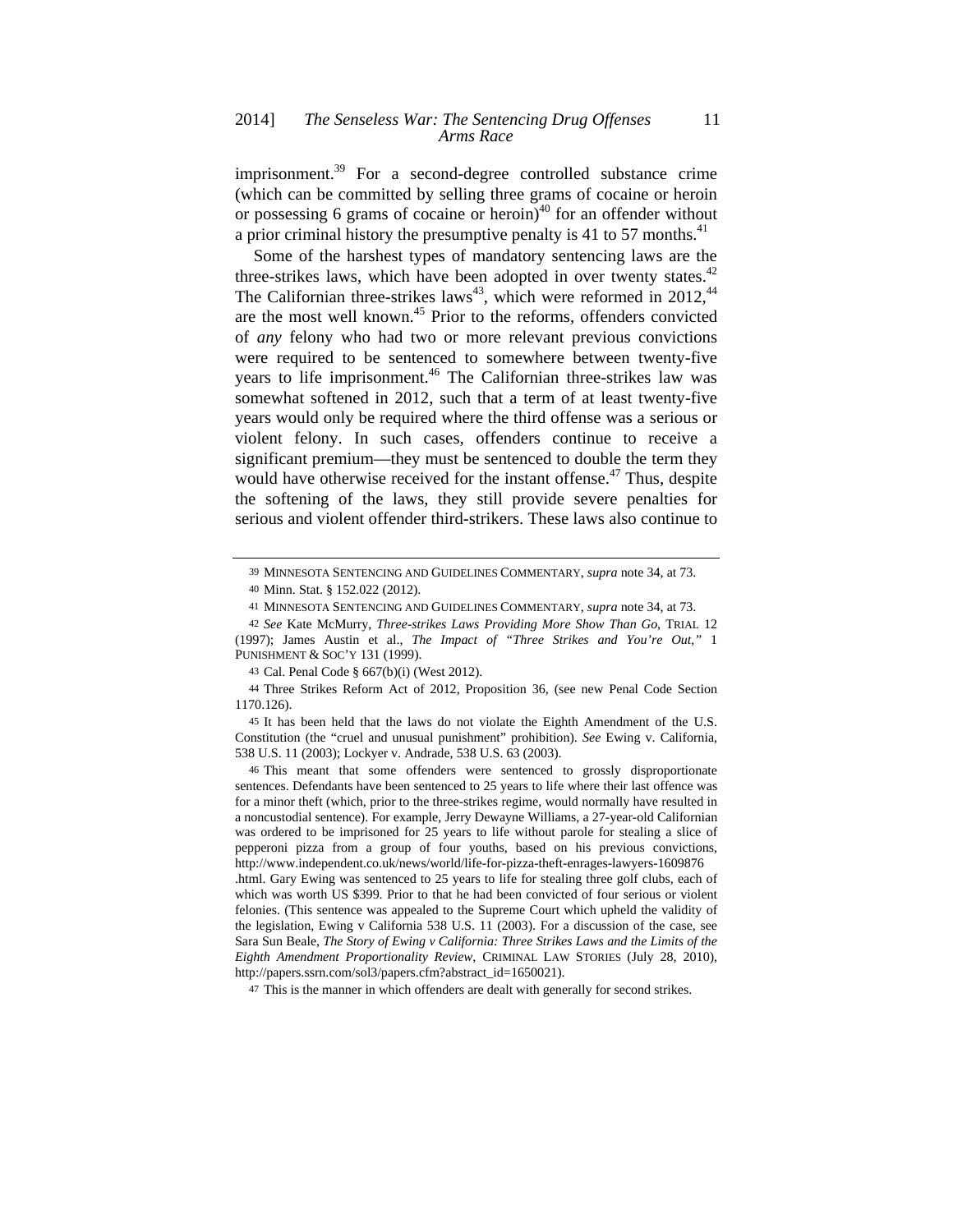impose harsh penalties on drug offenders. This impact has been noted for well over a decade. In 2000, it was noted that while the law was principally aimed at sexual and violent offenders, after five years of operation, 19% of three-strikers had been deemed "simple drug offenders" and 31% of two-strike offenders (who are sentenced to three times the normal penalty) were drug offenders.<sup>48</sup> By 2010, the number of three-strike offenders who had solely committed drug offenses was still around 19%, exceeding  $1,000$  offenders in total.<sup>49</sup>

## *B. The Number of Drug Prisoners in Australia and the Sentencing of Drug Offenders*

Australia has not escaped the trend of increased incarceration of drug offenders. Currently, the rate of imprisonment is 168 per 100,000 adult Australians. A decade earlier the rate was 148 per 100,000. Thus, there has been an overall increase of 13% in the Australian imprisonment rate. The number of people imprisoned for drug matters has grown considerably more during this period—both in relative and absolute terms. As of June 30, 2002, the number of prisoners whose most serious offense was a drug matter was 2,014, of a total of 22,492 prisoners (i.e.,  $9\%$ ).<sup>50</sup> Ten years later, this had grown to 3,408 prisoners of a total 29,383 prisoners  $(12\%)$ .<sup>51</sup>

Thus, in the decade leading to June 30, 2012, in absolute terms, the number of offenders in prison for drug matters had increased by 1,396 (an increase of 69%). In relative terms the portion of the entire prison population that was imprisoned for drug matters had increased by 33%.

The marked increase in drug offenders imprisoned in Australia stems from severe sentences for drug crimes. In Australia, most jurisdictions do not have presumptive penalties. The overarching methodology and conceptual approach that sentencing judges

<sup>48</sup> Gerald F. Uelmen, *The Impact of Drugs Upon Sentencing Policy*, 44 ST. LOUIS U. L.J. 359, 362 (2000).

<sup>49</sup> Neil Barnes, *Implications of New Study on Sentencing for Three Strikes Drug Offenders*, NCJOLT (Sept. 7, 2012), http://ncjolt.org/implications-of-new-study-on -sentencing-for-three-strikes-drug-offenders. This included thirty-two offenders sentenced to life imprisonment for marijuana offences. *Three Strikes Law*, THE HILLS TREATMENT CENTER (last visited Apr. 13, 2014), http://www.thehillscenter.com/drug-rehab/three -strikes-law/.

<sup>50</sup> *See Prisoners in Australia*, AUSTRALIAN BUREAU OF STATISTICS*–*30 June 2012 (Feb 20, 2003), http://www.ausstats.abs.gov.au/ausstats/subscriber.nsf/0/36AD2530CF827549 CA256CD2008000E6/\$File/45170\_2002.pdf.

<sup>51</sup> *Id.* at 33. The figure is far higher in some other countries, e.g., Italy (29%); Luxembourg (42%); Spain (27%). Bewley-Taylor et al., *supra* note 13.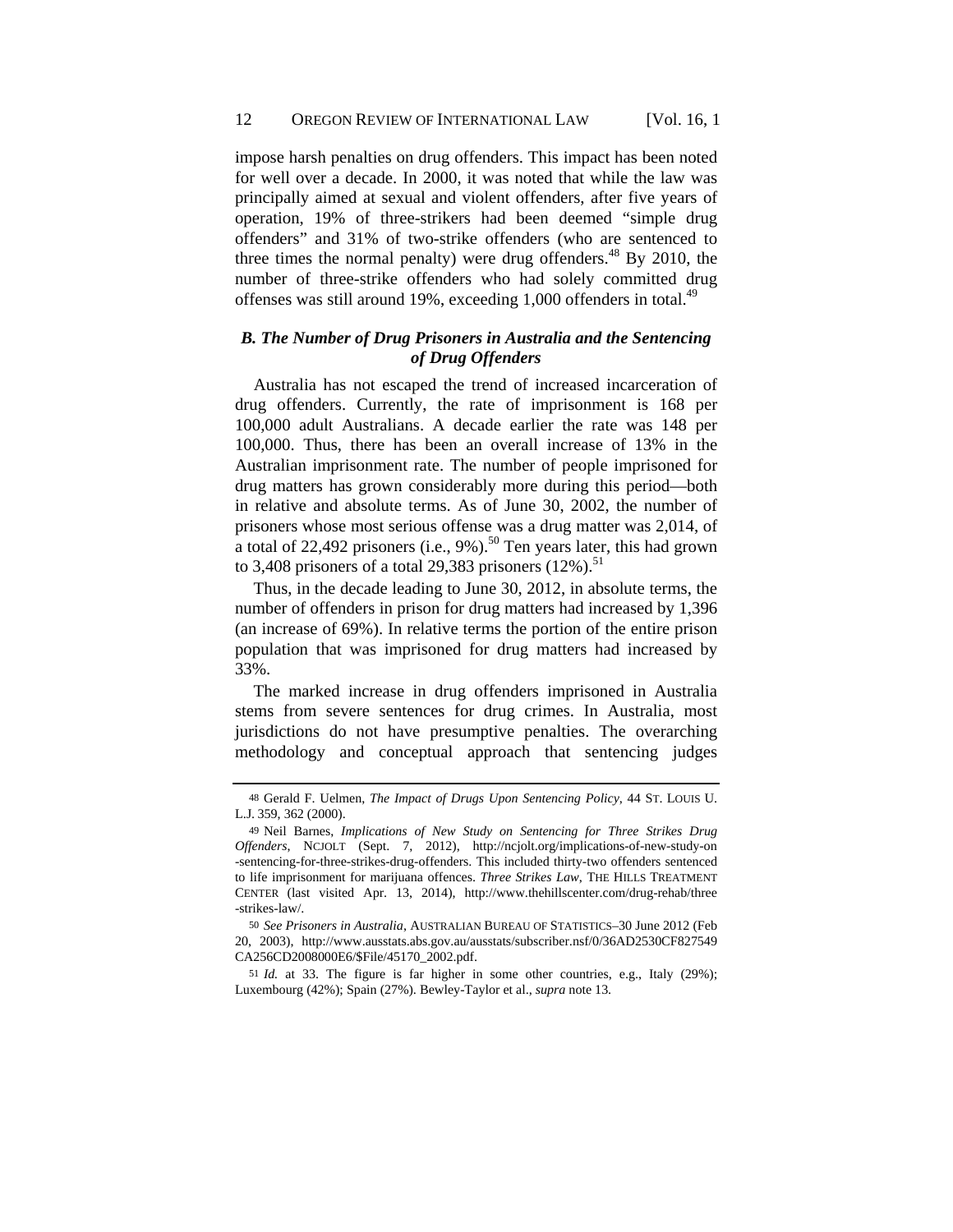undertake in making sentencing decisions is termed the "instinctive synthesis." The term originates from the Full Court of the Supreme Court of Victoria decision of *R. v Williscroft*, 52 where Judge Alexander Adam and Judge William Crockett stated, "Now, ultimately, every sentence imposed represents the sentencing judge's instinctive synthesis of all the various aspects involved in the punitive process."<sup>53</sup>

Thus, sentencing judges retain a broad discretion to impose a penalty anywhere from a nominal finding of guilty to the statutory maximum penalty and are not required to set out the weight given to various sentencing considerations.<sup>54</sup>

Despite the largely discretionary nature of the sentencing methodology in Australia, penalties have increased because the maximum penalty for drug offenses is severe. All jurisdictions have penalties up to life imprisonment for offenders that deal with large quantities of drugs.<sup>55</sup> And there are numerous cases, where in fact a life penalty has been imposed. $56$ 

Further, while the instinctive synthesis is the orthodox approach to sentencing determinations, when it comes to serious drug cases, appeal courts in Australia have been quite prescriptive and detailed, even to the extent of setting out ranges that have been imposed for paradigm offense types. The most comprehensive analysis of a large number of serious drug cases is by McClellan C.J. at C.L. in *DPP v De La Rosa*, 57 McClellan C.J. at C.L. The analysis was endorsed by

<sup>52</sup> *R. v Williscroft* [1975] VR 292 (Austl.).

<sup>53</sup> *Id*. at 300. The High Court of Australia has affirmed this approach in numerous decisions, for example see *Wong v R.* (2001) 76 ALJR 79 (Austl.), 94; *Hili v The Queen; Jones v The Queen* (2010) 242 CLR 520 (Austl.).

<sup>54</sup> For criticism of this approach, see Mirko Bagaric, *Sentencing: The Road to Nowhere*, 21 SYDNEY L. REV. 597, 605 (1999).

<sup>55</sup> The effective penalties for federal offences may increase further, see Consultation Paper issued by the Department of the Attorney General in June 2010. *Submission to the Consultation on Implementation of Model Drug Schedules for Commonwealth Serious Drug Offences*, ATODA (Mar. 17, 2011), http://www.atoda.org.au/wp-content/uploads /ATODA-Submission-Consultation-on-implementation-of-model-drug-schedules-for

<sup>-</sup>commonwealth-serious-drug-offences-170311-2.pdf. For a discussion, see generally Ian Leader-Elliott, *Sentencing by Weight: Proposed Changes to the Commonwealth Code, 9.1 Serious Drug Offences*, 36 CRIM L.J. 265 (2012).

<sup>56</sup> *See, e.g.*, *R. v Chung* [1999] NSWCCA 330 (Austl.); *Barbaro v R.* [2012] VSCA 288 (Austl.).

<sup>57</sup> [2010] NSWCCA 194 (Austl.).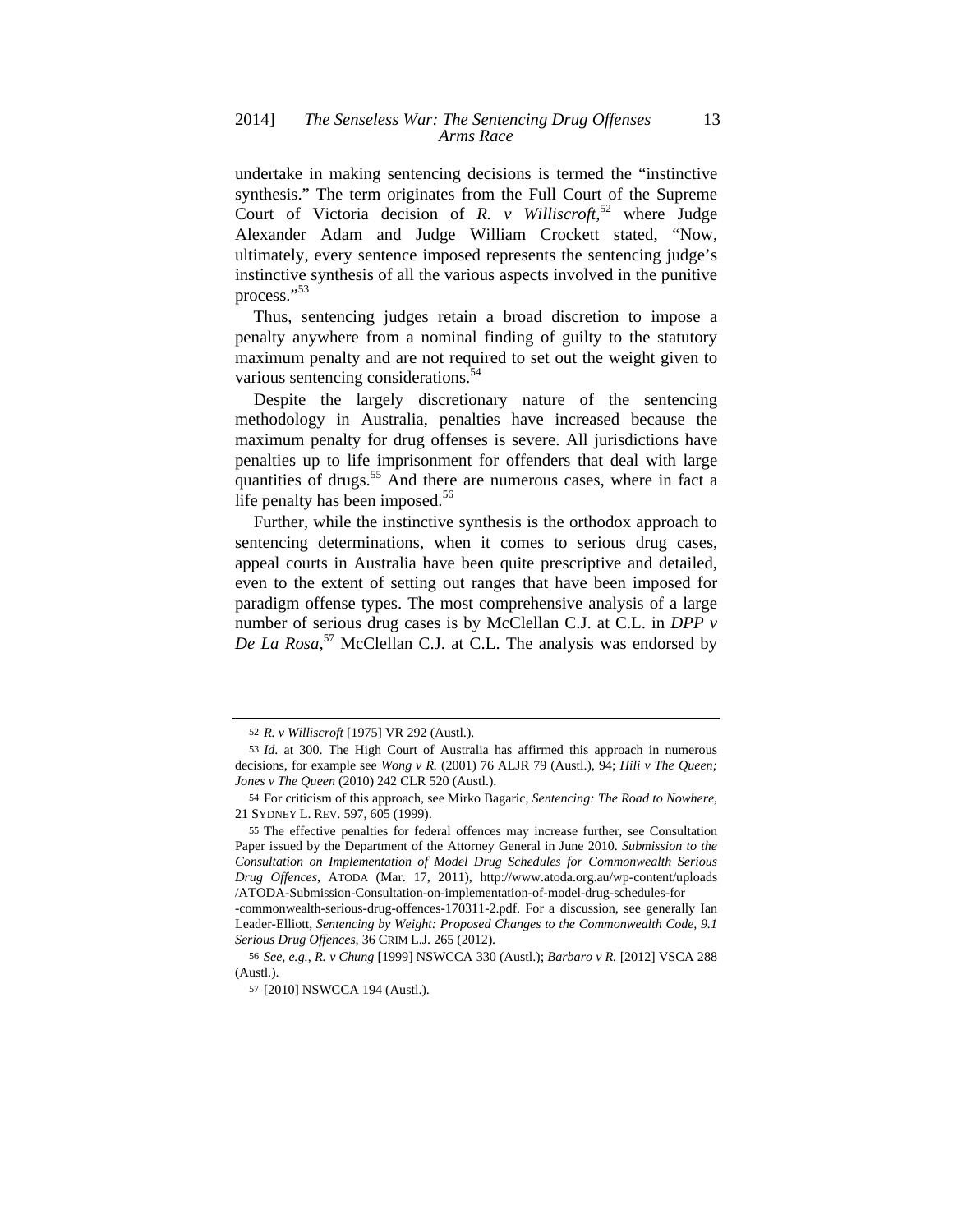|         | Import commercial quantity                                                                                                                                                                                                                                                                                                                                     | Range of sentences imposed |                      |
|---------|----------------------------------------------------------------------------------------------------------------------------------------------------------------------------------------------------------------------------------------------------------------------------------------------------------------------------------------------------------------|----------------------------|----------------------|
|         | Customs Act 1901 (Cth) s 233B and Criminal Code<br>Act 1995 (Cth) s 307.1                                                                                                                                                                                                                                                                                      | <b>Head sentence</b>       | Non-parole<br>period |
| Group 1 | High quantity (tens or hundreds of<br>kilograms); high value (tens of<br>millions of dollars); large reward<br>(hundreds of thousands of dollars)<br>although finding of reward not<br>required; not guilty plea in half of<br>cases; no assistance; no remorse;<br>mastermind, principal or part of<br>organising committee; high degree<br>of responsibility | 25y to life                | 8y 6m-30y            |
| Group 2 | High quantity; high value; guilty<br>plea; principal, member of upper<br>management or "essential" role<br>with moderate to very high level of<br>responsibility; reward in tens of<br>thousands of dollars although<br>finding of reward not indicative                                                                                                       | $18 - 24y$ 6m              | $10 - 16y$           |
| Group 3 | Quantity generally below 7 kg;<br>mid-range role; discount for<br>assistance, cooperation; plea not<br>indicative                                                                                                                                                                                                                                              | $8 - 15y$                  | $4-11y$              |
| Group 4 | No prior convictions; good<br>antecedents; quantity not<br>indicative; plea not indicative<br>although discount provided for<br>early plea; role not indicative<br>although generally part of<br>syndicate                                                                                                                                                     | $6y$ 3m $-8y$              | $3-4y$ 6m            |

Maxwell P in *Nguyen v The Queen; Phommalysack v The Queen*, 58 who summarizes the observations of McClellan C.J. as follows:

The above chart represents a judicial assessment of a large sample of surveyed cases.<sup>59</sup> The statistical data that exists is more wideranging and generally indicates softer penalties, presumably because the quantity of many of the drugs was on average lower. The Australian Law Reform Commission Report 103, *Same Crime, Same Time: The Sentencing of Federal Offenders* (2006) looked at sentences across Australia involving a commercial quantity of

<sup>58</sup> [2011] VSCA 32 (Austl.).

<sup>59</sup> It has been noted that this summary needs to be applied in a flexible manner. In *Trajkovski v The Queen* (2011) 211 A Crim R 118 (Austl.), the Court disapproved of the use of the chart in a prescriptive manner. The Court held that this is to adopt a two stage sentencing process.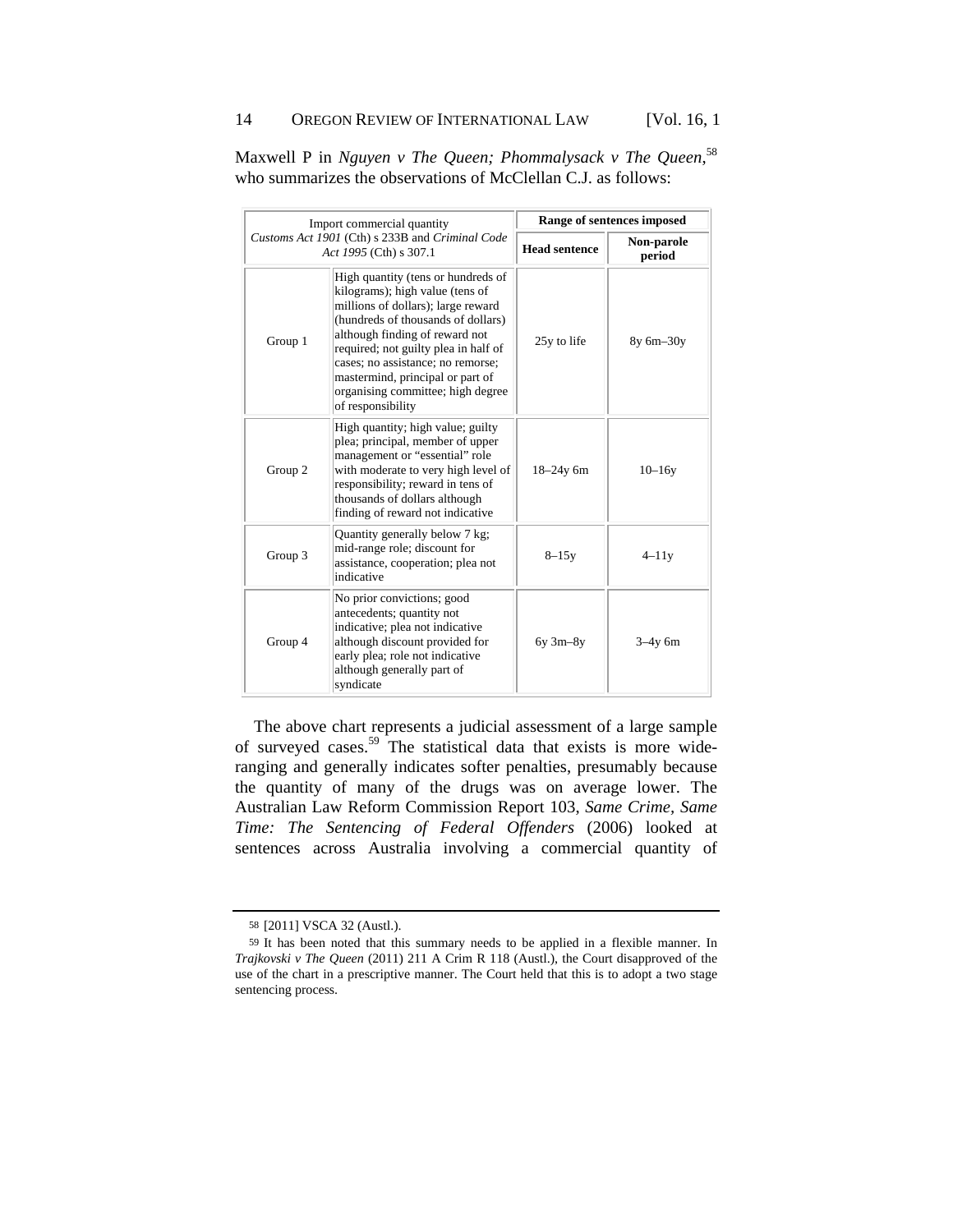MDMA during the five year period  $2000-2004$ .<sup>60</sup> The report looked at sixty-three matters that involved a single charge. The jurisdictions where most cases occurred were New South Wales, Western Australia and Victoria. Overall the mean terms (maximum and minimum respectively) were 11.3 years and 5.5 years. For a commercial quantity of heroin, by comparison, the overall means were 27.75 years and 11 years.

These figures needed to be used with caution. In 2008, the High Court of Australia ruled that there is no difference in drug seriousness for sentencing purposes.<sup>61</sup> Thus, the disparity between sentences for MDMA and heroin is no longer justified.

The Judicial Commission of New South Wales also sets out data for the offense of supplying a large commercial quantity of a prohibited drug, which has a maximum penalty of life imprisonment and a standard non-parole period of 15 years. The data is for offenses between 2003 and 2007. There were seventy-four such offenses. $62$ The guilty plea rate was  $85\%$ .<sup>63</sup> The imprisonment rate was  $98\%$  this is the same whether the offender pleaded guilty or not guilty. The median sentence for offenders pleading guilty was 7 years and 7.5 months with the median non-parole period being 4 years and 9 months.<sup>64</sup>

The Victorian Sentencing Advisory Council provides data for sentences for trafficking in a large commercial quantity of drugs (the maximum penalty for this offense is life imprisonment). The first report is for all offenses committed between 2004–05 to 2008–09. During this period there were seventy offenders and the 90% of these received a term of imprisonment. The terms of imprisonment range from one year to sixteen years. The median term was six years and six months and the most common prison term was six years.<sup>65</sup> The most

<sup>60</sup> *Same Crime, Same Time: Sentencing of Federal Offenders*, AUSTRALIAN LAW REFORM COMM'N (2006), http://www.austlii.edu.au/au/other/alrc/publications/reports /103/.

<sup>61</sup> *Adams v The Queen* (2008) 234 CLR 143 (Austl.).

<sup>62</sup> PATRIZIA POLETTI & HUGH DONNELLY, THE IMPACT OF THE STANDARD NON-PAROLE PERIOD SENTENCING SCHEMES ON SENTENCING PATTERNS IN NEW SOUTH WALES, 51 (Judicial Commission of New South Wales 2010).

<sup>63</sup> *Id*.

<sup>64</sup> *Id.*

<sup>65</sup> *Sentencing Snapshot*, VICTORIAN SENTENCING ADVISORY COUNCIL (June 2010), https://sentencingcouncil.vic.gov.au/sites/sentencingcouncil.vic.gov.au/files/snapshot\_102 \_sentencing\_trends\_for\_trafficking\_in\_a\_large\_commercial\_quantity\_of\_drugs\_in\_the

higher\_courts\_of\_victoria\_\_june\_2010.pdf.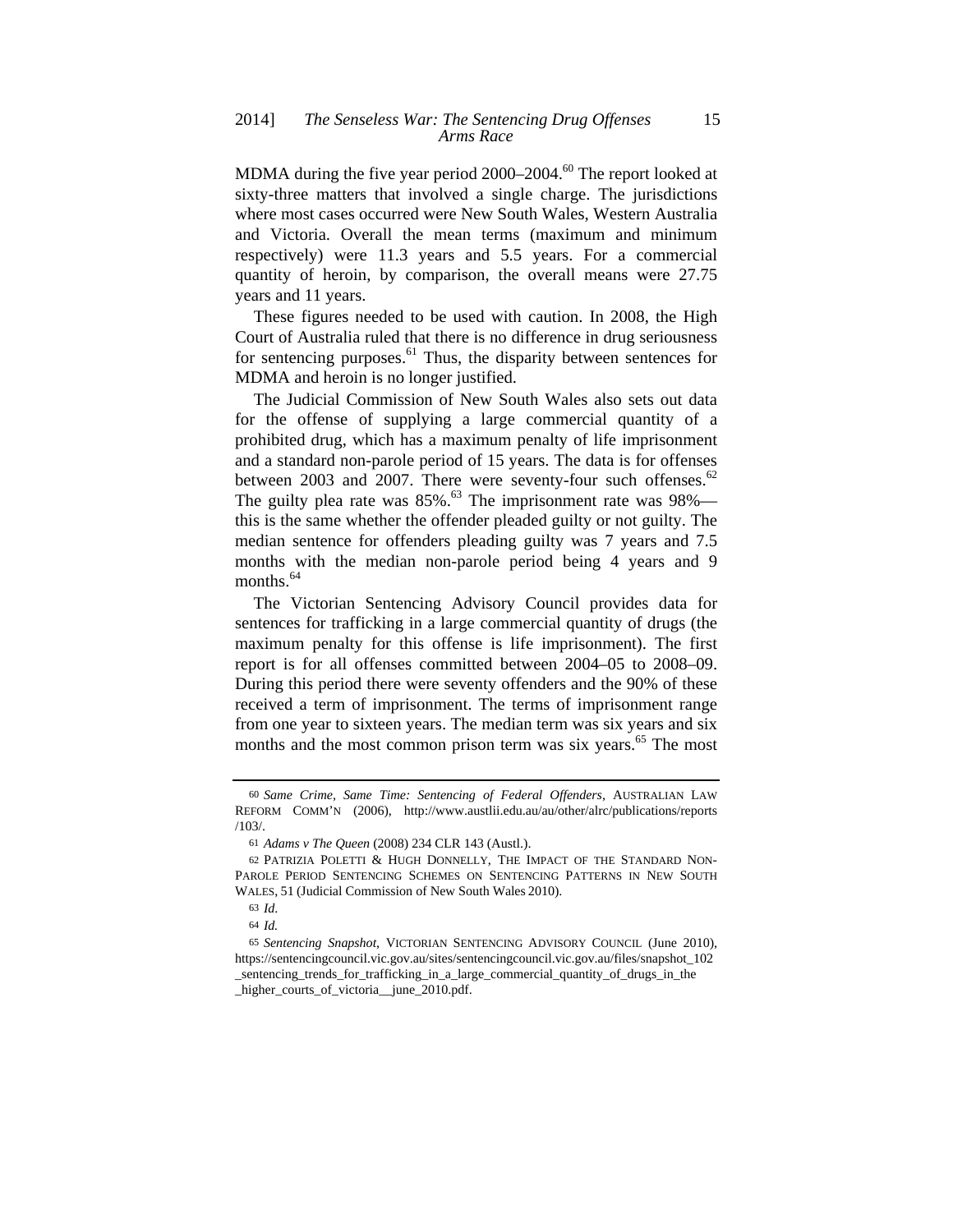recent survey by Victorian Sentencing Advisory Council was for the period 2006-2007 to 2010-2011. This shows a hardening of penalties. During this period the number of sentenced offenders for trafficking in a large commercial quantity of drugs rose from seventy to eightynine and the imprisonment rate rose to 96%. The median term was imprisonment for seven years and the most common length of imprisonment was eight years to less than nine years.<sup>66</sup>

The reason for the severe sentences imposed on drug offenders is not simply a manifestation of the high maximum penalty for the offense. It stems from the strict approach the courts have taken to sentencing such offenders and, in particular, that harsh penalties are needed to deter drug offenses and that drugs cause a large degree of harm in the community. This leaves little room for the operation of personal mitigating factors.<sup>67</sup>

In *R v Nguyen; R v Pham* the New South Wales Court of Criminal Appeal usefully set out the principles that apply in sentencing serious federal drug offenders. The Court stated:

The following general propositions emerge from the authorities:

(a) the criminality of an offender must be assessed by consideration of the involvement of the offender in the steps taken to effect the importation:  $R$   $\nu$  *Lee* at [27]; ...

(c) it is the criminality involved in the importation that must be identified—the fact that another person may be characterized as the *"mastermind"* does not mean that a person who was responsible for managing the importation into Australia is properly described as having only a middle level of responsibility . . .

(d) although the weight of the drug imported is not the principal factor to be considered when fixing sentence, the size of the importation is a relevant factor and has increased significance when the offender is aware of the amount of drugs imported . . .

(g) the difficulty of detecting importation offenses, and the great social consequences that follow, suggest that deterrence is

<sup>66</sup> *Id*.

<sup>67</sup> General deterrence does not totally overwhelm all other considerations. In *Sukkar v R* [No 2] (2008) 178 A Crim R 433 (Austl.), the Court stated at [21]: "It is established that the major sentencing considerations for offences of trafficking in dangerous drugs of addiction, including cocaine, are general and personal deterrence." *See Bellissimo* (1996) 84 A Crim R 465, 471 (Austl.). Although the weight of the illicit drug is not, generally, the chief factor to be taken into account in fixing a sentence, it is, plainly, a matter of importance. Other matters to be taken into account include the offender's knowledge of the type and quantity of the drug in question, and the nature and level of the offender's participation in its trafficking. *See also Wong v The Queen* [2001] HCA 64; (2001) 207 CLR 584 [67] - [70] (Austl.).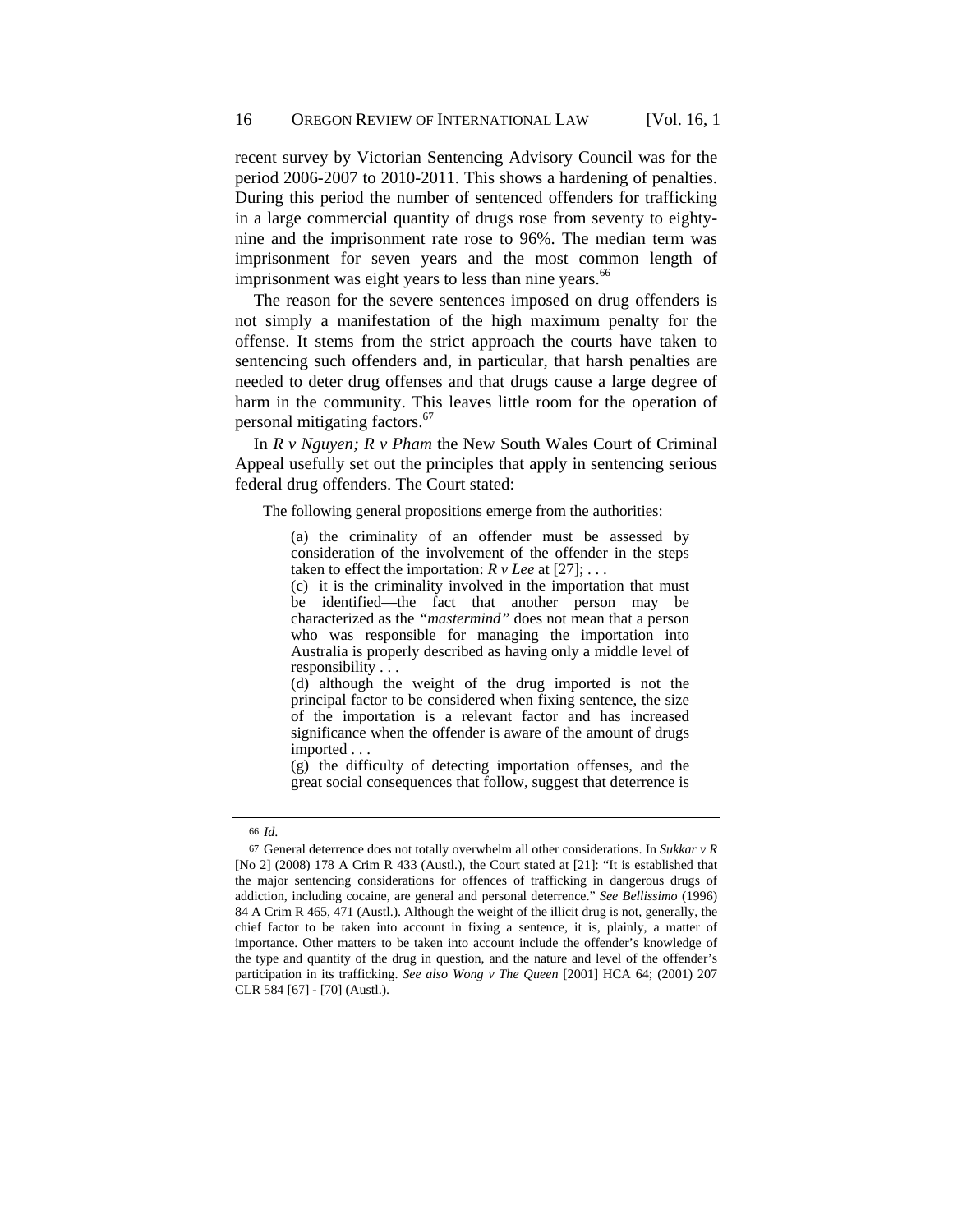to be given chief weight on sentence and that stern punishment will be warranted in almost every case . . . (h) the sentence to be imposed for a drug importation offense must signal to would-be drug traffickers that the potential

financial rewards to be gained from such activities are neutralized by the risk of severe punishment . . . (j) the prior good character of a person involved in a drug

importation offense is generally to be given less weight as a mitigating factor on sentence  $\ldots$ <sup>68</sup>

Specific deterrence is also regarded as an important consideration in relation to offenders who have prior convictions for drug offenses.<sup>69</sup> The seriousness of the harm that courts regard drug offending as is illustrated in *Mokbel v The Queen*<sup>70</sup> where the court stated:

The sentences imposed had to be seen to reflect the community's abhorrence of trafficking in drugs, and the Court's denunciation of a person who, for reasons of sheer greed, was prepared—repeatedly and determinedly—to inflict untold harm on the community.

In summary, the key principles that guide sentencing courts in Australia in sentencing drug offenders are as follows:

- 1. General deterrence is the most important consideration.
- 2. It is rare for offenders who are found guilty of large-scale drug offenses to not receive a custodial term.
- 3. In terms of offense severity, the most important consideration is the offender's role.
- 4. The second most important consideration is the amount of drugs.
- 5. The Courts do not distinguish between degrees of dangerousness of drugs.
- 6. There is scope for mitigating factors to reduce the sentence.
- 7. The most important mitigating factors are:
	- assistance to authorities;
	- low purity of drugs;
	- drug addiction;
	- no commerciality; and
	- previous good character.<sup>72</sup>

<sup>68</sup> [2010] NSWCCA 238 (Austl.).

<sup>69</sup> *See Barbaro v The Queen*; *Zirilli v The Queen* [2012] VSCA 288 (Austl.).

<sup>70</sup> [2013] VSCA 118 (Austl.).

<sup>71</sup> *Id*. at 108.

<sup>72</sup> *See* MIRKO BAGARIC & RICHARD EDNEY, AUSTRALIAN SENTENCING (2011).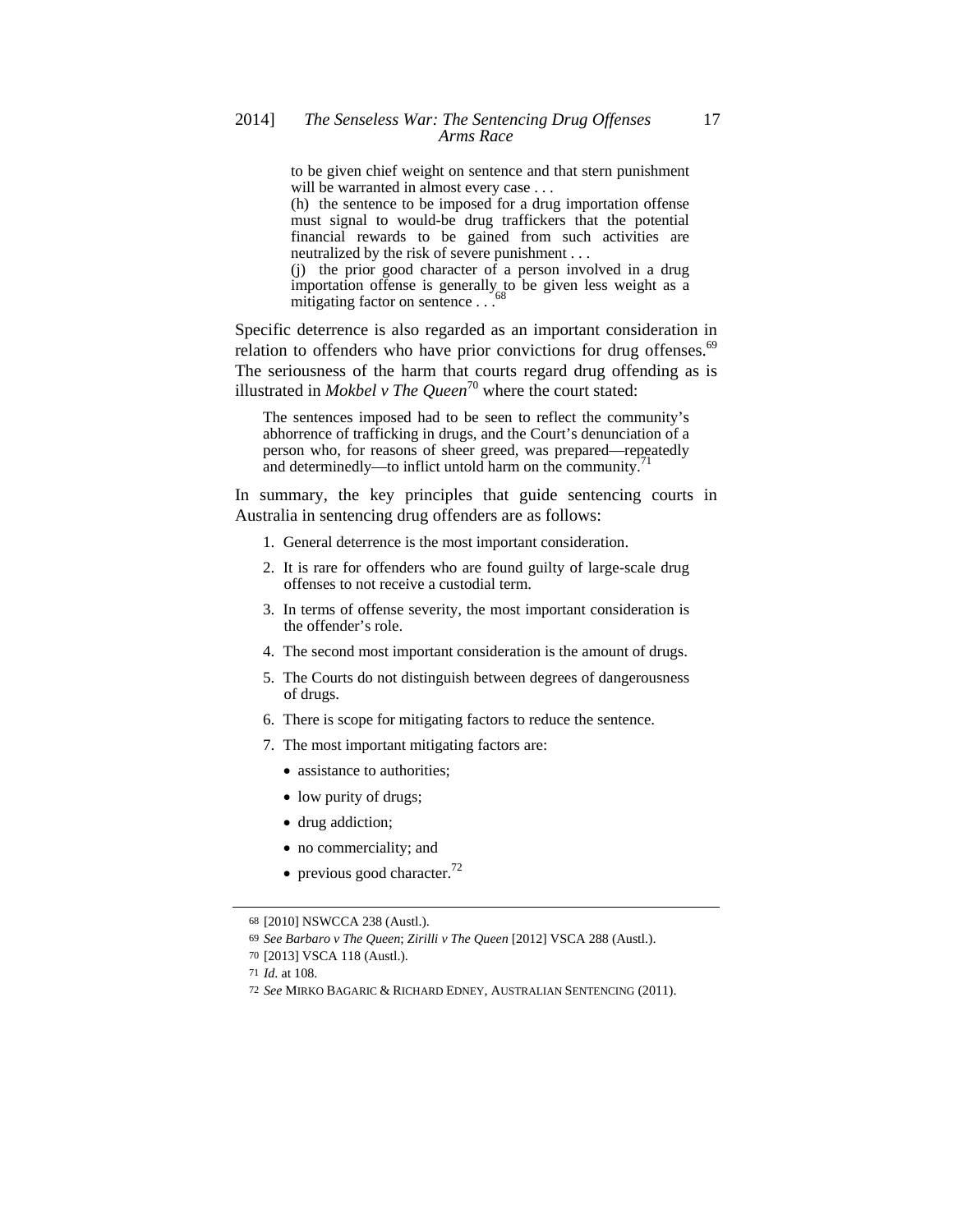The culmination of these considerations in addition to the high maximum penalties for drug offenses has resulted in a significant increase in drug offender prison numbers in Australia.

## **THE MOVE TO DECRIMINALIZE ILLICIT DRUGS**

In this part of the paper, we examine the evidence regarding the actual impact of drug use. This is important because it is suggested that one of the main reasons underlying the imposition of harsh penalties for serious drug offenders is the correlative link made between drug trafficking and the negative effects that drugs have on users, and the wider community in the form of increased crime. This suggestion is challenged when consideration is given to the arguments supporting the decriminalization of drug use. If using drugs does not constitute a crime, the correlation between drug trafficking and serious crime is less obvious. Hence, if there is a softening of the law relating to drug use there needs to be a parallel and corresponding reduction in the penalties for drug supplying.

The decriminalization of drugs involves the reduction or removal of preexisting controls and penalties. This is generally achieved by replacing prison terms with other non-incarceration penalties such as fines or recording the incident without imposing a permanent criminal record. A core aspect of the decriminalization of drugs involves a shift towards harm reduction via the imposition of noncriminal sanctions.<sup>73</sup>

In some respects, drug decriminalization represents an intermediate balance between drug prohibition and drug legalization. It has been criticized as amounting to "the worst of both worlds" because whilst personal drug usage may no longer attract a criminal sentence, drug sales remain illegal, thereby perpetuating one of the core concerns connected with drug offenses that relates to the fact that the production and distribution of drugs continues to constitute an activity undertaken by the criminal underworld.

It has also been argued that decriminalization fails to discourage illegal drug use as it removes the criminal penalties that might otherwise cause some people to avoid drug usage. Whilst these are cogent arguments, it is also clear that the decriminalization of offenses relating to drug possession allows the law enforcement

<sup>73</sup> GLEN GREENWALD, DRUG DECRIMINALIZATION IN PORTUGAL: LESSONS FOR CREATING FAIR AND SUCCESSFUL DRUG POLICIES 6 (Cato Inst. 2009).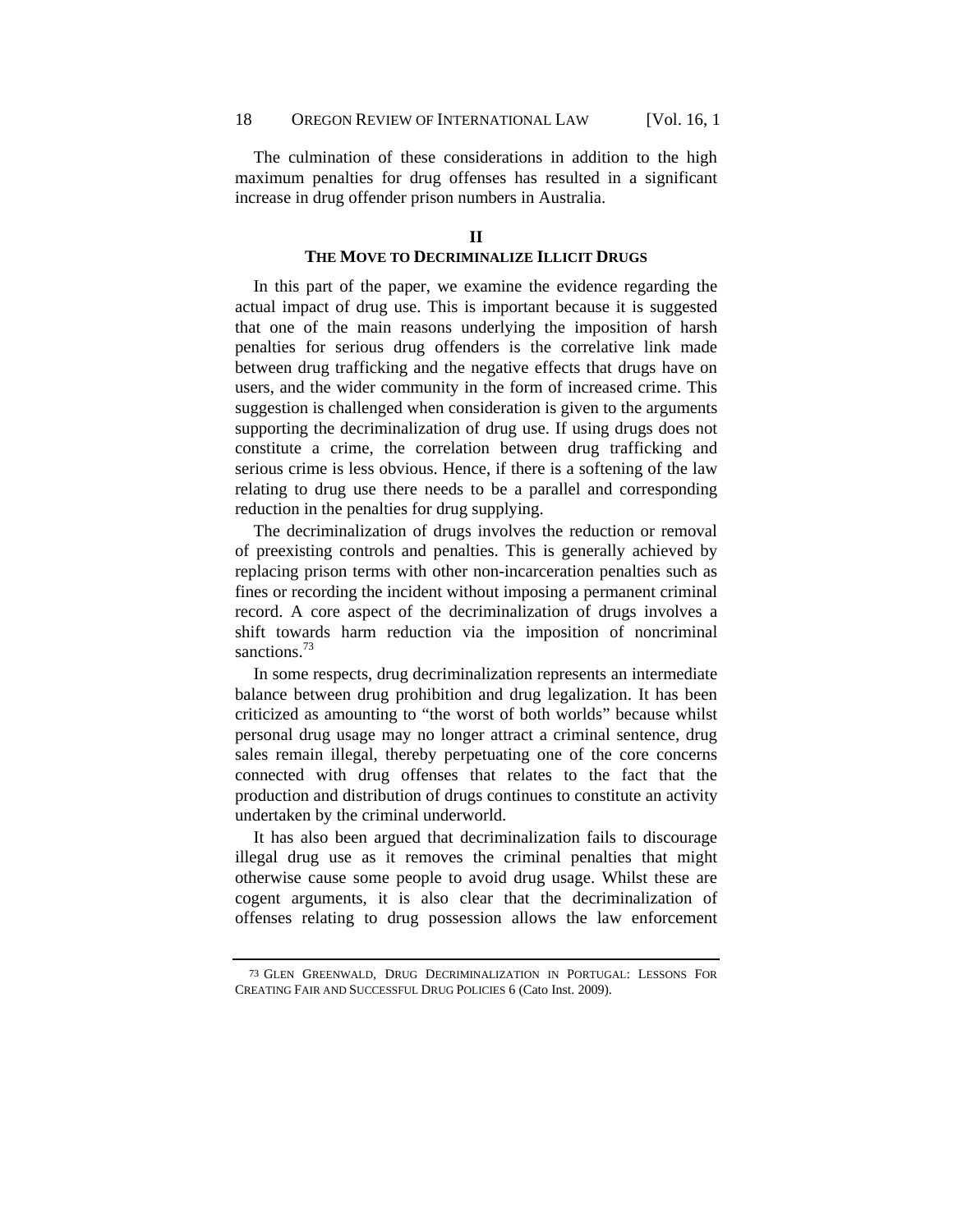system of a country to put more effort into the process of arresting dealers and big time criminals, instead of apprehending minor offenders for possessory offenses.

The move to decriminalize drugs is gaining global momentum. In 2011, the Global Commission on Drug Policy called for an end to the criminalization of drug use and noted that despite the vast expenditure on the criminalization and repressive measures directed at producers, traffickers and consumers of illegal drugs, it has clearly failed "to effectively curtail supply or consumption."<sup>74</sup>

In subsequent reports in both 2012 and 2013 this message was reinforced.<sup>75</sup> In the 2013 report, the Global Commission on Drug Policy called for an end to the criminalization of drug use because of the enormous impact the criminalization of drugs has had in the spread of the hepatitis C infection.<sup>76</sup> It is estimated that of the 16 million people who inject drugs around the world, 10 million are now living with Hepatitis  $C^{.77}$  The latest report from the Global Commission on Drug Policy has condemned the drug war as a failure and recommended immediate and significant reforms of global drug prohibition.

During this period, it has been estimated that around twenty-five to thirty countries across the world have implemented some form of drug decriminalization, ranging from the decriminalization of drugs for personal use in Croatia from the start of 2013, to the creation of syringe exchange programs in many Middle Eastern and African countries including Egypt, Morocco, and the United Arab Emirates.<sup>78</sup>

A diverse range of approaches have been implemented with respect to the possession of cannabis. For example, in 2003 Belgium passed laws distinguishing between the possession of cannabis for personal use and other types of drug offenses. The laws were subsequently amended and the Minister of Justice and Prosecutors-General issued a directive in 2005, instructing that adult individuals found with under

<sup>74</sup> GLOBAL COMMISSION ON DRUG POLICY, WAR ON DRUGS AND HIV/AIDS: HOW THE CRIMINILIZATION OF DRUG USE FUELS THE GLOBAL PANDEMIC 2 (2012) [hereinafter WAR ON DRUGS].

<sup>75</sup> *Id*. *See also* GLOBAL COMMISSION ON DRUG POLICY, THE NEGATIVE IMPACT OF THE WAR ON DRUGS ON PUBLIC HEALTH: THE HIDDEN HEPATITIS C EPIDEMIC (2013) [hereinafter THE NEGATIVE IMPACT].

<sup>76</sup> THE NEGATIVE IMPACT, *supra* note 75, at 3.

<sup>77</sup> *Id*.

<sup>78</sup> *See* AIR ROSMARIN & NIAMH EASTWOOD, A QUIET REVOLUTION: DRUG DECRIMINALISATION POLICIES IN PRACTICE ACROSS THE GLOBE' DRUGS (Release 2011).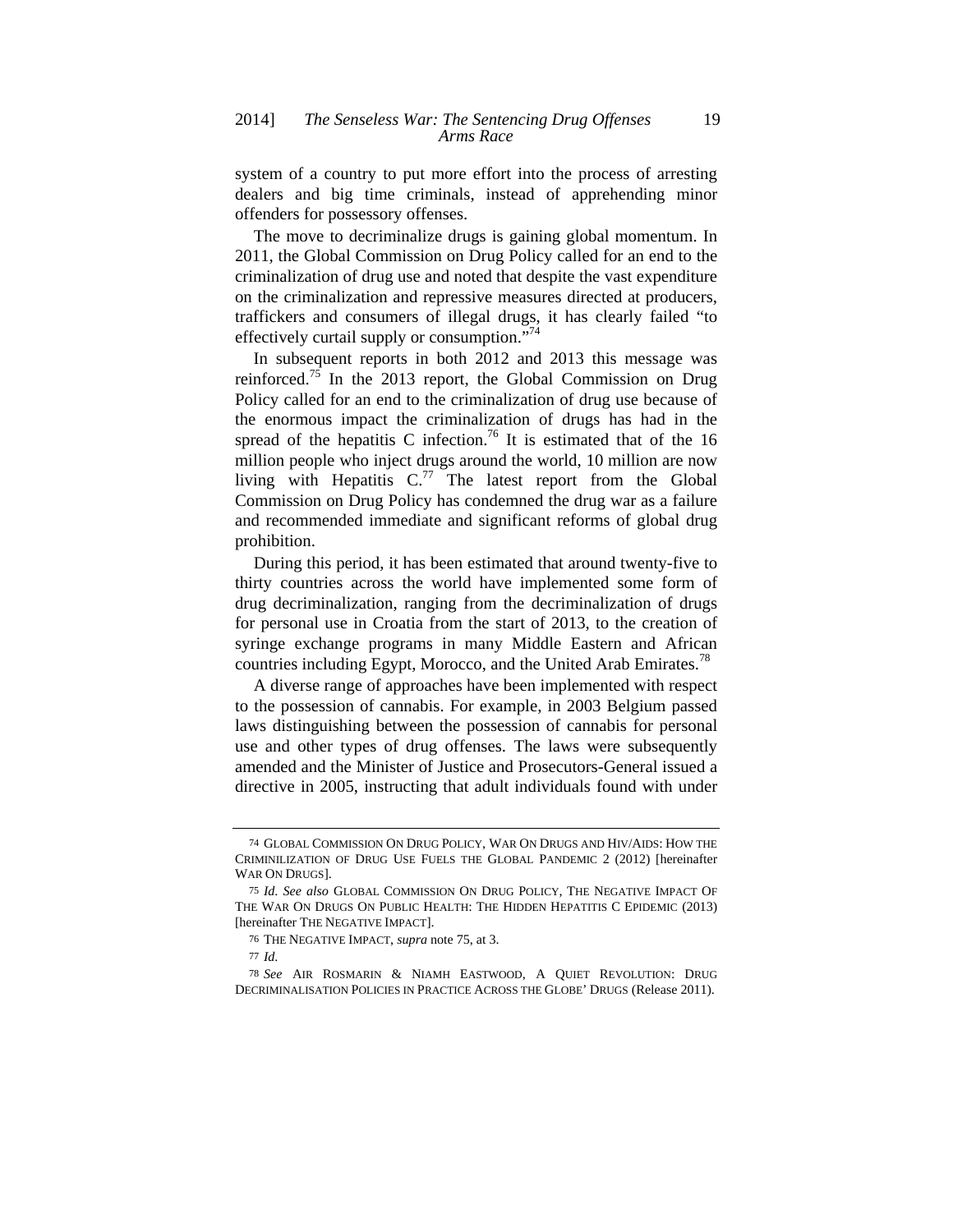three grams of cannabis for personal use would be issued a "Process-Verbal Simplifé" (PVS) or "simple record." The issuance of a PVS does not attract a penalty and the cannabis is not confiscated. The purpose of the PVS is merely to record the circumstances of the possession and for a copy to be kept at the local police station.<sup>79</sup>

Portugal is one of the most groundbreaking countries in terms of the breadth and scope of its approach to drug decriminalization. Drug use and possession were decriminalized in Portugal in 2001 in response to what the Portugal government perceived as a nationwide and uncontrollable drug problem, exacerbated by a criminalization regime that was effectively draining all of the financial and human resources of the country.80 Decriminalization in Portugal was enacted following the issuance of an expert study by the Commission for a National Drug Strategy that recommended a drug strategy premised around the core principles of "harm reduction, prevention and reintegration of the drug user into society."81 The Commission concluded that decriminalization was the most advantageous strategy to fight the growing drug problem in Portugal. Significantly, the ultimate objective of the strategy recommended by the Commission was to reduce drug usage and abuse.<sup>82</sup>

The strategy eventually implemented in Portugal relied heavily upon the recommendations outlined by the commission. Decree Law 30/2000 was enacted in October 2000 and took effect on July 1, 2001. The new law decriminalizes the use and possession of drugs and makes it clear that the commission of these acts only constitutes an administrative offense, provided the possession or consumption does not exceed up to ten days' worth of an average daily dose of drugs, which are intended only for personal use. An individual found in possession of drugs will only be referred to a criminal court where they are in possession of more than ten days' worth of personal supply. No distinction is made in this law between different forms of

<sup>79</sup> *Country Overview: Belgium*, EMCDDA (May 28, 2013), http://www.emcdda.europa .eu/publications/country-overviews/be.

<sup>80</sup> GREENWALD, *supra* note 73.

<sup>81</sup> PORTUGUESE DRUG STRATEGY, 82 (1998) [hereinafter PORTUGUESE DRUG STRATEGY]. COMMISSÂO PARA A ESTRATÊGIE NACIONAL DE COMBATE Â DROGA COMISSION FOR A NATIONAL DRUG STRATEGY, [NATIONAL STRATEGY FOR THE FIGHT AGAINST DRUGS] 82 (1998) (Port.).

<sup>82</sup> *Id*. at 6–7.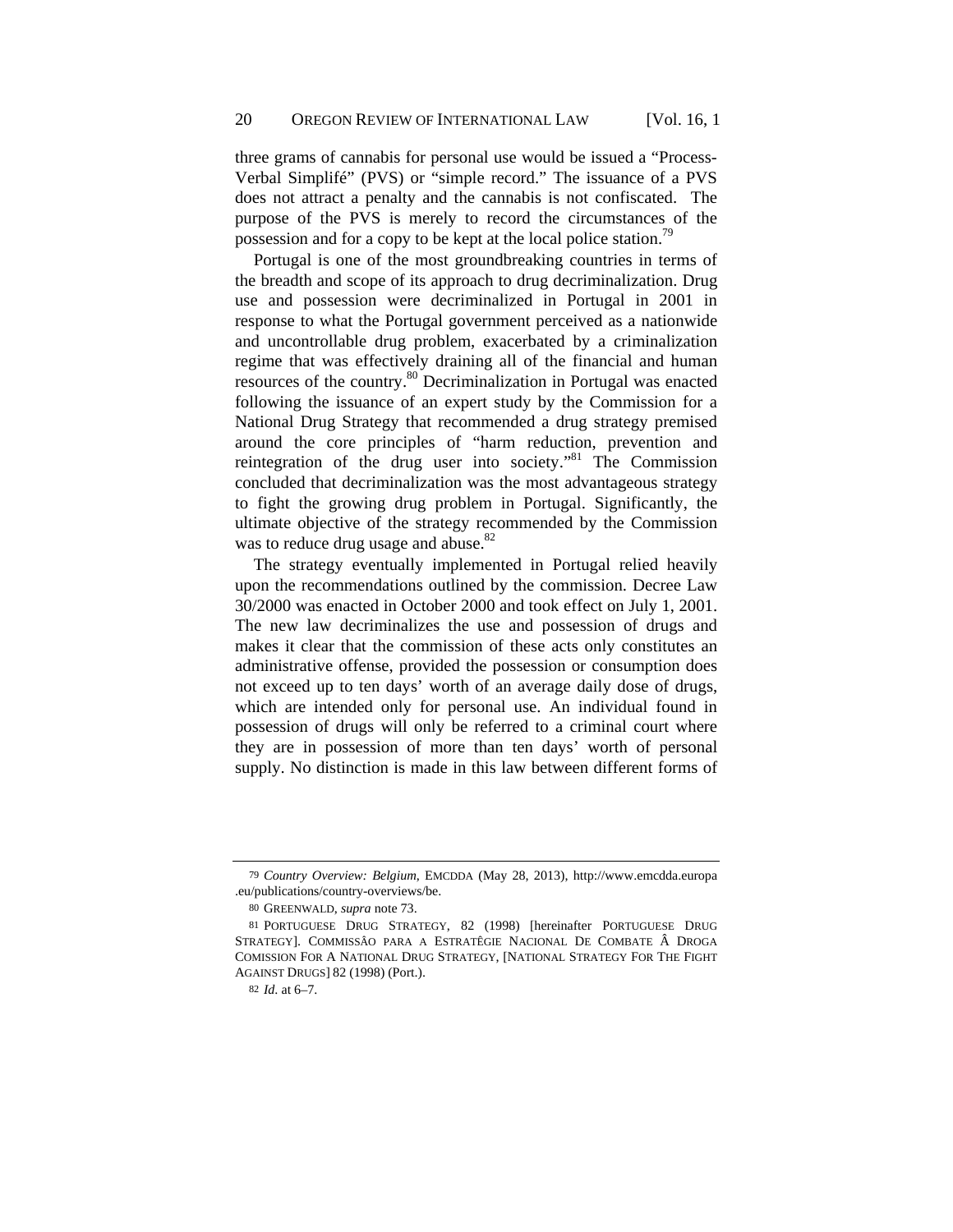hard or soft drugs, nor is a distinction made between private consumption and public consumption.<sup>83</sup>

A police officer may issue an individual a citation to attend Commission for the Dissuasion of Drug Addiction, "CDTs", which are not a component of the criminal justice system. The police will generally refer a user to a CDT within seventy-two hours of the offense being committed, however no arrest is made.<sup>84</sup> The CDT panel is comprised of three government appointed civilians. One of the members must be a legal expert but the other two are appointed by the Ministry of Health and may come from medical, psychology or social services backgrounds. The panel is non-adversarial and the focus of the discussion is upon the health of the individual in issue and whether treatment is required.<sup>85</sup> Participants are not legally represented to further emphasize the noncriminal nature of the proceedings.<sup>86</sup>

A broad range of different sanctions may be issued by a CDT. For addicts, these include prohibitions on dealing with particular people, expulsion from particular venues, restrictions on foreign travel and ineligibility for the practice of particular occupations. Similar penalties may be applied to non-addicts although a CDT may decide to simply issue a warning if it is clear, from the circumstances and the nature of the substance that the non-addict will abstain from future  $use.<sup>87</sup>$ 

The impact of the decriminalization laws in Portugal has been widely debated, with some commentators suggesting that it has been enormously successful in reducing the impact of drug crime, despite the fact that it has resulted, in overall terms, in an increase in drug consumption.<sup>88</sup> Given, however, that the focus of the initiatives were

<sup>83</sup> *See* Kellen Russoniello, *The Devil (and Drugs) in the Details: Portugal's Focus on Public Health as a Model for Decriminalization of Drugs in Mexico*, 12 YALE J. HEALTH POL'Y L. & ETHICS 371, 385 (2012).

<sup>84</sup> INEKE VAN BEUSEKOM ET AL., RAND EUROPE, GUIDELINES FOR IMPLEMENTING AND EVALUATING THE PORTUGUESE DRUG STRATEGY 7 (2002).

<sup>85</sup> *Id*. at 15. *See, e.g.*, *Belgium Country Profile, Lisbon*, EUROPEAN MONITORING CENTRE FOR DRUGS AND DRUG ADDICTION, 2011, http://www.emcdda.europa.eu /htmlCFM/indexs174 en.htm. (last updated June 24, 2014).

<sup>86</sup> For a discussion on the options of introducing this type of process in the United States, see Alex Kreit, *The Decriminalization Option: Should States Consider Moving from a Criminal to a Civil Drug Court Model*, U. CHI. LEGAL F. 299, 327 (2010).

<sup>87</sup> Russoniello, *supra* note 83 at 388; *see also* GREENWALD *supra* note 73, at 3.

<sup>88</sup> *See* A. Stevens & C.E. Hughes, *A Resounding Success of a Disastrous Failure: Re-Examining the Interpretation of Evidence on the Portuguese Decriminalisation of Illicit Drugs*, DRUG & ALCOHOL REV. 101, 104 (2012).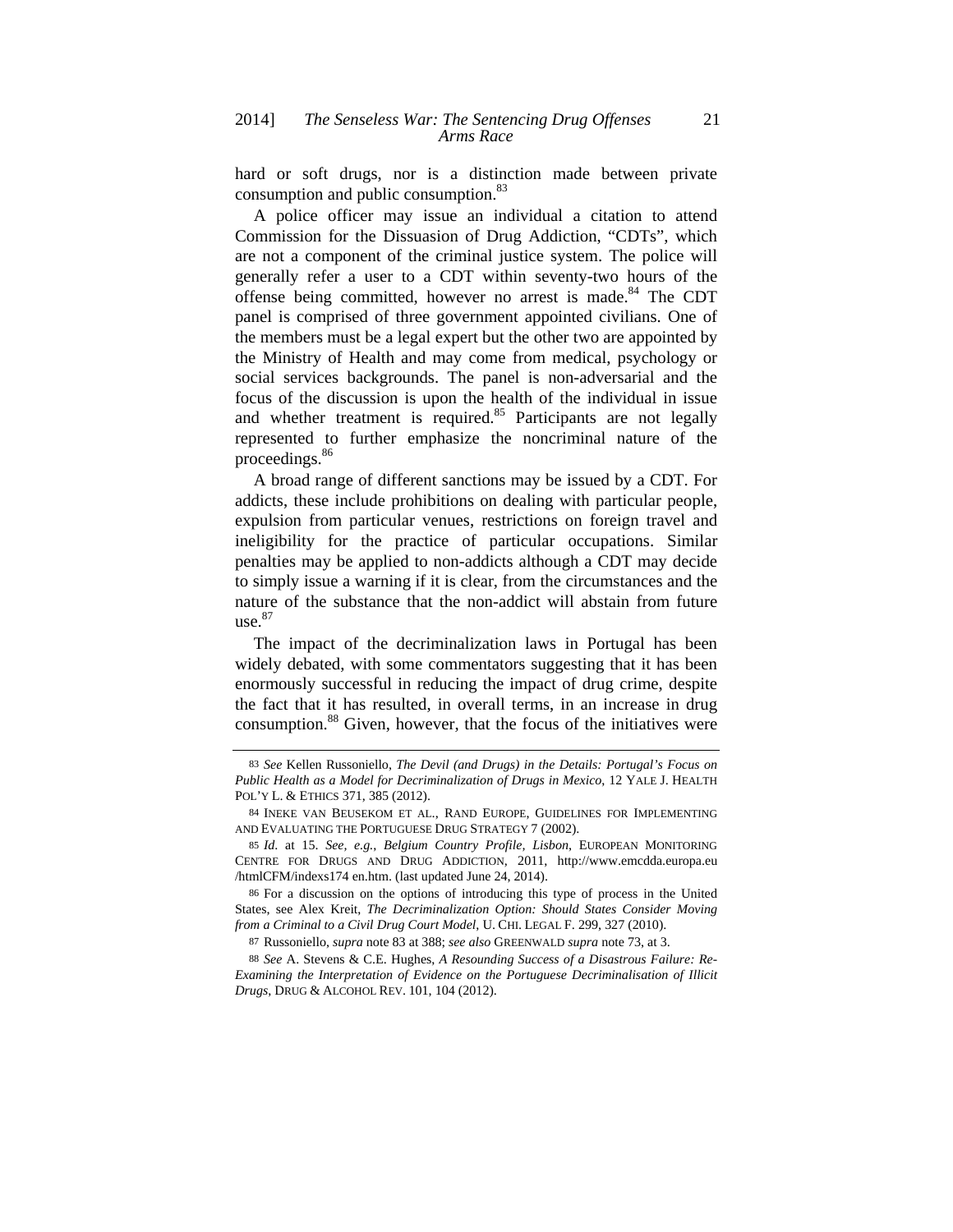to prevent the exacerbation of the problems stemming from decriminalization, it seems clear that these objectives have been successful.<sup>89</sup> Studies by the CATO Institute have revealed that whilst drug addiction and other associated pathologies have increased in most EU states, these problems have been either contained or significantly improved within Portugal since  $2001$ .<sup>90</sup> Significantly, problem drug use, and by this we refer to long-term use or the injection of opioids, cocaine or amphetamines, is now far lower in Portugal than in other countries.<sup>91</sup>

Other countries have followed the example of Portugal. For example, Mexico introduced decriminalization laws in 2009 following enormous difficulties the country experienced with drug use and abuse. $92$  The main objective of the decriminalization laws in Mexico, however, was to avoid counter narcotic officials from having to focus upon the activities of small time drug offenders.  $93$ 

Many States adopting a decriminalization approach have, however, sought to balance their stance by significantly increasing the sentences of those who commit corresponding drug offenses beyond the threshold quantities or parameters of the decriminalized  $circumstances.<sup>94</sup>$  This represents an interesting trend, although its schematic focus lacks balance and proportion. As noted below, proportionality is crucial to the underlying sentencing objectives for drug offenses. It is unreasonable and disproportionate to impose a reactive sentencing framework. Such an approach ignores the consequential assumption underlying decriminalization, that drug

<sup>89</sup> *See* Brian Vastag, *5 Years After: Portugal's Drug Decriminalization Policy Shows Positive Results*, SCI. AM. (Apr. 7, 2009), http://www.scientificamerican.com/article.cfm ?id=portugal-drug-decriminalization.

<sup>90</sup> GREENWALD, *supra* note 73, at 28.

<sup>91</sup> *See* LOUISA DEGENHARDT ET AL., THE BECKLEY FOUND. DRUG POLICY PROGRAMME: COMPARING THE DRUG SITUATION ACROSS COUNTRIES: PROBLEMS, PITFALLS AND POSSIBILITIES 4, 3 (2009).

<sup>92</sup> *See* David Luhnow & Jose de Cordoba, *Mexico Eases Ban on Drug Possession*, WALL ST. J., Aug. 22, 2009, *available* at http://online.wsj.com/news/articles/SB 125086054771949269. *See also* Steven B. Duke, *The Future of Marijuana in the United States*, 91 OR. L. REV. 1301, 1318 (quoting UNITED NATIONS OFFICE ON DRUGS AND CRIME, WORLD DRUG REPORT 168 (2009), "decriminalizing drug use falls within the Convention parameters because 'drug possession is still prohibited but the sanctions fall under the administrative law not the criminal law.'").

<sup>93</sup> Luhnow & Cordoba, *supra* note 92. The authors refer to Mexican authorities who have justified the laws on the basis that it is a positive move as it "helps the government focus on the bad guys and lets state and local governments get involved in drug abuse as a public health issue." *Id*.

<sup>94</sup> ROSMARIN & EASTWOOD, *supra* note 78, at 40.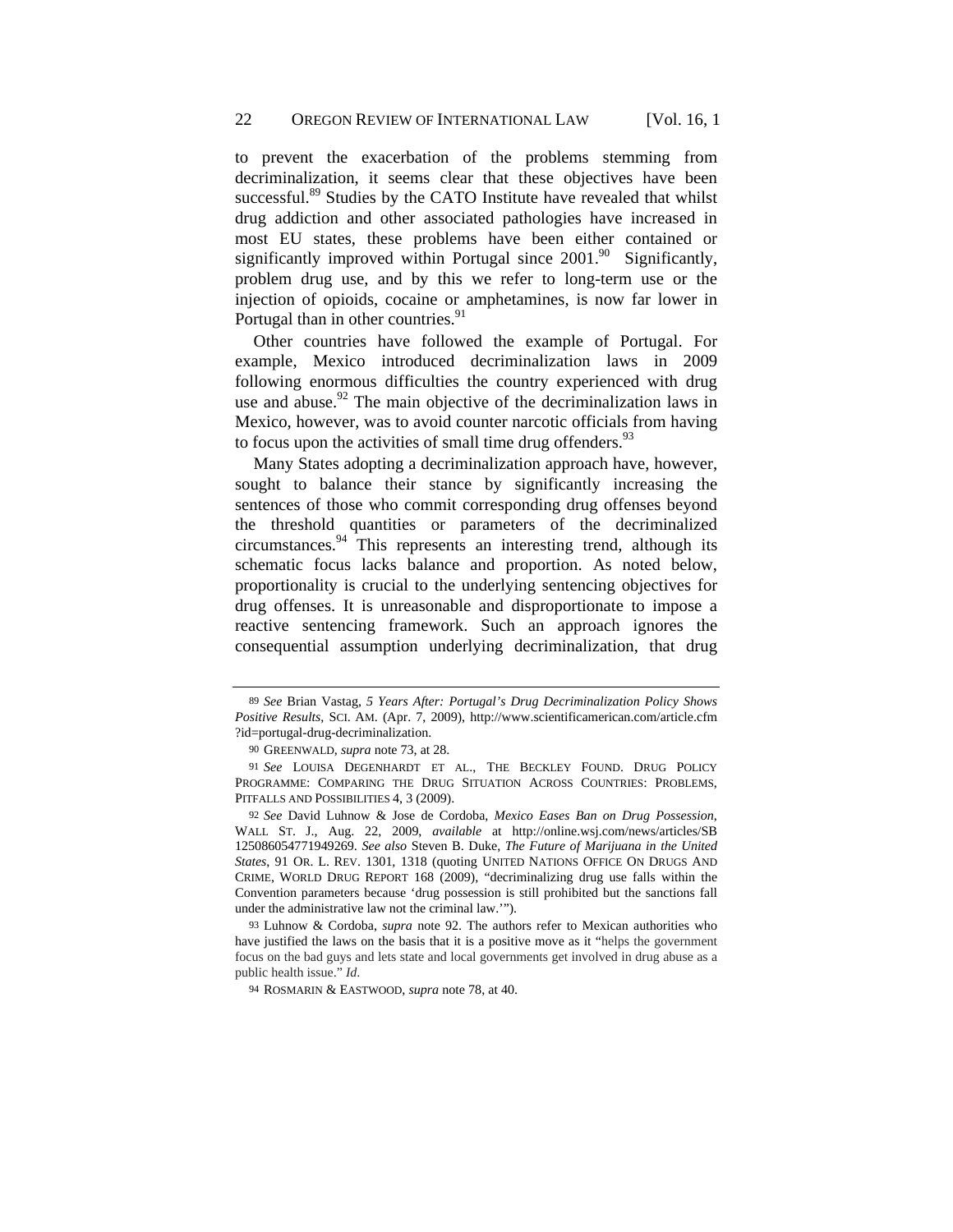offenses derived from or associated with decriminalized drug offenses, including drug trafficking, will no longer have the same criminal impact and do not generate the same marginalization and stigmatization that might previously have been the case.

Given the above trends and effects, a sound argument can be made that decriminalization policies should not be implemented in a vacuum. Interconnected drug offenses are necessarily impacted by a decriminalization policy because they are connected to an overall strategy of reductive criminalization. The imposition of nonincarceration penalties for small, personal-usage drug possession offenses should result in a corresponding decrease in drug-trafficking offenses because the two are inextricably connected. The decriminalization process should not be regarded as a discrete and isolated process that targets specific offenses. Arguably, the underlying objectives of the process are best achieved in the context of comprehensive and interconnected decriminalization and sentencing reduction initiatives.

## **III**

## **THE EFFICACY OF PUNISHMENT TO DETER DRUG OFFENDERS AND PROTECT THE COMMUNITY FROM THEM**

In this part of the Article we move from arguments relating to the decriminalizing of drug use and the effect of this to the efficacy of one of the main current means used to reduce the drug trade. As noted above, the sharp end of enforcement is imposing sanctions on drug offenders. As we have seen, offenders who distribute or make drugs are generally subjected to harsh penalties.

There have been few studies that have focused on the specific issue of whether sentencing can reduce the amount of drugs in the community. However, many studies have been undertaken on the efficacy of sentencing to achieve common sentencing objectives. These objectives aim to reduce crime in general. We examine these general studies and also the more specific ones that have been undertaken in relation to drug offenses.

There are three rationales that are typically provided for harsh criminal penalties. Specific deterrence aims to discourage crime by punishing individual offenders for their transgressions and, thereby, convincing them that crime does not pay. In effect, it attempts to dissuade offenders from re-offending by inflicting an unpleasant experience on them (normally imprisonment) that they will seek to avoid in the future. General deterrence seeks to dissuade potential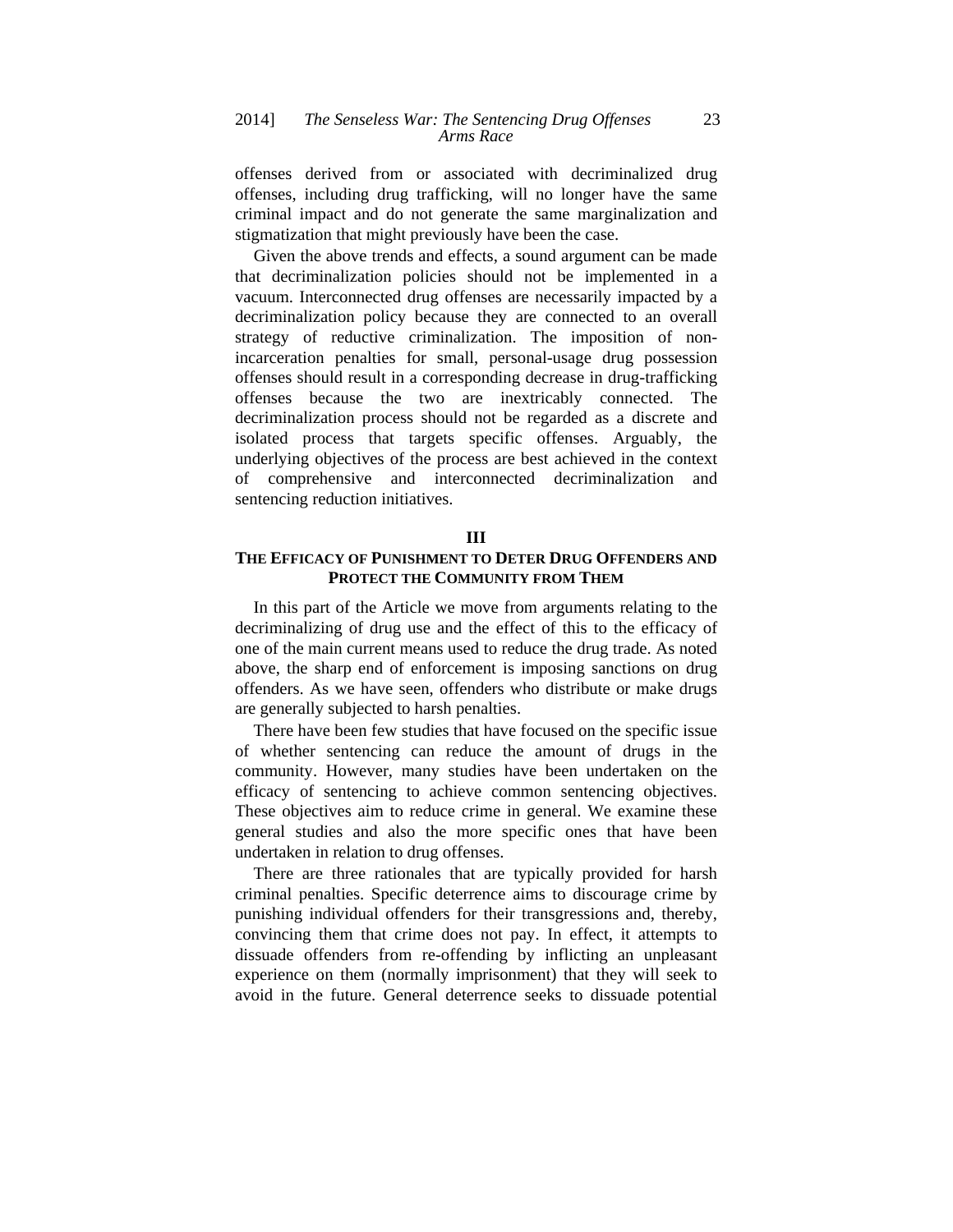offenders with the threat of anticipated punishment from committing similar offenses by illustrating the harsh consequences of offending. Incapacitation aims to prevent crime by placing offenders in prison and segregating them from the rest of the community.

## *A. Specific Deterrence Does Not Work*

The available data suggest that specific deterrence does not work. Inflicting harsh sanctions on individuals does not make them less likely to reoffend in the future. The level of certainty of this conclusion is very high—so high that it has been suggested that specific deterrence should be abolished as a sentencing consideration.<sup>95</sup>

There have been numerous studies across a wide range of jurisdictions and different time periods that come to this conclusion.<sup>96</sup> Daniel Nagin, F.T. Cullen, and C.L. Johnson $97$  provide the most recent extensive literature review regarding specific deterrence.<sup>98</sup> They reviewed separately the impact of custodial sanctions versus noncustodial sanctions and the effect of the length of sentence on reoffending. The review examined six experimental studies where custodial versus noncustodial sentences were randomly assigned;<sup>99</sup> eleven studies involved matched pairs;<sup>100</sup> thirty-one studies were regression-based $101$  and seven other studies did not neatly fit into any of those three categories, and included naturally occurring social experiments that allowed inferences to be drawn regarding the capacity of imprisonment to deter offenders.

The last category included a study based on clemency granted to over 20,000 prisoners in Italy in 2006. A condition of release was that if those who were released re-offended within five years, they would be required to serve the remaining (residual) sentence plus the sentence for the new offense. It was noted that there was a 1.24%

<sup>95</sup> *See* Mirko Bagaric & Theo Alexander, *The capacity of criminal sanctions to shape the behaviour of offenders: specific deterrence doesn't work, rehabilitation might and the implications for sentencing*, 36 CRIM. L.J. 159 (2012).

<sup>96</sup> *Id*.

<sup>97</sup> Daniel S. Nagin, Francis T. Cullen & Cheryl L. Johnson, *Imprisonment and Reoffending*, 38 CRIME & JUST. 115, 145 (2009).

<sup>98</sup> The main studies are summarized in Don Weatherburn et al., *The specific deterrent effect of custodial penalties on juvenile reoffending*, CRIME AND JUST. BULLETIN No.132 (2009) and in the VICTORIAN SENTENCING ADVISORY COUNCIL, DOES IMPRISONMENT DETER? A REVIEW OF THE EVIDENCE (2011).

<sup>99</sup> Nagin, *supra* note 97, at 144–45.

<sup>100</sup> *Id*. at 145–54.

<sup>101</sup> *Id*. at 154–55.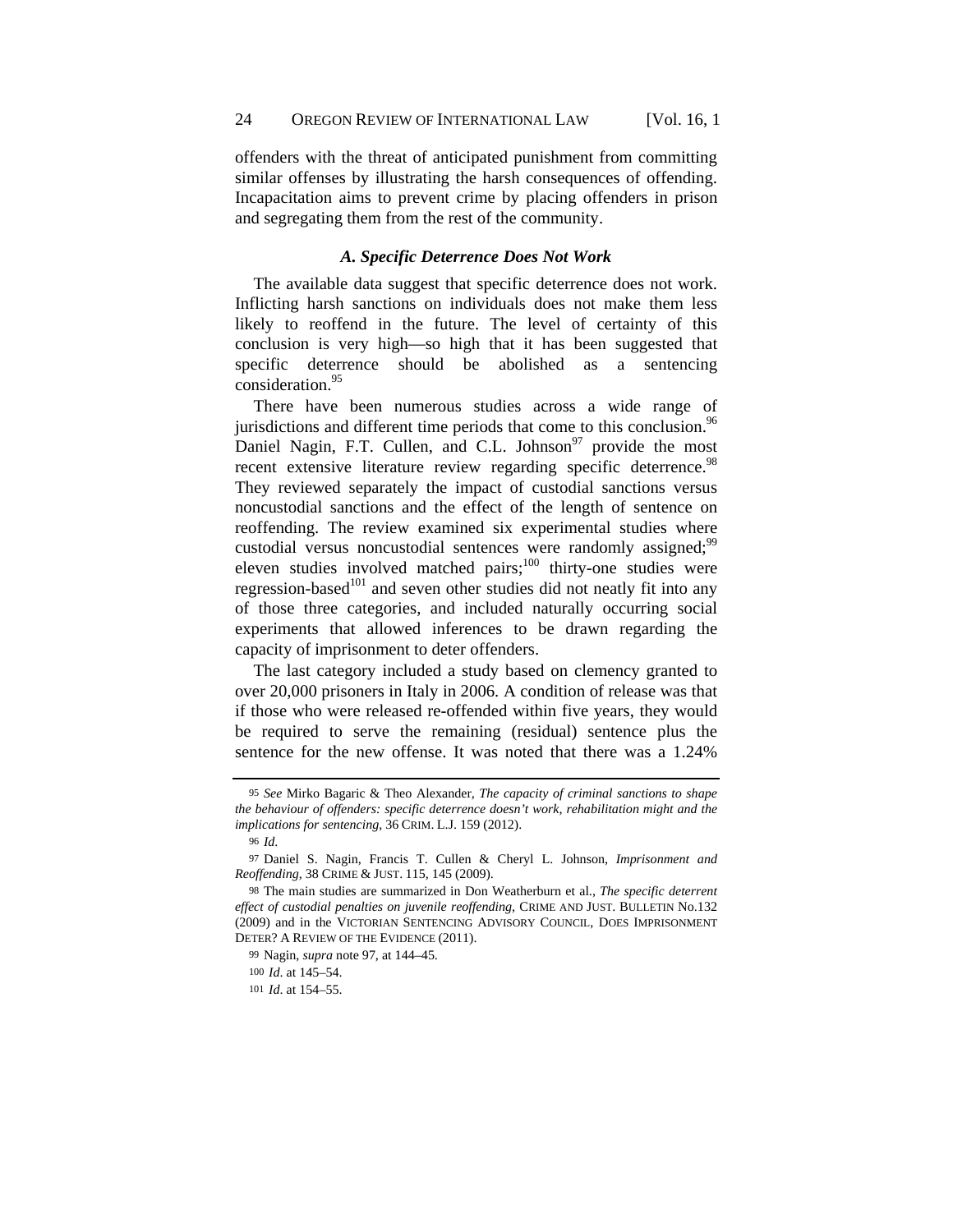reduction in re-offending for each month of the residual sentence. This observation can be explained on the basis that the threat of future imprisonment discouraged imprisonment. However, it was also noted that offenders who had served longer sentences prior to being released had higher rates of re-offending, supporting the view that longer prison terms reduce the capacity for future imprisonment to shape behavior.102

Nagin et al. conclude that offenders who are sentenced to imprisonment do not have a lower rate of recidivism than those who are not. In fact, some studies show that the rate of recidivism is higher. They conclude that:

Taken as a whole, it is our judgment that the experimental studies point more toward a criminogenic rather than preventive effect of custodial sanctions. The evidence for this conclusion, however, is weak because it is based on only a small number of studies, and many of the point estimates are not statistically significant.<sup>10</sup>

The review suggests that not only do longer jail terms not deter, but neither do tougher jail conditions. Studies also show that offenders who are sentenced to maximum-security prisons as opposed to minimum-security conditions do not re-offend less.<sup>104</sup>

A more recent study by the Victorian Sentencing Advisory Council, which compared similarly placed offenders who had been sentenced to imprisonment with those who had not been imprisoned, found that those who were not sentenced to imprisonment had a lower recidivism rate.<sup>105</sup>

Few specific deterrence studies have focused on drug offenders in particular. However, one recent study by Donald Green and Daniel  $Winit^{106}$  observed the re-offending of 1003 offenders who were initially sentenced for drug-related offenses between June 2002 and May 2003, by a number of different judges whose sentencing approaches varied significantly (some were described as "punitive,"

<sup>102</sup> *Id*. at 155.

<sup>103</sup> *Id*. at 145. *See also* VICTORIAN SENTENCING ADVISORY COUNCIL, REOFFENDING FOLLOWING SENTENCING IN THE MAGISTRATES' COURT OF VICTORIA (2013), *available at* http://www.sentencingcouncil.vic.gov.au/content/publications/reoffending-following -sentencing-magistrates-court-victoria.

<sup>104</sup> Nagin, *supra* note 97, at 124.

<sup>105</sup> VICTORIAN SENTENCING ADVISORY COUNCIL, *supra* note 98.

<sup>106</sup> Donald Green & Daniel Winik, *Using Random Judge Assignments to Estimate the Effects of Incarceration and Probation on Recidivism among Drug Offenders*, CRIMINOLOGY (2010), http://ssrn.com/abstract=1477673.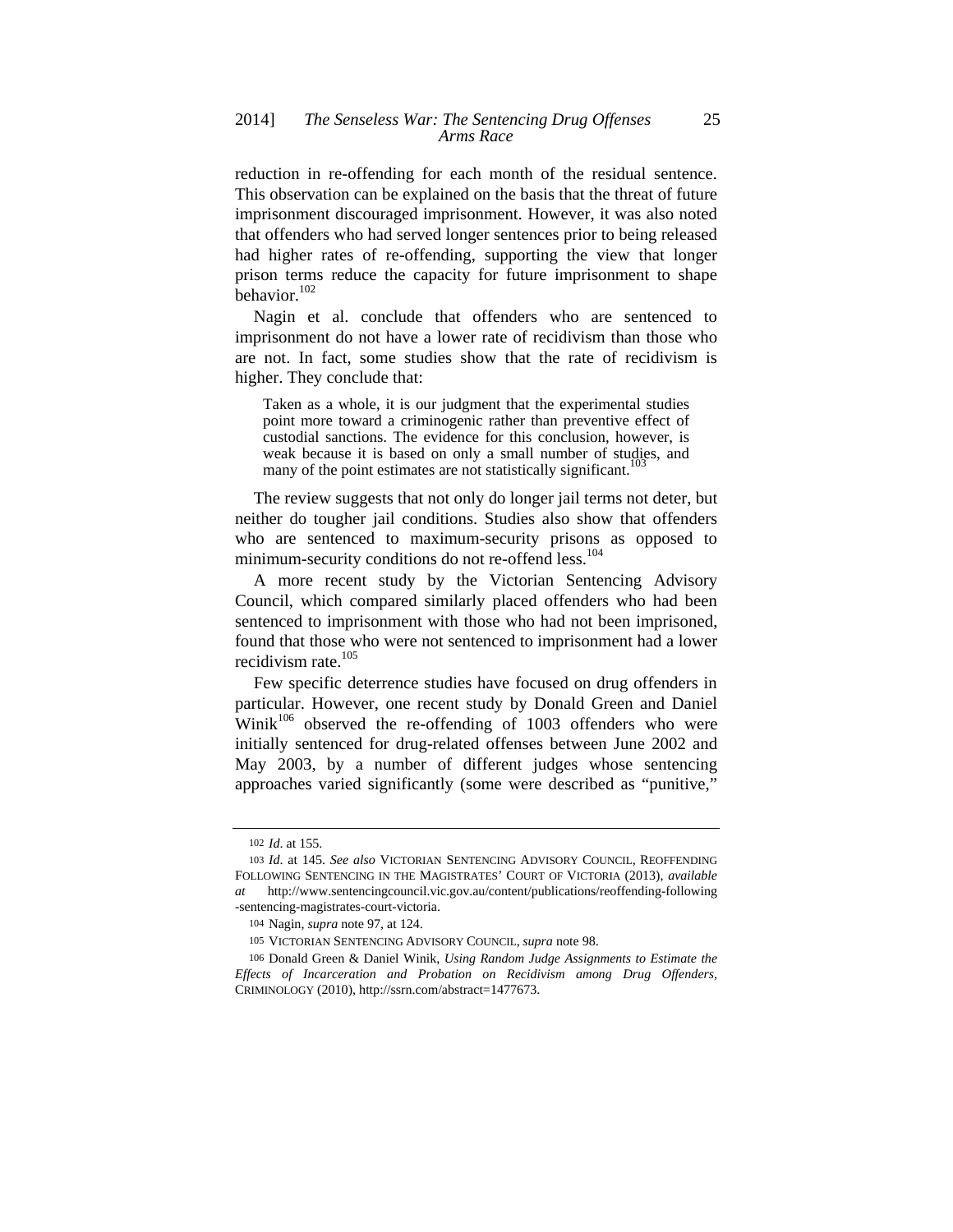others as "lenient"), resulting in differing terms of imprisonment and probation. The study concluded that neither the length of imprisonment nor probation had an effect on the rate of re-offending during the four-year follow-up period.

Accordingly, the weight of evidence supports the view that subjecting offenders (including drug offenders) to harsh punishment is unlikely to increase the prospect that they will become law-abiding citizens in the future. There is no evidence to support the argument that imposing increasingly severe hardship on recidivists will increase the likelihood that they will become law-abiding citizens.

## *B. General Deterrence (Also) Does Not Work*

The main form of deterrence that is used to justify the harsher penalties is general deterrence, not specific deterrence. The data regarding general deterrence, however, reveals a similar picture.

There are two forms of general deterrence. *Marginal general deterrence* concerns the correlation between the *severity* of the sanction and the prevalence of an offense. *Absolute general deterrence* concerns the threshold question of whether there is any connection between criminal sanctions, of whatever nature, and the incidence of criminal conduct. $107$ 

It seems that marginal deterrence does not work and absolute general deterrence does work. The findings regarding general deterrence are relatively settled.<sup>108</sup>

The failure of even the death penalty to act as a marginal deterrent is exemplified by the experience in New Zealand. During the period of 1924 to 1962 there were periods when the death penalty (for murder) was in force, then abolished, then revived, and abolished again. The changes generally followed some level of public debate and were well publicized. Although the murder rates fluctuated during this period, they bore no correlation to the prevailing penalty, whether capital punishment or life imprisonment.<sup>109</sup>

Similar findings have emerged in the United States.<sup>110</sup> The absence of a link between lower homicide rates and the death penalty in the

<sup>107</sup> FRANKLIN ZIMRING & GORDON HAWKINS, DETERRANCE, THE LEGAL THREAT IN CRIME CONTROL 14 (1973).

<sup>108</sup> For an overview of the literature, see *supra* note 98.

<sup>109</sup> *See* NIGEL WALKER, SENTENCING IN A RATIONAL SOCIETY 60–61, 191 (1969); *see also* Roger Hood, THE DEATH PENALTY: A WORLD-WIDE PERSPECTIVE 211–12 (1996).

<sup>110</sup> *See, e.g.*, John Cochran et al., *Deterrence or Brutalization? An Impact Assessment of Oklahoma's Return to Capital Punishment*, 32 CRIMINOLOGY 107, 129 (1994).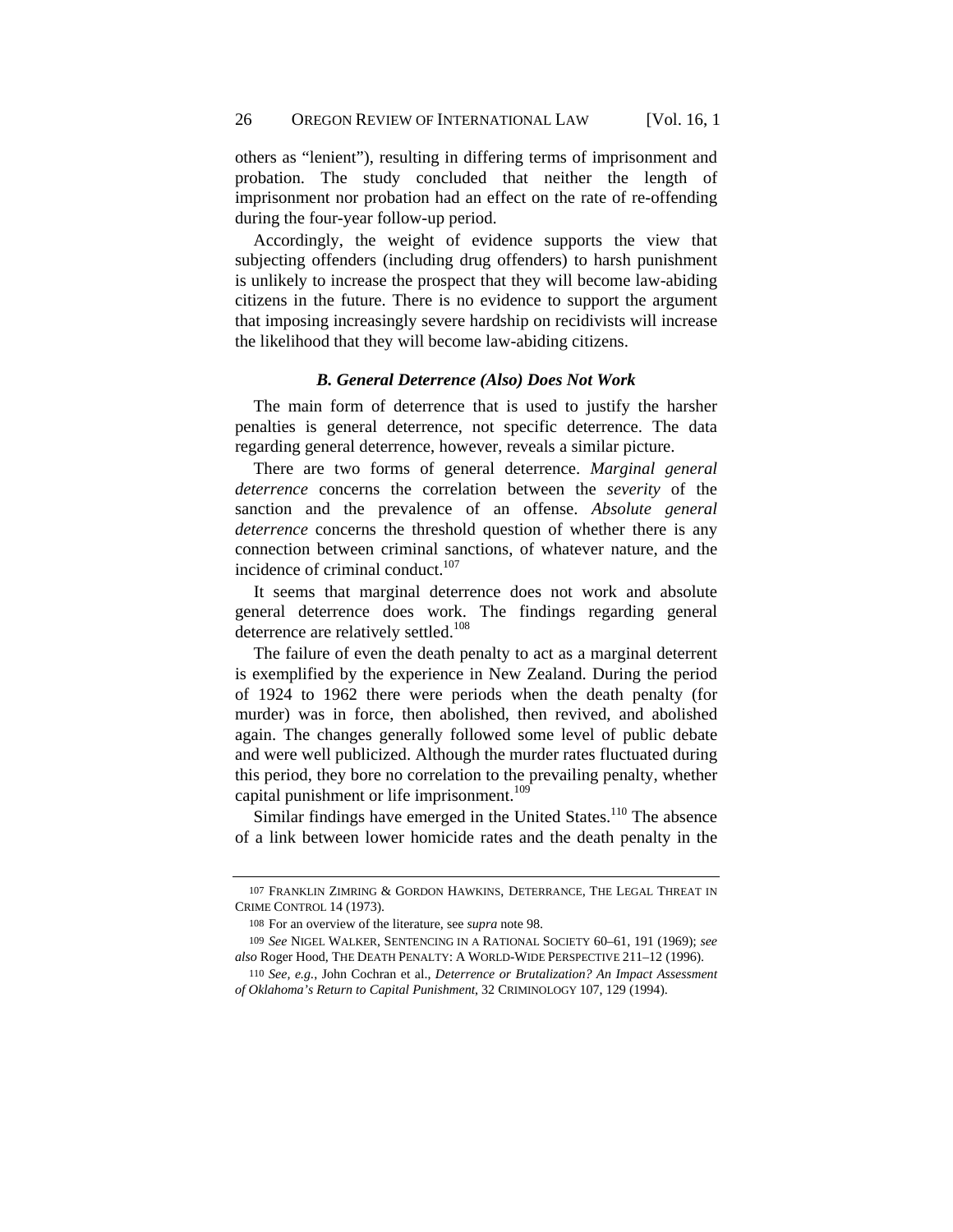United States has, however, been challenged by some commentators.<sup>111</sup> However, the evidence used in support of a connection between the lower homicide rates on which it is based are statistically significant and the evidence goes against the overwhelming homicide rates, and capital punishment has been debunked on the basis that the data upon trend of the data. As has been pointed out by Richard Berk,<sup>112</sup> the main findings in support of the hypothesis that capital punishment is a deterrent are based on eleven findings<sup>113</sup> out of a sample size of 1,000 observations<sup>114</sup> where the homicide rate dropped in a U.S. state following an execution in the previous year. The data are statistically meaningless and contrary to the trend of 99% of the observations. Beck states:

Whatever one makes of those 11 observations, it would be bad statistics and bad social policy to generalize from the 11 observations to the remaining 989. So, for the vast majority of states for the vast majority of years, there is no evidence for deterrence in these analyses. Even for the remaining 11 observations, credible evidence for deterrence is lacking.<sup>115</sup>

Berk concludes that what clearly emerges from the literature is "that for the vast majority of states in the vast majority of years, there is no evidence of a negative relationship between executions and homicides."<sup>116</sup>

The strongest evidence in support of the theory of marginal general deterrence stems from the considerable drop in serious crime levels in the United States over the past thirty years. As noted in the discussion below, the drop coincided with a significant increase in the

<sup>111</sup> *See, e.g.*, Dale Cloninger & Roberto Marchesini, *Executions and Deterrence: A Quasi-Controlled Group Experiment*, 35 J. APPLIED ECON. 569 (2001); Paul Zimmerman, *State Executions, Deterrence, and the Incidence of Murder*, 7 J. APPLIED ECON. 163 (2004).

<sup>112</sup> *See* Richard Berk, *New Claims about Executions and General Deterrence: Déjà Vu All Over Again?*, 2 J. EMPIRICAL LEGAL STUD. 303 (2005).

<sup>113</sup> Situations in which five or more executions occurred in a state in a single year. *Id*.

<sup>114</sup> Each "observation" is the homicide rate in a U.S. state over the period of one year. *Id*.

<sup>115</sup> Berk, *supra* note 112, at 328.

<sup>116</sup> *Id.*; *see* D. Dölling et al., *Is Deterrence Effective? Results of a Meta-Analysis of Punishment*, 15 EUR. J. CRIM. POLICY RES. 201–24 (2009); *see also* J. Donohue, *Assessing the Relative Benefits of Incarceration: The Overall Change over the Previous Decades and the Benefits on the Margin*, DO PRISONS MAKE US SAFER (Steven Raphael & Michael A. Stoll eds., 2009); A.N. Doob & C.M. Webster, *Sentence Severity and Crime: Accepting the Null Hypothesis*, 13 CRIME & JUST. 143 (2003).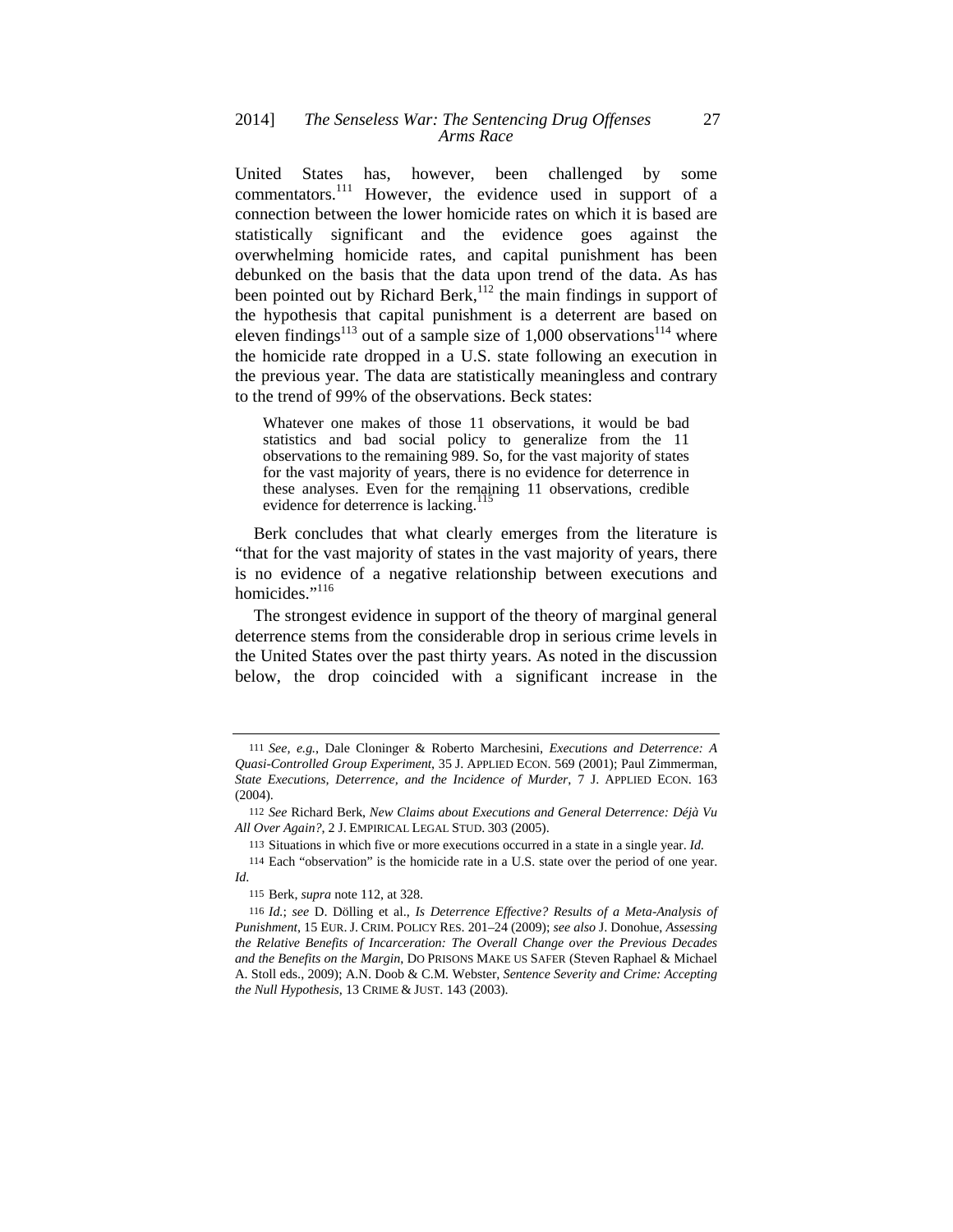imprisonment rate. The rate of violent crime in the United States dropped by more than  $60\%$  from 1990 to  $2009$ .<sup>117</sup>

These figures, at face value, suggest that imprisoning ever greater numbers of offenders effectively reduces the crime rate. A number of detailed studies have been undertaken to examine and explain this causal connection. One analyst, William Spelman, has stated that up to 21% of crime reduction is attributable to the increased rate of imprisonment.<sup>118</sup> However, it is not clear whether this reduction is attributable to the incapacitation of offenders (who are thereby prevented from committing crimes whilst they are imprisoned) or to the effects of marginal deterrence.<sup>119</sup> Removing more than one million offenders from the community obviously makes it impossible for them to participate in crime and hence adds to the crime statistics during their period of incarceration.<sup>120</sup>

Further, it has been noted that similar crime reduction trends occurred in the United States' nearest neighbor, Canada, over approximately the same period. During that period, the imprisonment rate in Canada actually fell.<sup>121</sup>

Empirical evidence not only questions the causal link between higher penalties and lower crime, but also provides strong evidence of alternative explanations for falling crime rates. For example, it has been argued that 50% of the fall in the United States crime rate is the result of an increased number of women from disadvantaged groups (teenagers, the poor, and minority groups) whose children would have been most likely to commit crimes as adults, being able to abort unwanted pregnancies after legalization in the 1970s. This ostensibly incredible finding is supported by the fact that states with higher abortion rates in the 1970s had higher drops in crime in the 1990s;

<sup>117</sup> BUREAU OF JUSTICE STATISTICS, http://bjs.ojp.usdoj.gov/content/glance/tables /viortrdtab.cfm (The rate of decline in other forms of crime was similar. This is discussed further below in the context of the discussion on general incapacitation.).

<sup>118</sup> William Spelman, *What Recent Studies Do (and Don't) Tell Us About Imprisonment and Crime*, 27 CRIME & JUST. 419, 485, (2000); *see also* ALFRED BLUMSTEIN & JOEL WALLMAN, THE CRIME DROP IN AMERICA (2000); Steven D. Levitt, *Understanding Why Crime Fell in the 1990s: Four Factors That Explain the Decline and Six That Do Not*, 18 J. ECON. PERSPS. 163, 178 (2004).

<sup>119</sup> On balance, studies show that a 10% increase in imprisonment rates produce a 2-4% reduction in the crime rate, most of which is in relation to nonviolent offenders. *See* Roger K. Warren, *Evidence-Based Sentencing: The Application of Principles of Evidence-Based Practice to State Sentencing Practice and Policy*, 43 U.S.F. L. REV. 585, 594 (2009) and the references cited therein.

<sup>120</sup> As noted below, some of this reduction is also attributable to more police.

<sup>121</sup> Raymond Paternoster, *How Much Do We Really Know About Criminal Deterrence?*, J. CRIM. L. & CRIMINOLOGY 765, 803 (2010).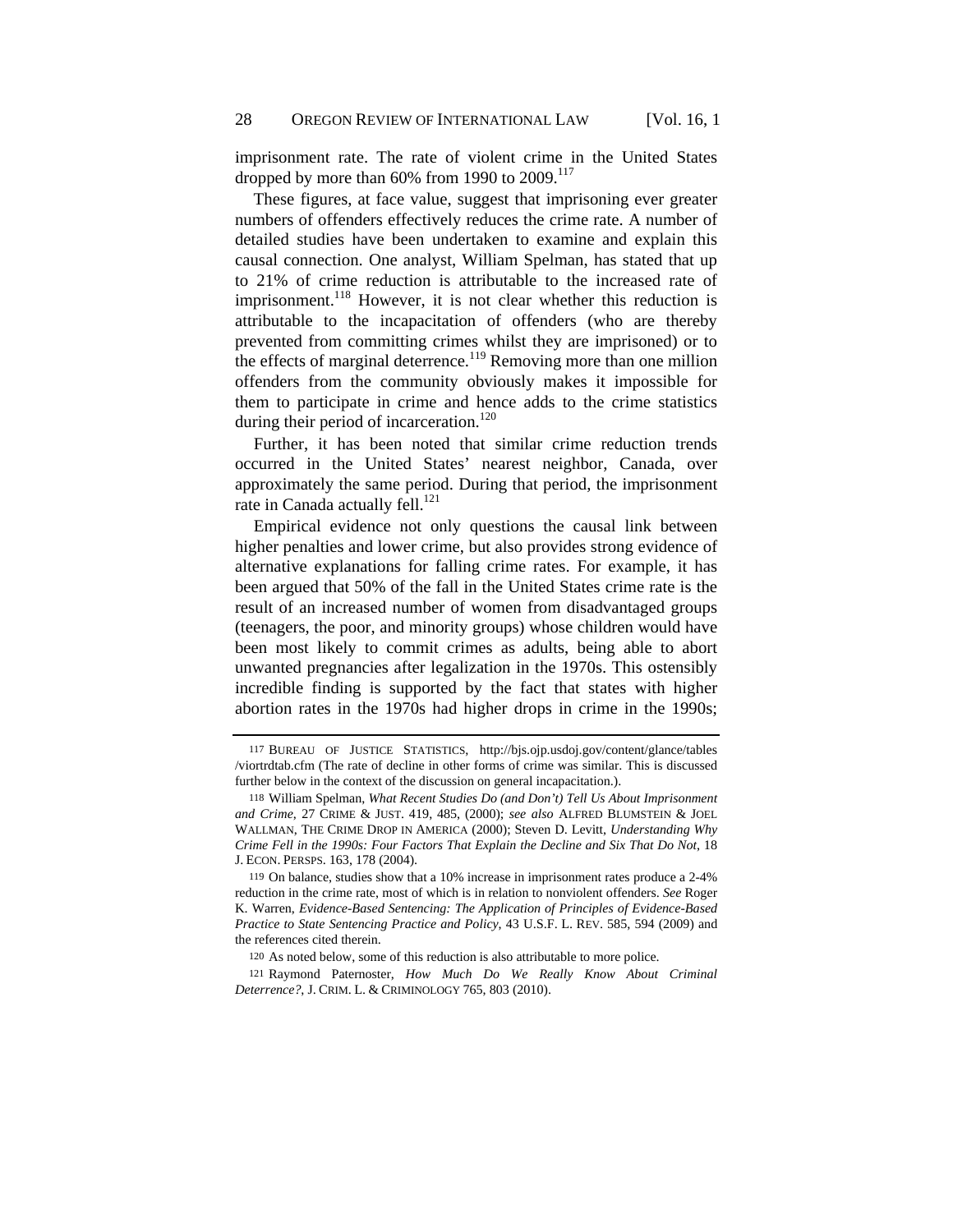with each 10% rise in abortions corresponding to a 1% drop in crimes two decades later.<sup>122</sup>

Recent research from Germany is consistent with U.S. findings regarding the failure of marginal general deterrence.<sup>123</sup> At the Goethe University Frankfurt, Horst Entorf reviewed twenty-four years of criminal sentencing practices in West German states for correlates to the crime rate. Entorf sought to examine the effect of each stage of the prosecution process, from investigation to conviction, on the commission rates of two specific crimes ("major property" and "violent crimes"), in order to assess their relative contribution to the overall effect of the criminal prosecution process on crime rates. The results were analyzed by the theoretical econometric analysis methodology, which considered the deterrent effects of formal and informal, as well as custodial and noncustodial, sanctions.<sup>124</sup>

It was discovered that a deterrent effect was found at "the first two stages of the criminal prosecution process" (charge and conviction) rather than at the "less robust" severity of punishment stage (sentencing). Entorf also found that:

Results presented in [the] article suggest that crime is particularly deterred by the certainty of conviction. Here, contrary to popular belief, neither police nor judges but public prosecutors play the leading role. Extending severity of sentences, however, does not seem to provide a suitable strategy for fighting crime. In particular, the *length of the imprisonment terms proves insignificant* (emphasis added).

By contrast, the evidence relating to absolute general deterrence is more positive. The strongest empirical evidence in support of absolute deterrence comes from the United States, which (as noted above) over the past two decades has seen a marked increase in police numbers and a sharp decrease in crime.<sup>126</sup> The near universal trend of data,

<sup>122</sup> M. Ellison, *US Study Ties Crime Fall to Abortions*, THE AGE 11, Aug. 1999, p. 13. *See also* Levitt, *supra* note 118, at 182–83.

<sup>123</sup> Horst Entorf, Goethe University Frankfurt, *Crime, Prosecutors and the Certainty of Conviction*, IZA DISCUSSION PAPER NO 5670 (2011). For a recent study supporting the inability of sanctions to deter domestic violence, see FRANK A. SLOAN ET AL., DETERRING DOMESTIC VIOLENCE: DO CRIMINAL SANCTIONS REDUCE REPEAT OFFENSES? (2013), *available at* http://ssrn.com/abstract=2213310.

<sup>124</sup> Theoretical econometrics studies statistical properties of econometric procedures. Such properties include power of hypothesis tests and the efficiency of survey-sampling methods, of experimental designs, and of estimators. *See* PINDYCK ET AL., ECONOMETRIC METHODS AND ECONOMIC FORCASTS (4th ed. 1998).

<sup>125</sup> *See* Entorf, *supra* note 123, at 4.

<sup>126</sup> *See* Levitt, *supra* note 118, at 177 (estimating about a 14% increase).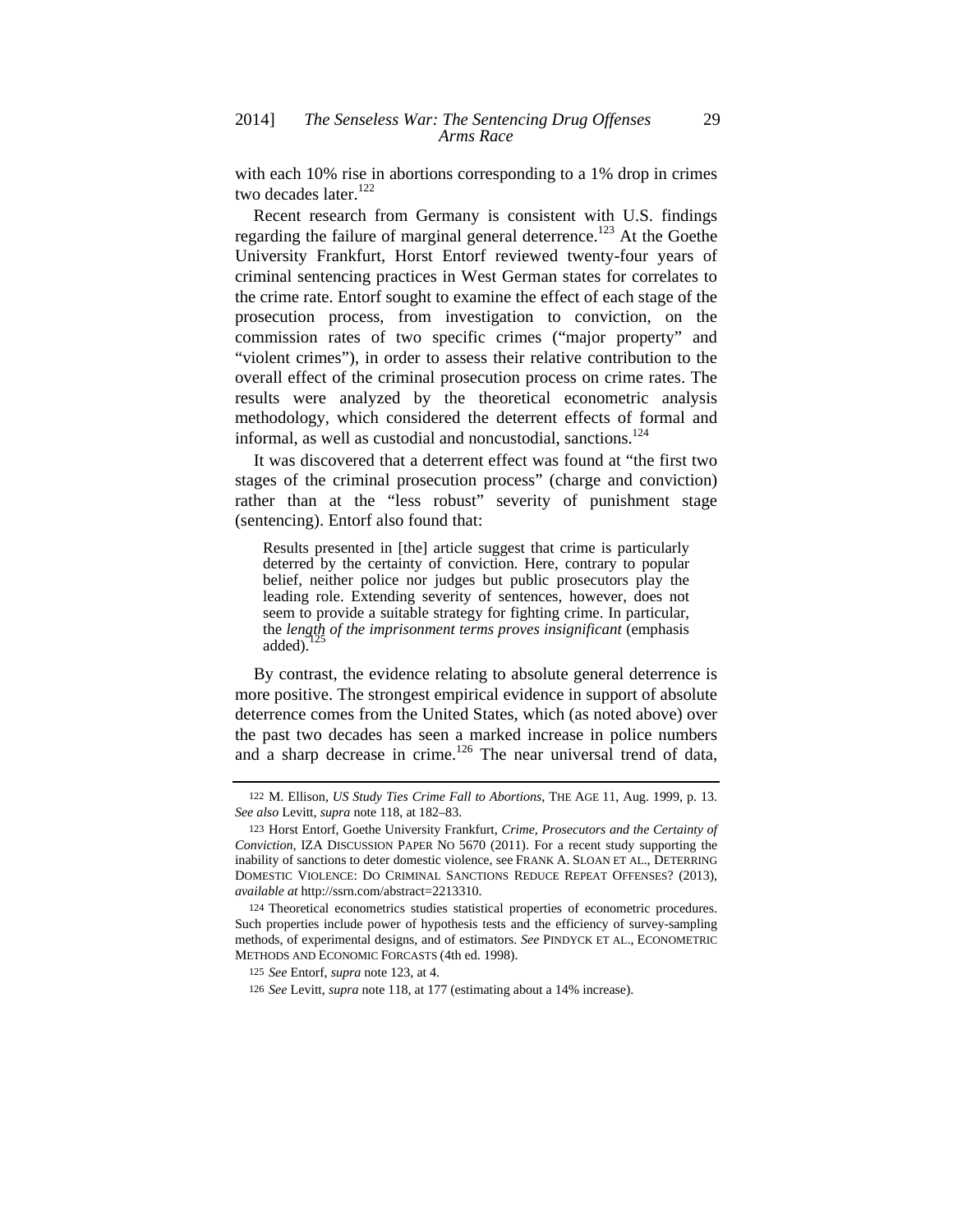which have outlined this link, supports the view that more police, and hence the greater actual and perceived likelihood of detection, has contributed to the reduction in crime.<sup>127</sup>

The connection is complex due to the multifaceted nature of the changes that occurred during this period, which may also have had an effect on the crime rate. The changes include such things as better police methods, a generally improving economy, and other variables including abortion trends and the greater use of imprisonment. It has been noted that the greatest reduction in crime numbers occurs where police are highly visible.

This accords with the ostensible success of "zero tolerance"<sup>128</sup> policing in locations such as New York City, which saw the greatest number of extra police employed and the sharpest decline in crime.<sup>129</sup> This trend was evident well over a decade ago. In a period of only several years following the introduction of zero tolerance policing, the rates of violent and property crime fell by approximately  $35\%$ .<sup>130</sup>

After evaluating the large number of surveys analyzing the connection between more police and the crime rate, Raymond Paternoster concludes:

What we are left with, then, is that clearly police presence deters crime, but it is probably very difficult to say with any degree of precision how much it deters. Let us take Levitt's estimate as a

129 FRANKLIN E. ZIMRING, THE GREAT AMERICAN CRIME DECLINE (2007).

130 Peter Grabosky, *Zero Tolerance Policing*, 102 AUST. INST. OF CRIMINOLOGY: TRENDS AND ISSUES IN CRIME AND CRIMINAL JUSTICE 1, 2 (1999). Grabosky notes that zero tolerance policing is not solely responsible for the drop in crime. He suggests that there are numerous contributing factors, including sustained economic growth; a reduction in the use of crack cocaine; the aging of the baby-boomer generation beyond the crimeprone years; restricting the access of teenagers to firearms; and longer sentences for violent criminals. *See also* Daniel Nagin, *Criminal Deterrence Research at the Outset of the Twenty-First Century*, 23 CRIME & JUST. 1 (1998); Robert J. Sampson & Jacqueline Cohen, *Deterrent Effects of the Police on Crime: A Replication and Theoretical Extension*, 22 L. & SOC'Y REV. 163 (1988); Hope Corman & H. Naci Mocan, *A Time-Series Analysis of Crime, Deterrence, and Drug Abuse in New York City*, 90 AM. ECON. REV. 584 (2000).

<sup>127</sup> *See* John Eck & Edward R. Maguire, *Have Changes in Policing Reduced Violent Crime?: An Assessment of the Evidence*, *in* BLUMSTEIN & WALLMAN, *supra* note 118.

<sup>128</sup> Zero tolerance policing is founded on "broken windows" theory which provides that strict enforcement of minor crime and restoring physical damage and decay, such as broken windows and graffiti, would prevent the fostering of an environment which was conducive to more serious offences being committed; *see* J Q Wilson & G Kelling, *Broken Windows,* ATLANTIC MONTHLY, Mar. 1982, at 29. The reduction in the New York crime rate has been largely attributed to this policy. JAMES AUSTIN & MICHAEL JACOBSON, HOW NEW YORK REDUCED MASS INCARCERATION 3 (2013).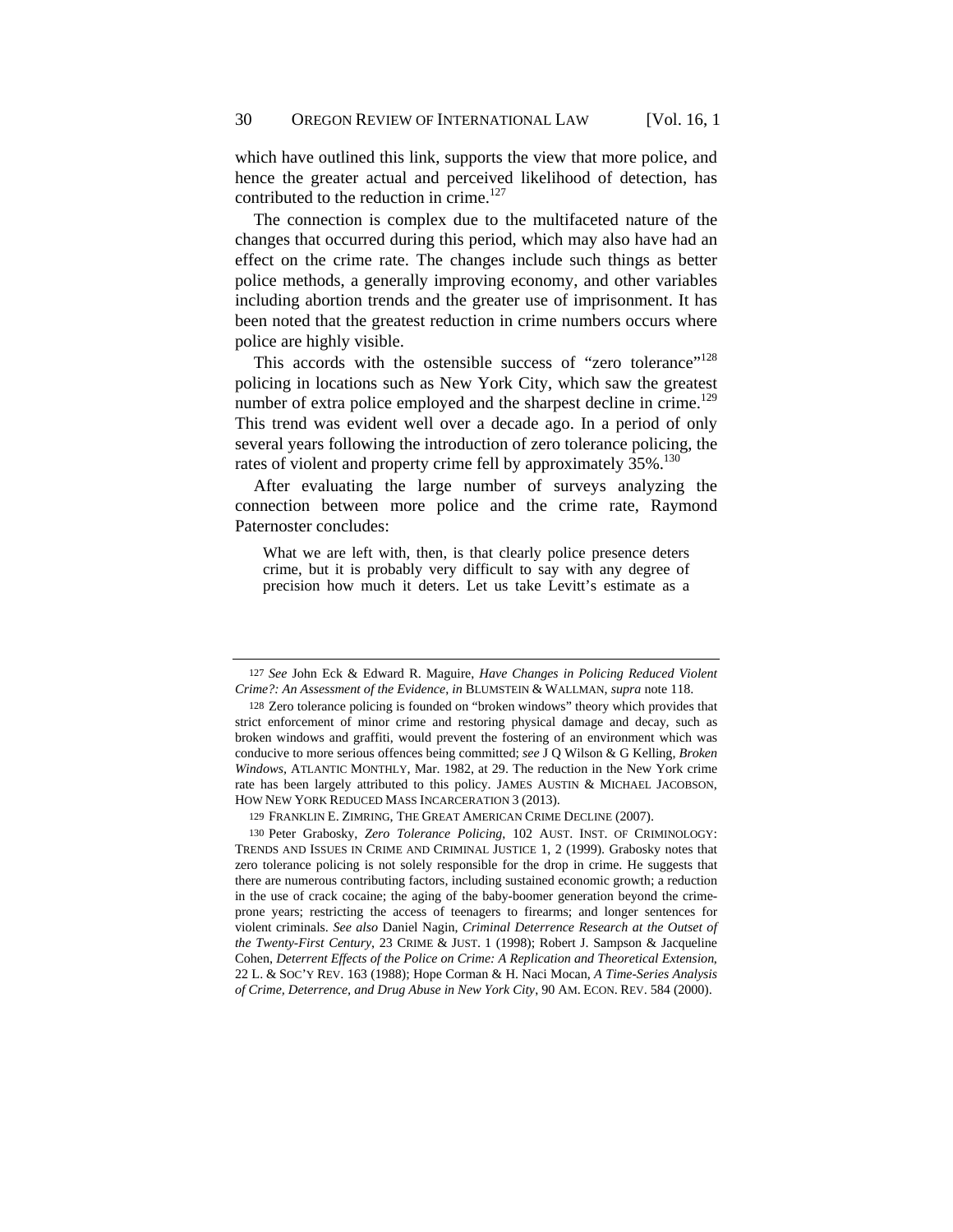reasonable guess, that increasing the size of the police force by 10% will reduce crime by about 4% or  $5\%$ .<sup>131</sup>

The link between lower crime rates and higher perceptions of being caught supports the theory of absolute deterrence, because the reason why the likelihood of being detected acts as a retardant to crime is the underlying assumption that *if* caught some hardship awaits. If rather than punishing offenders, police handed out lollies or movie tickets, more police would result in more crime.

Thus, general deterrence does work, at least to the extent that if there was no real threat of punishment for engaging in unlawful conduct, the crime rate would soar. It follows that the threat of punishment discourages potential offenders from committing crime. This justifies the punishment of wrongdoers. The evidence does not support the view, however, that this relationship operates in a linear fashion, that is, the deterrent effect of sanctions does not increase in direct proportion to the severity of sanctions.

Accordingly, while the objective of deterrence justifies imposing punishment, it is at best a remote consideration when it comes down to the question of how much punishment should be imposed. Absolute general deterrence provides a justification for imposing punishment but it does not justify the imposition of penalties that exceed the objective gravity of the offense. It follows that the pursuit of general deterrence cannot justify the imposition of harsh penalties for offenders.

The conclusions above relate to crime in general. They are not specific to drug offending. There have been few studies, which focus on drug offending in specific. A recent report that examined the effect of harsh penalties for cross-border drug mules (from Mexico to the United States) noted that such penalties only had a small deterrent effect and that in fact the deterrent effect diminishes with sentence length.<sup>132</sup> The authors suggest that increasing penalties does result in less crime because many judges may not impose the longer penalty

<sup>131</sup> Raymond Paternoster, *A Century of Criminal Justice: Crimes and Punishment: So, how much do we really know about criminal deterrence?*, 100 J. CRIM. L. & CRIMINOLOGY 765, 799 (2010). *See also* Levitt, *supra* note 118. *But see* John Eck & Edward R. Maguire, *Have Changes in Policing Reduced Violent Crime?: An Assessment of the Evidence*, *in* BLUMSTEIN & WALLMAN, *supra* note 118 (arguing that these conclusions are not valid, principally because of the incomplete nature of the data and cursory analysis involved).

<sup>132</sup> Caleb Mason, *International Cooperation, Drug Mule Sentences, and Deterrence:Preliminary Thoughts from the Cross-border Drug Mule Survey*, 18 SW. J. INT'L LAW 189, 194 (2011).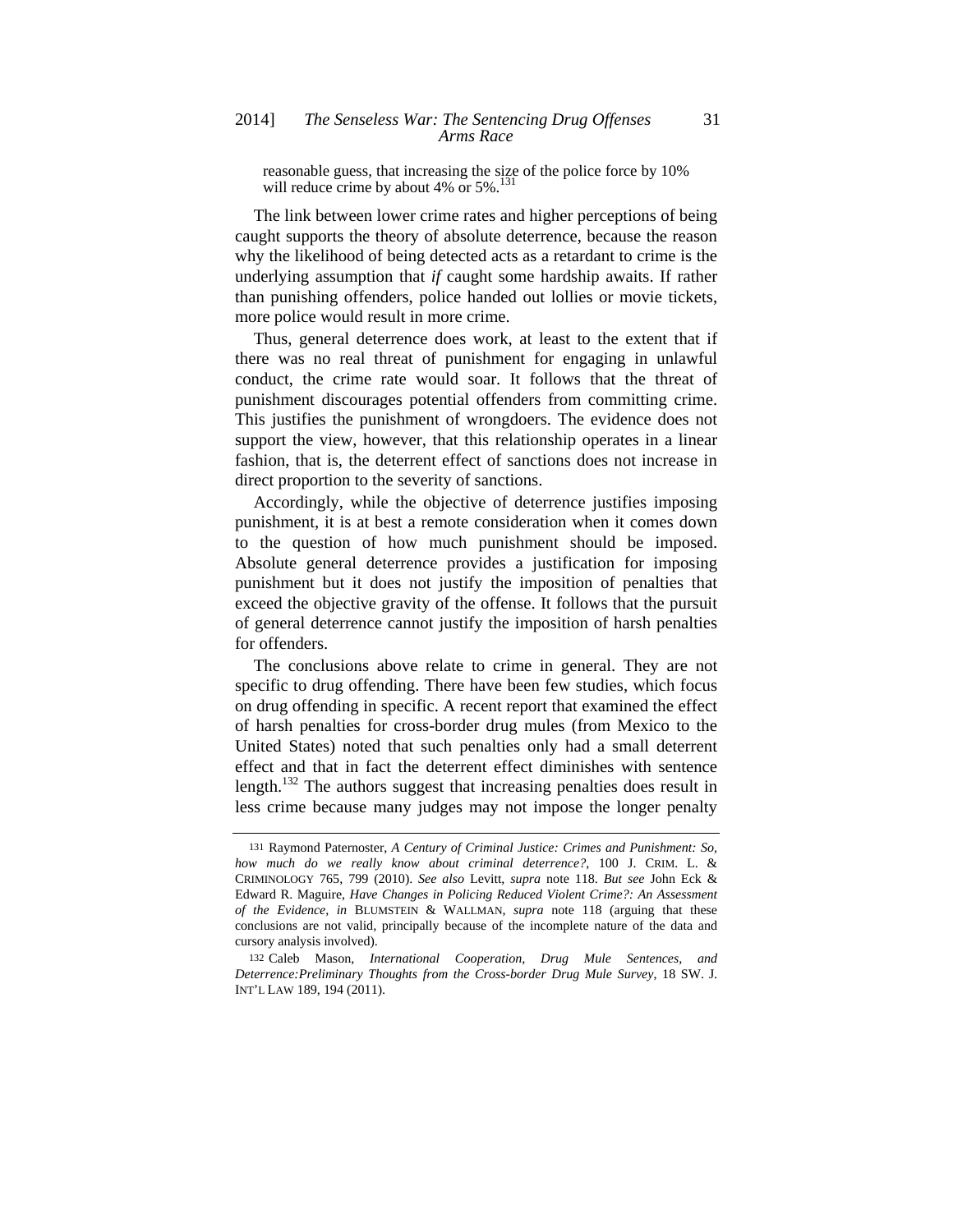and the marginal deterrent impact of sentence hikes decreases as sentences become more severe. They explained the latter point as follows:

That is, the relative deterrent effect of a year versus a month is much stronger than the relative deterrent effect of 6 years versus 5 years. Thus, it is by no means self-evident, especially given the low likelihood of detection, that there is a significant pool of potential mules who are not deterred by a 5-year expected sentence but would be deterred by a 10-year expected sentence.<sup>13</sup>

Even a mandatory death penalty for drug trafficking does not seem to reduce drug crime or drug use. A study analyzing the impact of the death penalty for drug trafficking in Malaysia<sup>134</sup> noted:

The actual data on Malaysia's operation of its mandatory death penalty for drug traffickers demonstrate that Malaysia's solution to the drug problem is not effective, nor is it one that other countries should emulate. While it is impossible to say what would have happened in Malaysia without the enactment of section 39B [which imposes the mandatory penalty], domestic drug use remains at the high levels it reached before the enactment of the mandatory death penalty. Malaysia's experience demonstrates the application of a "drug war" model to the drug problem. In spite of draconian measures—including over a hundred executions, hundreds of death penalties imposed, the conversion of a huge paramilitary police force from fighting communists to fighting drugs, emergency trial processes that circumvent many due process protections, and a police force unfettered by search warrants—hundreds of thousands of Malaysians are still dependent on drugs, and tens of thousands of Malaysians are trafficking in drugs to meet those needs.<sup>135</sup>

#### *C. Incapacitation*

Incapacitation is often used as a basis for longer sentences. Incapacitation aims to protect the community by confining offenders to imprisonment, during which time they can no longer commit offenses. The effectiveness of incapacitation cannot be judged by the height of the prison wall. Imprisonment as a means of community protection is only effective if *but for* being imprisoned, the offender would have committed a further offense.<sup>136</sup> With this in mind, two

<sup>133</sup> *Id*. at 194–95.

<sup>134</sup> Technically the death penalty is mandatory for serious drug offences, but this is often softened in its application by a number of devices.

<sup>135</sup> Sidney L. Harring, *Death, Drugs and Development: Malaysia's Mandatory Death Penalty for Traffickers and the International War on Drugs*, 29 COLUM. J. TRANSNAT'L L. 365, 384 (1991).

<sup>136</sup> *See further* Kevin Bennardo, *Incarceration's Incapacitative Shortcomings*, 54 SANTA CLARA L. REV. (2013), forthcoming (noting that some incapacitative models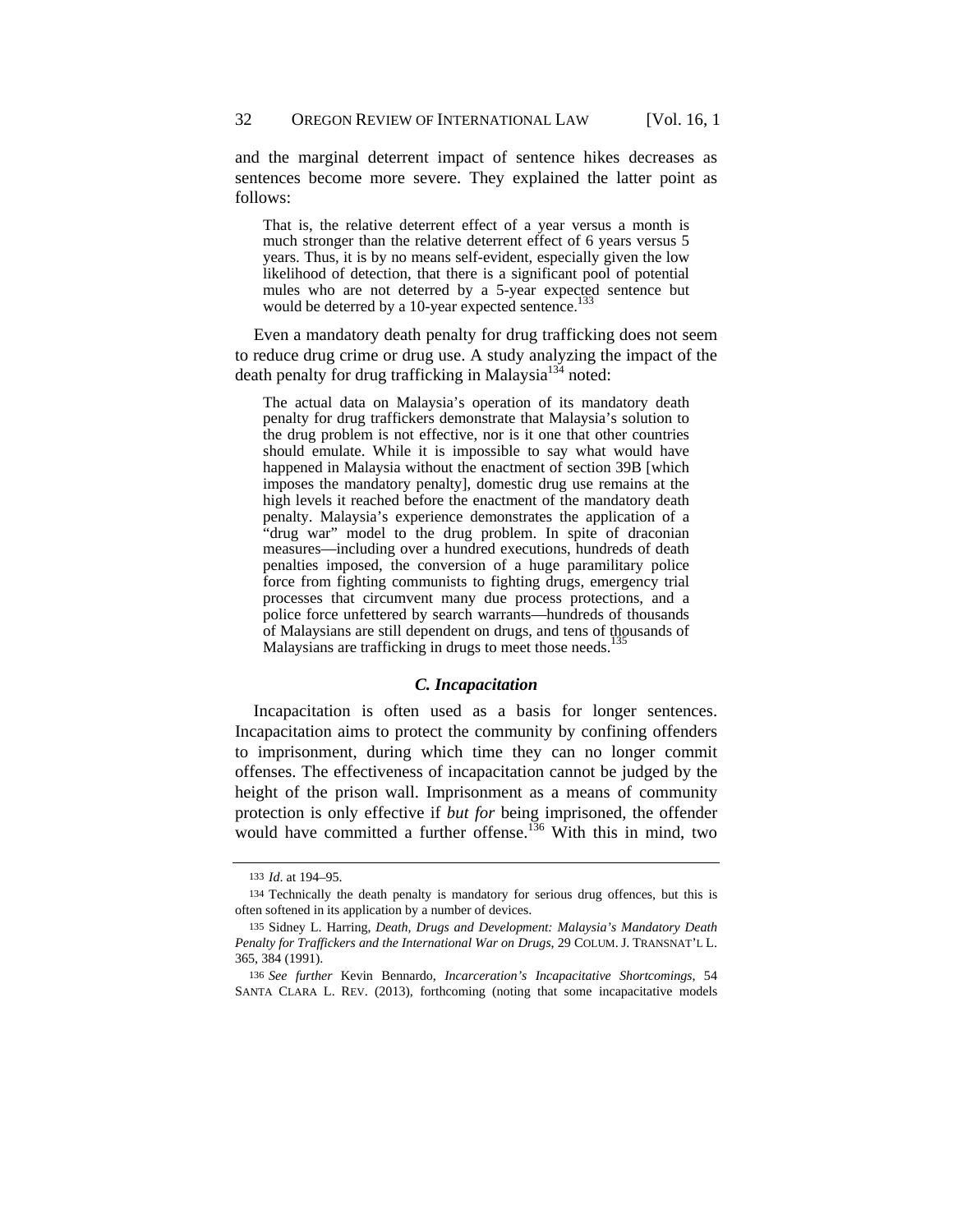forms of incapacitation have been advanced. The first is selective incapacitation. This form focuses on the individual offender, and its success is contingent upon distinguishing between offenders who will reoffend from those who will not.

Most of the research in this area has been directed towards predicting which serious offenders will reoffend. In this regard, the focus has been offenders who commit violent and sexual offenses.

A wide-ranging analysis in the 1990s of the data regarding the capacity of any discipline to predict future criminal behavior noted that predictive techniques "tend to invite overestimation of the amount of incapacitation to be expected from marginal increments of imprisonment."<sup>137</sup> More recent actuarial tools that have been developed to score a person's level of risk by mapping their profile to variables that are known risk factors. Structured professional judgment and/or criminogenic needs tools also use a range of variables<sup>138</sup> but are designed to be more nuanced than actuarial tools because they aim to not only predict the likelihood of violence but also the imminence and severity and possible targets of the risk.<sup>139</sup> Despite this, more recent attempts to accurately predict dangerousness in the context of violent and sexual offenses have proven to be deficient.<sup>140</sup>

All predictive tools use prior criminal history as a key variable. This has generally proven to be an unreliable indicator.<sup>141</sup> A New

141 For a summary of some of the literature, see LILA KAZEMMIAN, ASSESSING THE IMPACT OF A RECIDIVIST SENTENCING PREMIUM ON CRIME AND RECIDIVISM RATES 227

assume that prison is not part of society). *See also* Colin Murray, *To Punish, Deter and Incapacitate: Incarceration and Radicalisation in UK Prisons after 9/11*, *in* PRISONS, TERRORISM AND EXTREMISM 2013 (noting that for incapacitation to work, it is important that inmates do not corrupt other prisoners).

<sup>137</sup> F. ZIMRING & G. HAWKINS, INCAPACITATION 86 (1995).

<sup>138</sup> The LSI-R model, which is used in New South Wales, has 54 variables. NSW SENTENCING COUNCIL, HIGH-RISK VIOLENT OFFENDERS SENTENCING AND POST-CUSTODY MANAGEMENT OPTIONS 20–24 (2012).

<sup>139</sup> For a discussion of these tools, see *id.*

<sup>140</sup> *See* Jessica Black, *Is the Preventive Detention of Dangerous Offenders Justifiable?*, J. APPL. SEC. RES. 317, 322–23; DANGEROUS PEOPLE: POLICY, PREDICTION AND PRACTICE (B. McSherry & P. Keyzer eds., 2011). *See also* B. MCSHERRY & P. KEYZER, SEX OFFENDERS AND PREVENTATIVE DETENTION: POLITICS, POLICY AND PRACTICE (2009). Most recently it has been suggested that habitual criminals and serious offenders have a different brain anatomy to other people. Adrian Raine, *in* ANATOMY OF VIOLENCE (2013) (stating that neuroimaging of the brain shows that such offenders have less brain activity in areas of the brain (the *ventromedial prefrontal cortex and dorsolateral prefrontal cortex*) associated with self-awareness, learning from past experience and emotions).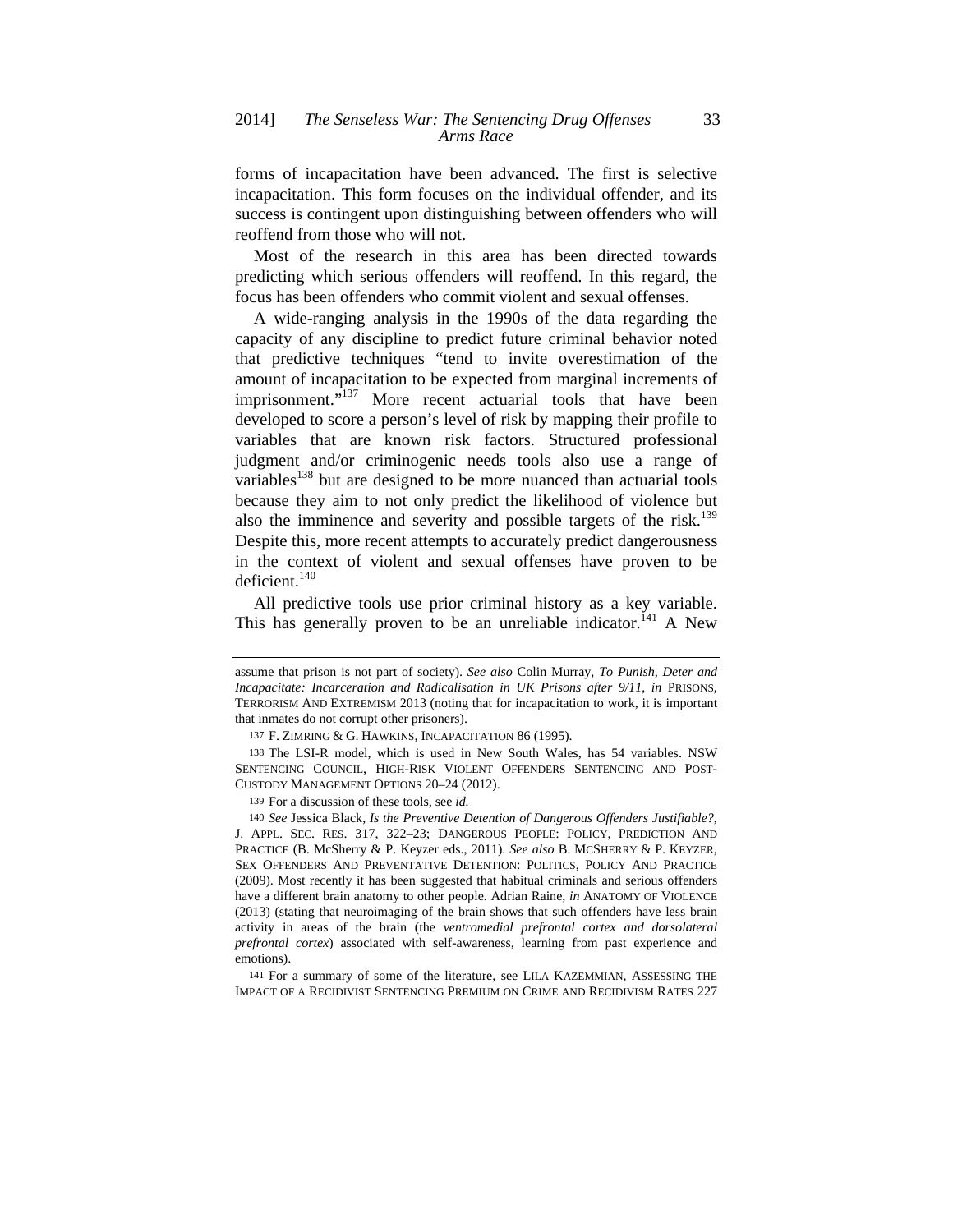South Study focused on offenders who committed serious violent offenses<sup>142</sup> in 1994 and were released from custody no later than 2009. There were 435 such offenders and the tracking showed that by September 2011, seventy-three offenders had not committed another offense involving a serious degree of violence—meaning that 83.2% did not commit such an offense.<sup>143</sup> And in fact the offenders that were least likely to reoffend were those convicted of drug offenses.<sup>144</sup>

While selective incapacitation does not work, general incapacitation is more effective in reducing crime.<sup>145</sup> General incapacitation involves imprisoning offenders simply because they have committed a criminal offense on the basis that while in prison they cannot inflict harm in the general community. Little or no effort is normally made to predict future offending patterns, whether on the basis of previous criminal history or other considerations.<sup>146</sup> There is no clear line between selective and general incapacitation and the difference is often simply one of degree. Once large numbers of offenders are imprisoned on the basis of predictive criteria that are demonstrably inaccurate then a process that may have initially had the appearance of selective incapacitation turns into a system of general incapacitation. All jurisdictions impose a recidivist premium and there has been escalation of penalties for certain crime, such as drug offenses.147 This has effectively evolved into a process of general incapacitation.

Theoretically, general incapacitation should work: the more people who are in prison, the less people there will necessarily be who could commit crime in the general community. Accordingly, it should follow that this will reduce the crime rate in absolute terms. It should

<sup>(2010);</sup> MICHAEL E. ENZELL & LAWRENCE E. COHEN, DESTISTING FROM CRIME: CONTINUITY AND CHANGE IN LONG-TERM CRIME PATTERNS OF SERIOUS CHRONIC OFFENDERS, 2005; Michael E. Ezell, *The Effect of Criminal History Variables on the Process of Desistance in Adulthood Among Serious Youthful Offenders*, 23 J. CONTEMP. CRIM. JUST. 28 (2007); Kathleen Auerbahan, *Conceptual and Methodical Issues in the Prediction of Dangerous Behaviour*, 5 CRIMINOLOGY & PUB. POL'Y 771 (2006).

<sup>142</sup> This included sexual offences. NSW SENTENCING COUNCIL, *supra* note 138.

<sup>143</sup> *Id*. at 41.

<sup>144</sup> *Id*.

<sup>145</sup> For a discussion regarding the distinction between special and collective incapacitation, see ZIMRING & HAWKINS, *supra* note 137, at 60–79.

<sup>146</sup> An exception is the Dutch law discussed below which is aimed at recidivists with ten prior convictions.

<sup>147</sup> For evaluation of this, see Mirko Bagaric, *The Punishment Should Fit the Crime– Not the Prior Convictions of the Person that Committed the Crime: An Argument for Less Impact Being Accorded to Previous Convictions in Sentencing*, SAN DIEGO L. REV. (forthcoming 2014).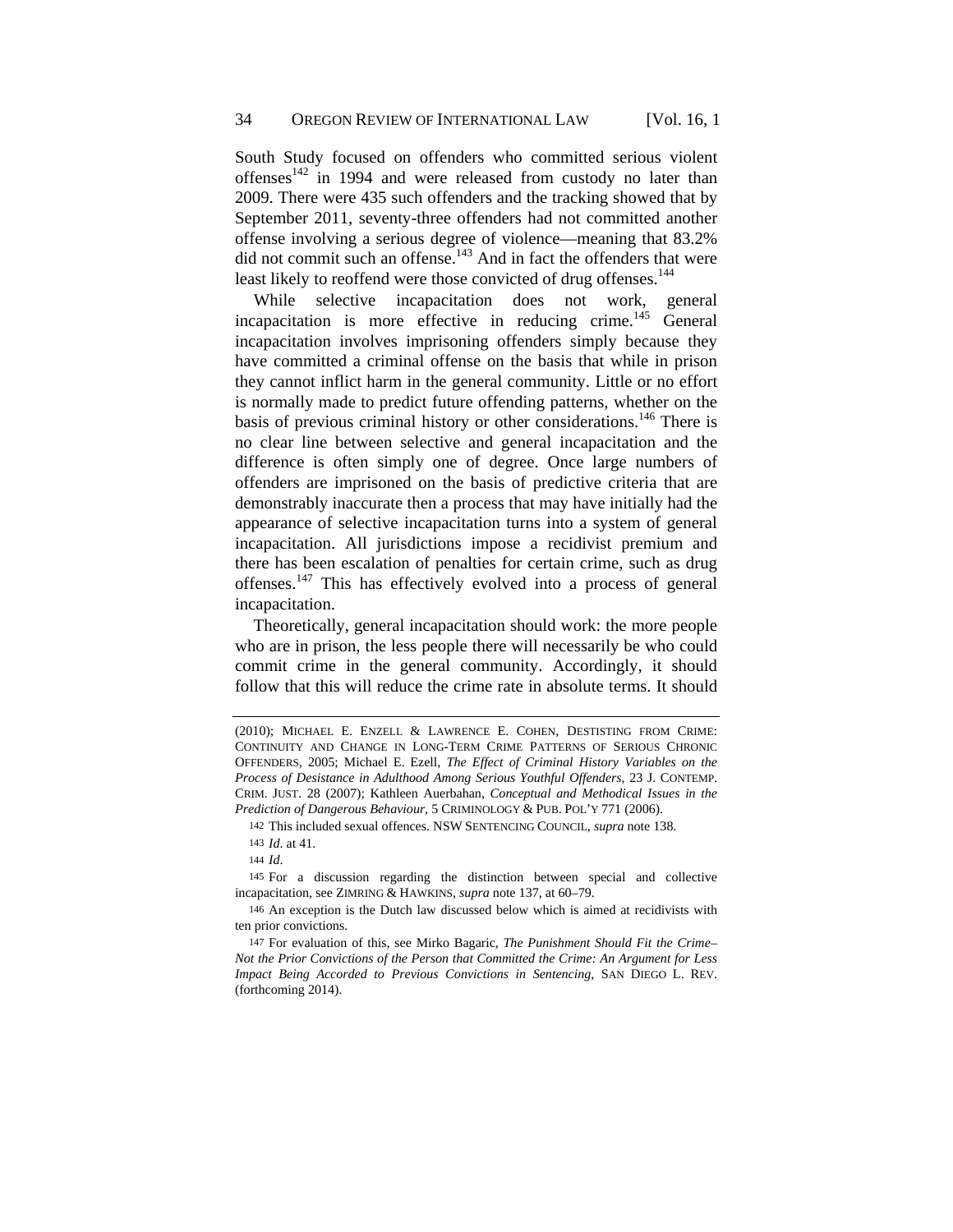also reduce crime in a relative sense. This is because people who commit crime are disproportionately from one sector of the community: the lower socioeconomic group. Poor people are grossly over-represented in jails across the world.<sup>148</sup> Thus, imprisoning large numbers of poor people should reduce crime not only the number of crime offenses, but also the number of crimes per non-prison population.

Most of the research into the testing the general incapacitation model has been undertaken in the United States, presumably because of the unprecedented increase in the prison population over the past thirty years. The weight of evidence supports the view that general incapacitation works.

In the United States between 1990 and 2009:

- (a) the rate of violent crime in the United States dropped by more than 60%, with most of the decline being recorded after 1996;
- (b) the violent victimization rates per 1,000 people aged twelve years or older dropped from forty-four to seventeen.

During this period the imprisonment rate rose from 1.15 million to 2.3 million prisoners.<sup>150</sup> At face value, these figures suggest a causal link between imprisoning greater numbers of offenders and an effective reduction in the crime rate.

As noted above, William Spelman has calculated that up to 21% of crime reduction is attributable to the increased rate of imprisonment.<sup>151</sup> Other studies support the success of incapacitation but remain equally unclear about its precise impact. According to literature examined by Roger Warren, a 10% increase in

<sup>148</sup> *See, e.g.*, STEEN BOX, RECISSION, CRIME AND PUNISHMENT 96 (1987) (reviewing sixteen major studies between income inequality and crime and concluding that income inequality is strongly related to crime); Pat Carlen, *Crime, Inequality and Sentencing*, *in* A READER ON PUNISHMENT 309 (R.A Duff & D. Garland eds., 1994). Prison numbers illustrate this quite graphically. In Australia, the rate of indigenous imprisonment is fourteen times higher than the general population's; AUSTRALIAN BUREAU OF STATISTICS, *available at* http://www.abs.gov.au/ausstats/abs@.nsf/Latestproducts/4512.0Main%20 Features2Mar%202011?opendocument&tabname=Summary&prodno=4512.0&issue=Mar %202011&num=&view=.

<sup>149</sup> BUREAU OF JUSTICE STATISTICS, NATIONAL CRIME VICTIMIZATION SURVEY VIOLENT CRIME TRENDS, 1973–2008 (2008), *available at* http://bjs.ojp.usdoj.gov/content /glance/tables/viortrdtab.cfm. The rate of decline in other forms of crime was similar.

<sup>150</sup> BUREAU OF JUSTICE STATISTICS, CORRECTIONAL POPULATIONS IN THE UNITED STATES, 2009 (2009), *available at* http://bjs.ojp.usdoj.gov/content/glance/tables/corr2tab .cfm.

<sup>151</sup> Spelman, *supra* note 118. *See also* BLUMSTEIN & WALLMAN, *supra* note 118.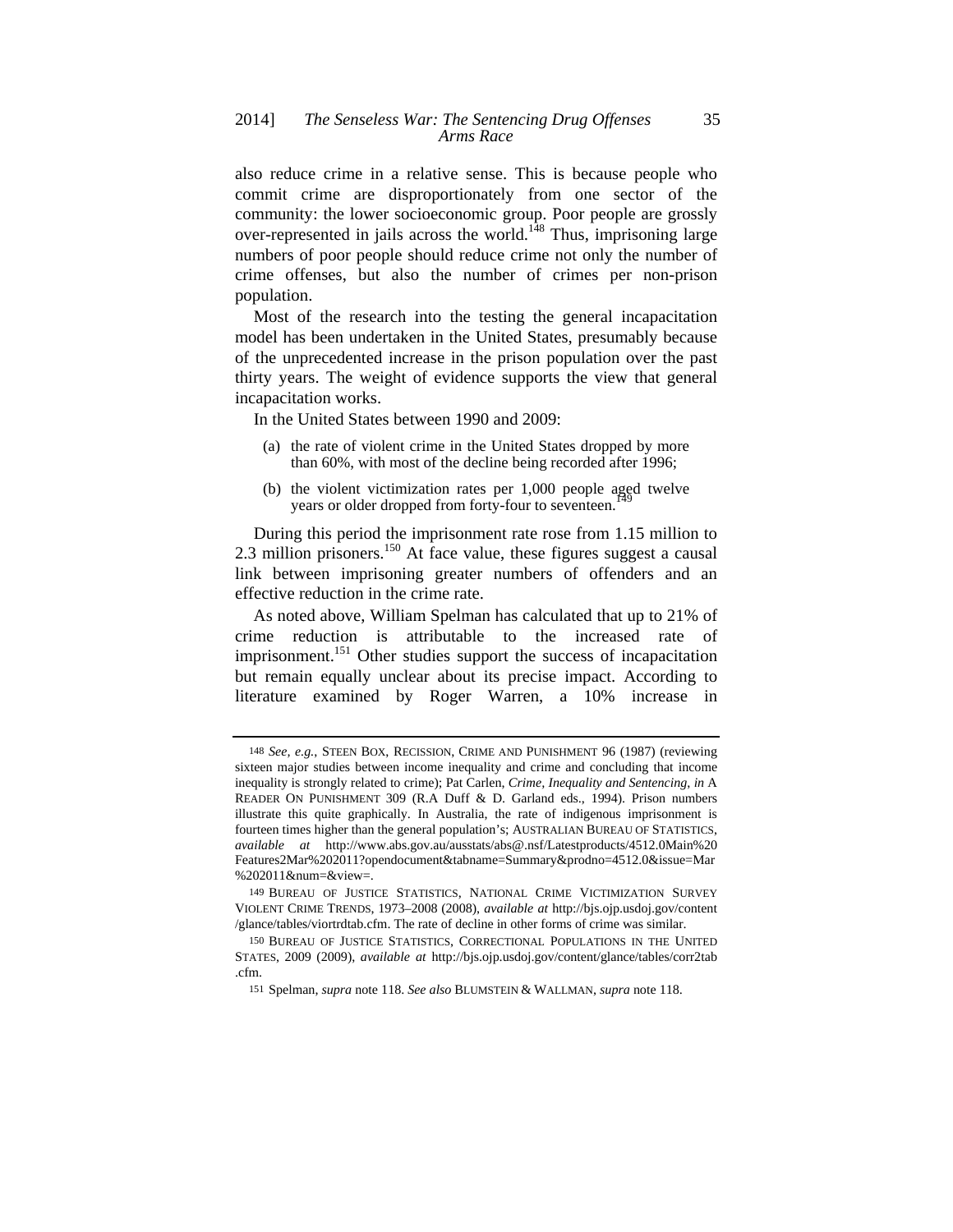imprisonment rates produces a 2-4% reduction in the crime rate; however most of this relates only to non-violent offenses.<sup>152</sup>

While general incapacitation seems to have some validity, one constant finding is that it is usually most effective in relation to minor crime, although some success can also be achieved in relation to more serious forms of offending.<sup>153</sup> This is because minor offenders reoffend more frequently than serious offenders.

The most wide ranging study of the trajectory of offenders in Australia was undertaken by the Australian Bureau of Statistics and released in August 2010, in a report titled, *An Analysis of Repeat Imprisonment Trends in Australia.*<sup>154</sup>

The report is based on a fourteen-year longitudinal study for the period July 1, 1993, to June 30, 2007. The study grouped prisoners into two cohorts. The first consisted of those released between July 1, 1994, and June 30, 1997. This consisted of 28,584 people. The second comprised prisoners released between July 1, 2000, and June 30, 2004. It consisted of 26,700 people. The study compared recidivism rates from both cohorts within three years from release. It also examined the ten-year re-imprisonment rate for the earlier cohort.

Most generally, the report noted that the number of prisoners with prior imprisonment grew at a rate of 3.2% each year,  $15\frac{1}{5}$  although this was not steady—with the rate ranging from 56% to 62%.<sup>156</sup> The most illuminating data relates to the 1994 to 1997 release cohort, given that the tracking for these offenders was for ten years, as opposed to only three years. The report noted that for the 1994 to 1997 cohort, about 20% were re-imprisoned within two years; one-quarter were reimprisoned within three years, and 40% by the end of the ten-year survey period.<sup>157</sup> Moreover, it emerged that prisoners with prior imprisonment were twice as likely as first timers to return to prisoners (50% compared to 25% imprisonment rates, respectively from ten

<sup>152</sup> *See* Warren, *supra* note 119, at 585, 594 and the references cited therein.

<sup>153</sup> Don Weatherburn, Jiuzhao Hua & Steve Moffatt, *How Much Crime Does Prison Stop? The Incapacitation Effect of Prison on Burglary*, 93 CRIME & JUST. BULL. (2006), http://www.lawlink.nsw.gov.au/lawlink/bocsar/ll\_bocsar.nsf/vwFiles/cjb93.pdf/\$file/cjb93 .pdf; B. VOLLAARD, PREVENTING CRIME THROUGH SELECTIVE INCAPACITATION, Center Discussion Paper No. 2010-141 (2010).

<sup>154</sup> JESSICA ZHANG & ANDREW WEBSTER, AN ANALYSIS OF REPEAT IMPRISONMENT TRENDS IN AUSTRALIA USING PRISONER CENSUS DATA FROM 1994 TO 2007 (2010), *available at* http://www.ausstats.abs.gov.au/ausstats/subscriber.nsf/0/26D48B9A4BE29D 48CA25778C001F67D3/\$File/1351055031\_aug%202010.pdf.

<sup>155</sup> *Id*. at 12.

<sup>156</sup> *Id*.

<sup>157</sup> *Id*. at 16.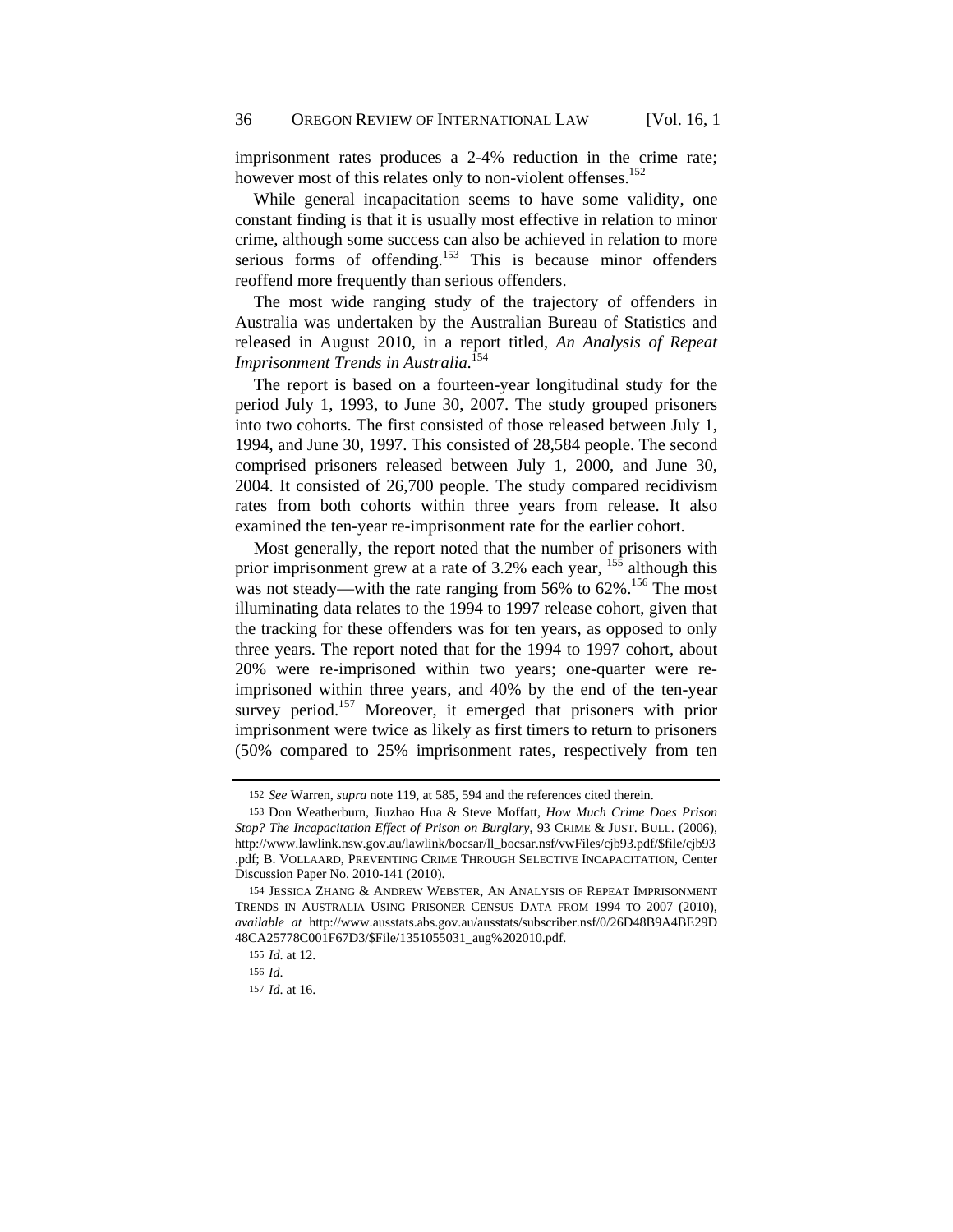years after release).<sup>158</sup> When a logistic regression was applied to this data it emerged that the odds ratio that a prisoner with a number of previous prison terms would be imprisoned were 2.9 times that of a first-time prisoner.<sup>159</sup>

The date regarding imprisonment for offense type is telling for the purposes of this article. For the 1994 to 1997 release cohort it was noted that by June 30, 2007, the offenders who were most commonly re-imprisoned (for any offense) were those sentenced for burglary (58%); theft (53%) and robbery (45%); least were those convicted of drug offenses (24%) and sexual assault (21%).<sup>160</sup> Thus, prior drug offending is less indicative of a risk of recidivism than offending for nearly all other offenses. This is also reflected in the pattern of reimprisonment for the same offense type. The data also looked for criminal specialization by offense type. It noted that for the above cohort, members who were most likely to be re-imprisoned for the same offense were those initially convicted of burglary (31%); causing injury (23%); theft (19%); road traffic offenses (19%); road traffic offenses (18%). The rate for illicit drug offenses was 13%. Thus, drug offenders reoffend at the lower rate than most other types of offender and the extent of specialization for this offense is low.

Thus, it seems that detaining drug offenders longer to satisfy the objective of incapacitation is not justifiable given the low rate of reoffending for drug offending. This conclusion seems to apply not only when the looking at the impact on drug crime, but also other forms of crime. In the United States a wide ranging survey of the link between harsher between penalties for drug offenders and violent and property crime was undertaken in paper published in 2004, by IIyana Kuziemko and Steven D Levitt.<sup>161</sup> As noted in Part II of this article, the paper noted that during the survey (1980 to 2000) the number of offenders imprisoned for drug related offenders in the two decades from 1980 to 2000 increased fifteen-fold.<sup>162</sup>

The paper concluded that despite this, the rate of imprisonment of drug offenders, there was only a reduction of between 1 and 3% of violent and property crime.<sup>163</sup> The authors note that the contribution

<sup>158</sup> *Id*. at 19.

<sup>159</sup> *Id*. at 23.

<sup>160</sup> *Id*. at 30.

<sup>161</sup> *See* Kuziemko and Levitt, *supra* note 12, at 2044.

<sup>162</sup> *Id*. By 2006, this figure had increased to nearly 500,000. Bewley-Taylor et al., *supra*  note 13, at 3.

<sup>163</sup> Kuziemko and Levitt, *supra* note 12, at 2062.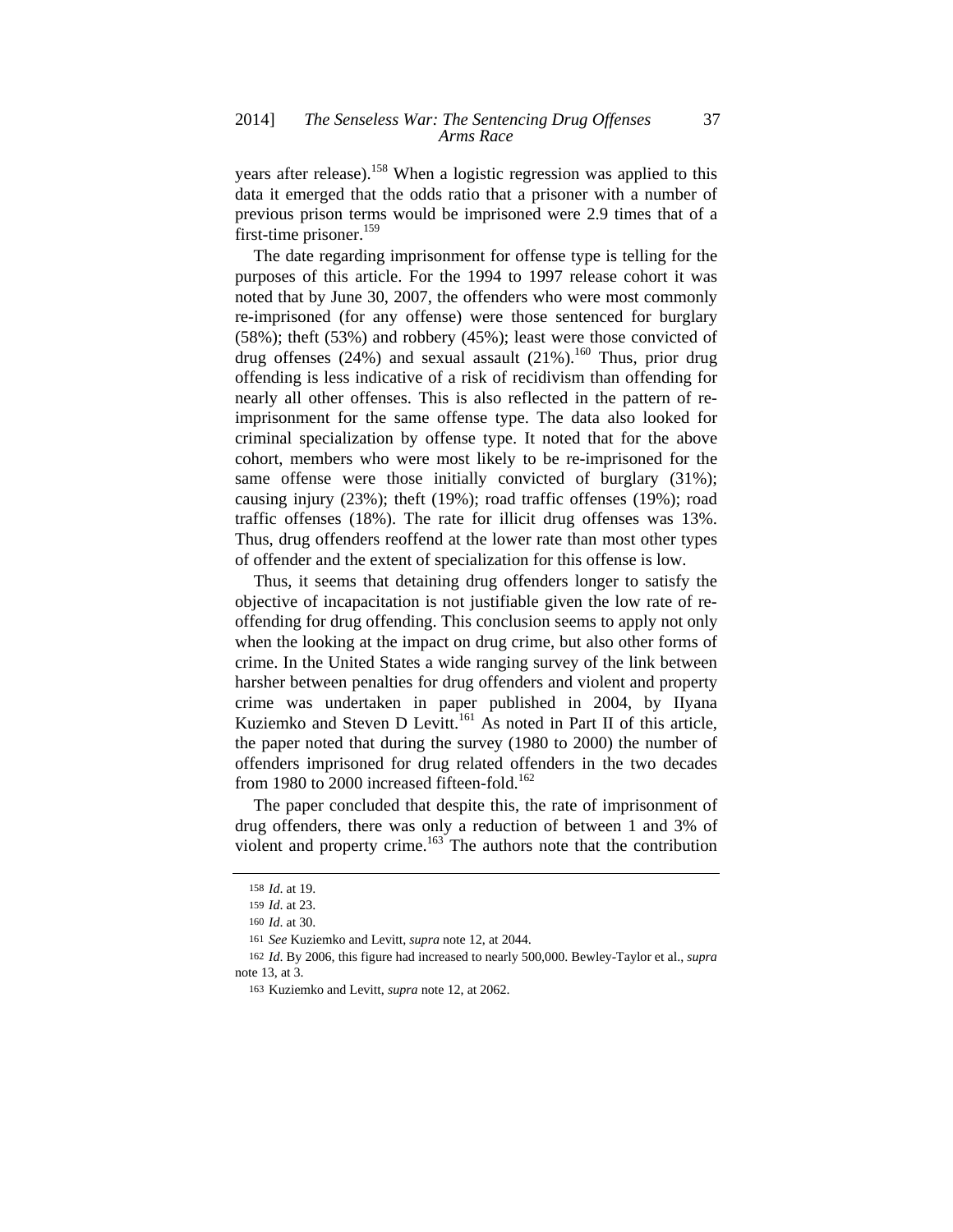to the crime drop from increased incarceration of drug offenders is minor when compared to the crime drop of approximately 50% (in most categories) in the United States in the 1990s. The authors speculate that increased imprisonment of drug offenders may impact on violent and property crime in a number of ways, including reduced opportunity for drug offenders to engage in other forms of crime as a result of the incapacitation effects of prison.<sup>164</sup> The authors conclude that:

The question of foremost public policy interest related to our work is whether or not the investment in drug-offender incarceration has been cost effective. False First, for typical values of the costs of crime, even the most generous estimates of the crime reduction attributable to prison (Levitt, 1996) suggest that current levels of incarceration are excessive. Thus, it is not easy to justify drug imprisonment based on associated declines in violent and property crime alone. . . . Furthermore, even if one could conclude that the recent increase in drug punishment were cost effective, it might nonetheless be the case that alternative public policy approaches such as legalization accompanied by large taxes (e.g., Becker et al., 2001), or a greater emphasis on treatment would not have accomplished the same objective more cheaply.<sup>1</sup>

The authors did not look at the impact of increased drug penalties on drug crime, although they noted that this may have increased the prices of cocaine by 5-15%<sup>166</sup> and speculated that this may have reduced cocaine consumption, although there was no evidence for this assumption.

As for the incapacitative impacts of harsher drug laws on drug offenses in the United States, the evidence is unclear; but some studies indicate there is no positive impact:

It is, however, difficult to find a correlation between trends in incarceration and a reduction of the market since research suggests that the US states with higher rates of drug related incarceration experienced higher not lower rates of drug use.

Thus, the data suggests that imprisoning drug offenders for longer periods will have little to no impact on the availability of drug; the amount of drug crime or other forms of crime.

<sup>164</sup> *Id*. at 2056.

<sup>165</sup> *Id*. at 2062–63.

<sup>166</sup> *Id*. at 2054. The impact of the price of other drugs was not considered.

<sup>167</sup> Bewley-Taylor et al., *supra* note 13. *See also* DAVID BOYUM & PETER REUTER, AN ANALYTIC ASSESSMENT OF U.S. DRUG POLICY (2005).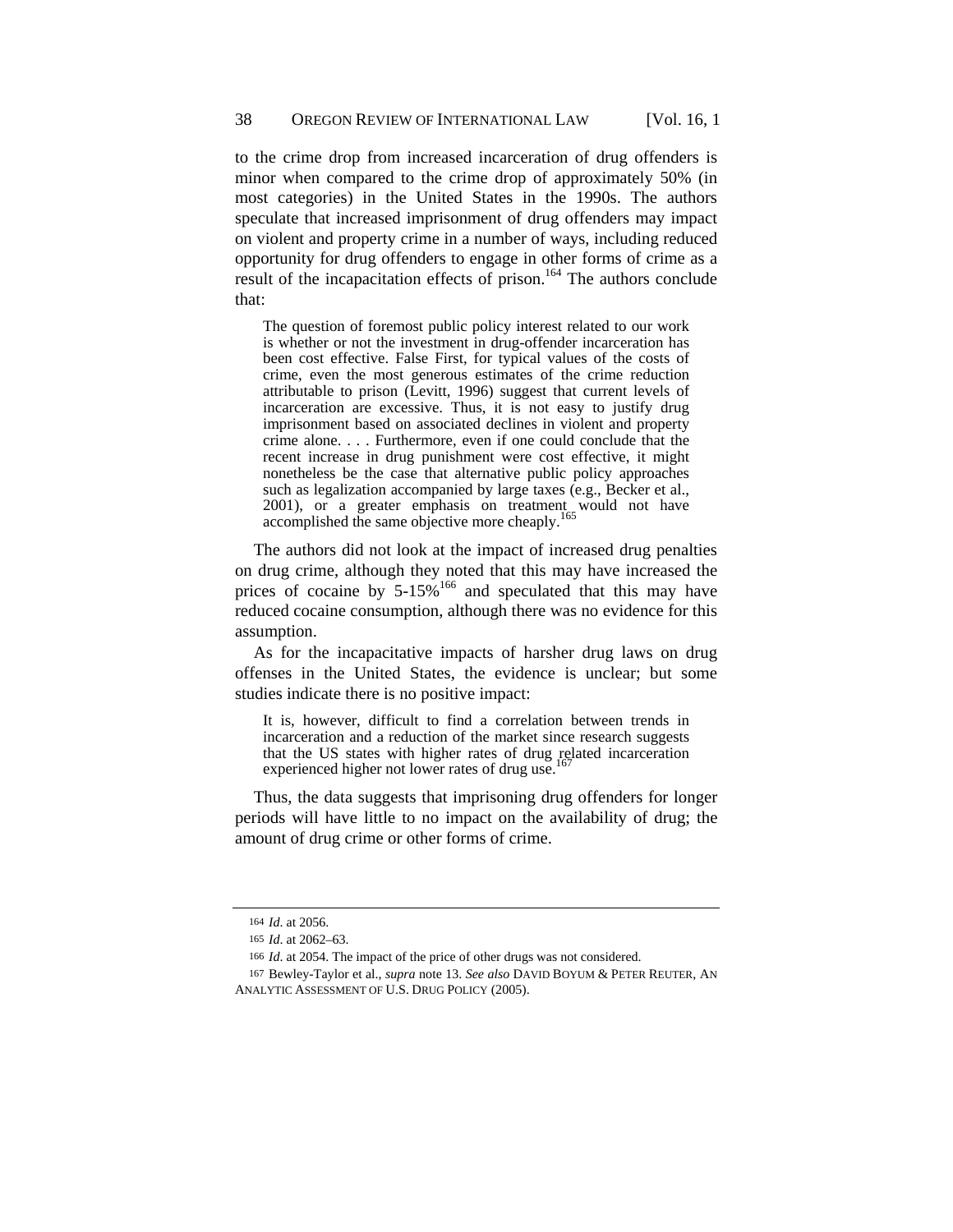#### *D. Overview of Effectiveness of Drug Policies*

There are a number of different means that have been used to limit the use and availability of drugs. In addition to increased criminal penalties, other measures include education campaigns regarding the health dangers of illicit drugs and increased police and other surveillance techniques to detect drugs.

It is not tenable to isolate the impact of any one policy. The analysis above suggests that it is unlikely that severe penalties for drug offenders are capable of meaningfully limiting the availability of drugs. The efficacy of the sentencing system to achieve the goals of specific deterrence, general deterrence and incapacitation is doubtful. This applies equally in relation to drug offenses.

This is perhaps most evidently illustrated by the impact of the war on drugs at the global level. Cumulatively, at the global level the attempt to reduce the amount of drugs seems to have failed. The best estimates indicate that in the decade leading to 2008, there has been a 34.5% increase in the consumption of opiates.168 The consumption of cocaine and cannabis has been increased less, but still at significant levels—27% and 8.5% respectively.<sup>169</sup> It has also failed in the Australian context. Australians spend more than \$7 billion annually on illegal drugs.<sup>170</sup> And during this time, the price for commonly trafficked drugs has decreased. $1^{71}$ 

## *E. Can Proportionality Justify Severe Punishment for Drug Offenders?*

It may yet be arguable that harsh prison terms are appropriate for drug offenders on the basis on the proportionality principle. In its simplest and most persuasive form, the proportionality principle is the view that the punishment should equal the crime. The principle of proportionality (at least in theory) operates to "restrain excessive, arbitrary and capricious punishment<sup> $172$ </sup> by requiring that punishment

<sup>168</sup> REPORT OF THE GLOBAL COMMISSION ON DRUG POLICY, *supra* note 2, at 4. 169 *Id*.

<sup>170</sup> Amy Corderoy, *Nation's \$7b Drug Splurge*, THE AGE (June 22, 2013), http://www.theage.com.au/national/nations-7b-drug-splurge-20130621-2ooe3.html.

<sup>171</sup> Ian Leader-Elliott, *Sentencing by Weight: Proposed Changes to the Commonwealth Code Serious Drug Offences*, 36 CRIM. L.J. 265 (2012). The same applies in the United States (at least for cocaine and heroin). Bewley-Taylor et al., *supra* note 13, at 11.

<sup>172</sup> Richard G. Fox, *The Meaning of Proportionality in Sentencing*, 19 MELB. U. L. REV. 489, 492 (1994).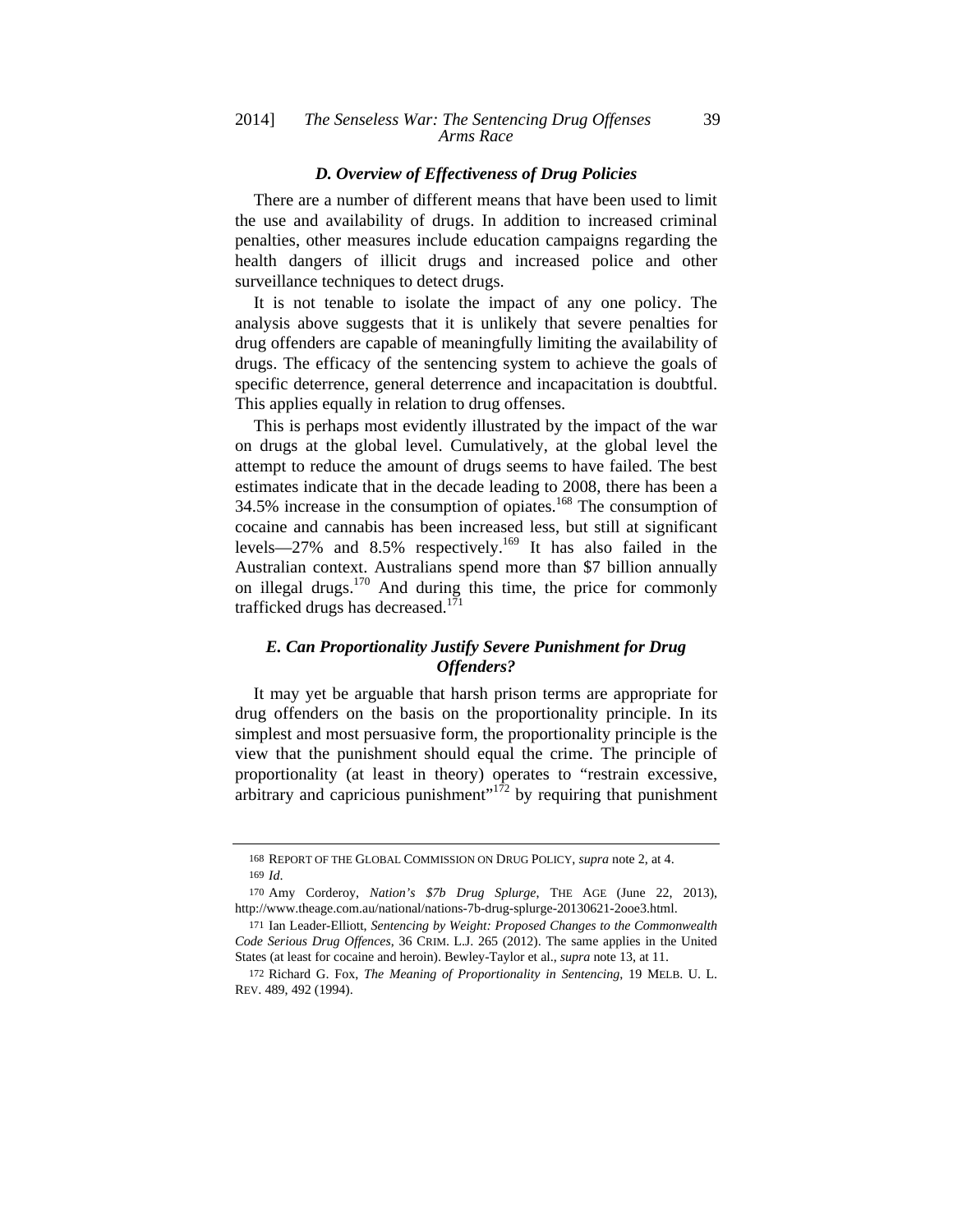must not exceed the gravity of the offense, even where it seems certain that the offender will immediately re-offend.<sup>173</sup>

As the High Court of Australia stated in *Hoare v The Queen*, 174 "a basic principle of sentencing law is that a sentence of imprisonment imposed by a court should never exceed that which can be justified as appropriate or proportionate to the gravity of the crime considered in the light of its objective circumstances."175 In fact, in *Veen v The Queen* (*No 1*)<sup>176</sup> and *Veen* (*No 2*) *v The Queen* (*No 2*),<sup>177</sup> the High Court stated that proportionality is the primary aim of sentencing. It is considered so important that it cannot be trumped even by the goal of community protection, which at various times has also been declared as the most important aim of sentencing.<sup>178</sup> Proportionality has been given statutory recognition in all Australian jurisdictions.<sup>179</sup>

Proportionality is a requirement of the sentencing regimes of ten states in the United States.<sup>180</sup> The precise considerations that inform the proportionality principle vary in those jurisdictions, but generally there are six relevant criteria:

(1) Whether the penalty shocks a reasonable sense of decency;

179 The *Sentencing Act 1991* (Vic) s 5(1)(a) (Austl.) provides that one of the purposes of sentencing is to impose just punishment (s  $5(1)(a)$ ), and that in sentencing an offender the court must have regard to the gravity of the offence (s  $5(2)(c)$ ) and the offender's culpability and degree of responsibility (s 5(2)(d)). The *Sentencing Act 1995* (WA) (Austl.) states that the sentence must be "commensurate with the seriousness of the offence" (s 6(1)), and the *Crimes (Sentencing) Act* 2005 (ACT) s 7(1)(a) (Austl.) provides that the sentence must be "just and appropriate." In the Northern Territory and Queensland, the relevant sentencing statute provides that the punishment imposed on the offender must be just in all the circumstances (*Sentencing Act 1995* (NT) s 5(1)(a) (Austl.); *Penalties and Sentences Act 1992* (Qld) s 9(1)(a) (Austl.), while, in South Australia, the emphasis is upon ensuring that "the defendant is adequately punished for the offence" (*Criminal Law (Sentencing) Act 1988* (SA) s 10(1)(j) (Austl.). The need for a sentencing court to "adequately punish" the offender is also fundamental to the sentencing of offenders for Commonwealth matters (*Crimes Act 1914* (Cth) s 16A(2)(k)). The same phrase is used in the New South Wales *Crimes (Sentencing Procedure) Act 1999* (NSW) s 3A(a) (Austl.).

180 This is discussed in Gregory S. Schneider, *Sentencing Proportionality in the States*, 54 ARIZ. L. REV. 241, 242 (2012). The article focused on the operation of the principle in Illinois, Oregon, Washington, and West Virginia.

<sup>173</sup> *See*, *e.g.*, *R. v Jenner* (1956) CLR 495 (Austl.), in which the court reduced a term of imprisonment despite believing that "it appeared likely that [the offender] would commit a crime as soon as he was released from prison."

<sup>174</sup> (1989) 167 CLR 348 (Austl.).

<sup>175</sup> *Id*. at 354 (emphasis altered).

<sup>176</sup> (1979) 143 CLR 458, 467 (Austl.).

<sup>177</sup> (1988) 164 CLR 465, 472 (Austl.).

<sup>178</sup> *See*, *e.g*., *Channon v The Queen* (1978) 33 FLR 433 (Austl.).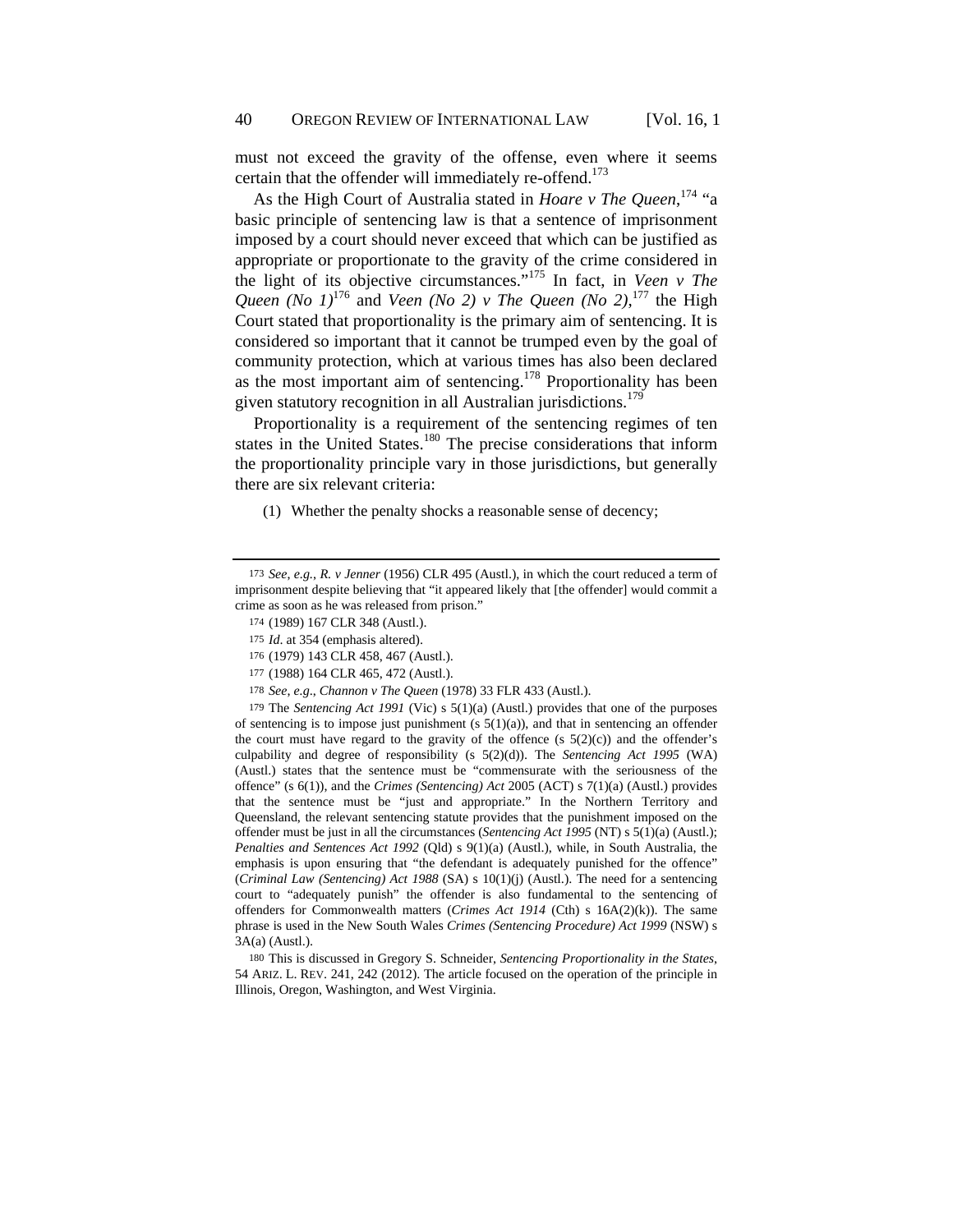- (2) The gravity of the crime;
- (3) The prior criminal history of the offender;
- (4) The legislative objective relating to the sanction;
- (5) A comparison of the sanction imposed on the accused with the penalty that would be imposed in other jurisdictions; and
- (6) A comparison of the sanction with other penalties for similar and related offenses in the same jurisdiction.<sup>181</sup>

The prohibition against cruel and unusual punishment in the Eighth Amendment has been applied sparingly in the sentencing domain. To the extent that it has been applied in this area, it has been mainly in relation to proscribing the death penalty to certain forms of crimes (non-homicide offenses)<sup>182</sup> and criminals (juveniles)<sup>183</sup> In determining the scope of this limitation, the Supreme Court has taken into account international standards relating to appropriate levels of punishment.<sup>184</sup> In relation to noncapital sentences, the Supreme Court has endorsed the concept of proportionality as being a constraint on the level of punishment, but the concept has not been developed with any degree of precision and can only be invoked to prohibit sanctions that contain "gross disproportionality."<sup>185</sup>

Broken down to its core features, proportionality has two limbs. The first is the seriousness of the crime and the second is the harshness of the sanction. Further, the principle has a quantitative component—the two limbs must be matched. In order for the principle to be satisfied, the seriousness of the crime must be equal to the harshness of the penalty.

<sup>181</sup> *Id.* at 250.

<sup>182</sup> Kennedy v. Louisiana, 554 U.S. 407 (2008).

<sup>183</sup> Roper v. Simmons, 543 U.S. 551 (2005); *Thompson v. Oklahoma*, 487 U.S. 815, 830 (1988).

<sup>184</sup> *Id.* at 830–31; Atkins v. Virginia, 536 U.S. 304, 328 (2002); Graham v. Florida, 560 U.S. 48, 80 (2010).

<sup>185</sup> Donna H. Lee, *Resuscitating Proportionality In Noncapital Criminal Sentencing,* 40 ARIZ. ST. L.J. 527, 529 (2008) (observing that gross disproportionality is a threshold requirement to the application of the proportionality principle and if this satisfied the Court will apply two further tests: "The second and third parts call for an intrajurisdictional review of sentences received within the state for more and less serious crimes, and an interjurisdictional review of sentences received in other states for the same crime"). *See also* Ewing v. California, 538 U.S. 11 (2003); Lockyer v. Andrade, 538 U.S. 63 (2003). *See generally* Solem v. Helm, 463 U.S. 277 (1983); Hutto v. Davis, 454 U.S. 370 (1982); Rummel v. Estelle 445 U.S. 263 (1980); Pepper v. United States, 131 S. Ct. 1229, 1240 (2011); John F. Stinefford, *Rethinking Proportionality Under the Cruel and Unusual Punishments Clause*, 97 VA. L. REV. 899 (2011).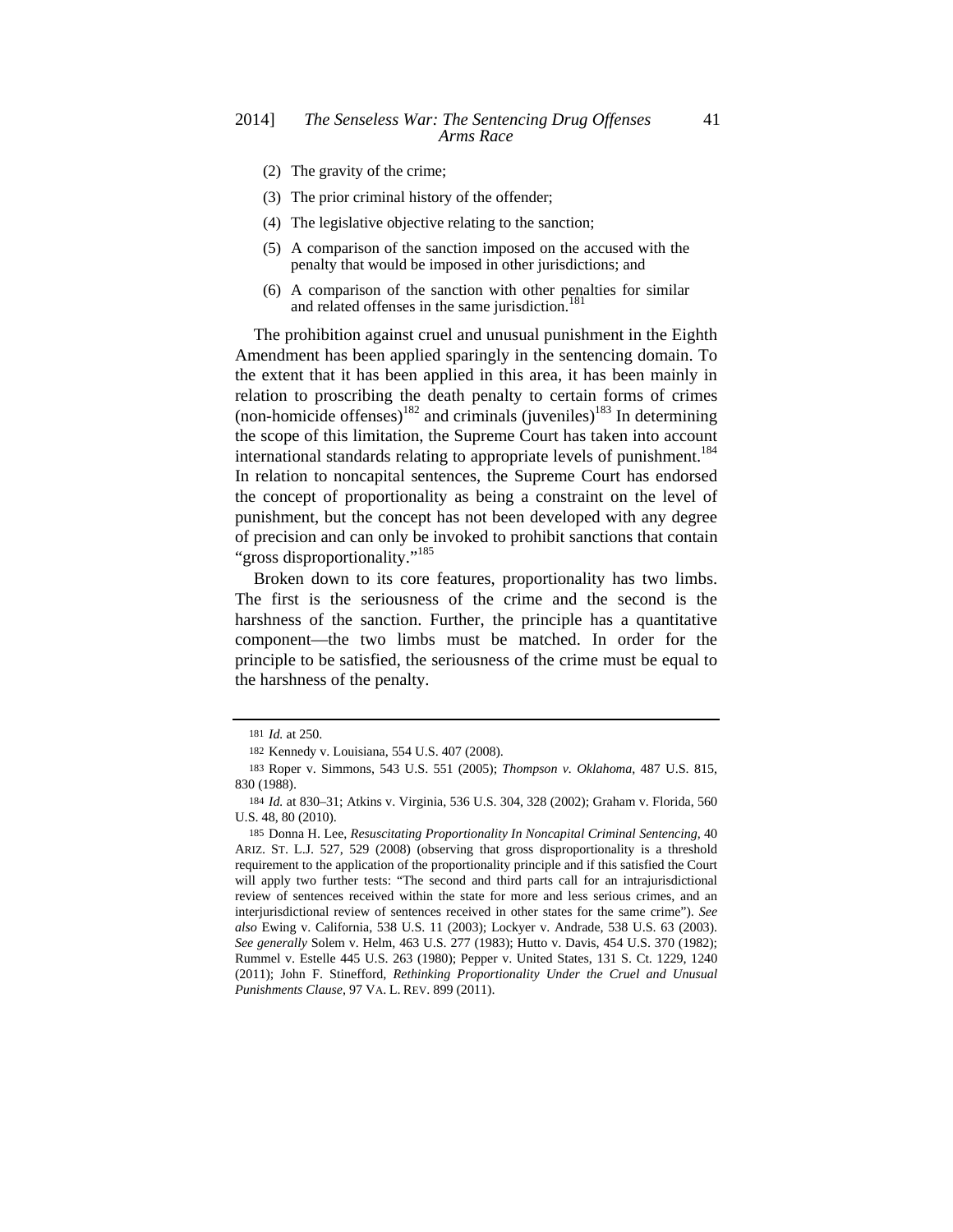Some commentators have argued that proportionality is so vague as to be meaningless, in light of the fact that there is no stable and clear manner in which the punishment can be matched to the crime. Jesper Ryberg notes that one of the key and damaging criticisms of proportionality is that it "presupposes something which is not there, namely, some objective measure of appropriateness between crime and punishment."186 The most obscure and unsatisfactory aspect of proportionality is that there is no stable and clear manner in which the punishment can be matched to the crime. Ryberg further notes that in order to give content to the theory, it is necessary to rank crimes, rank punishments, and anchor the scales.<sup>187</sup>

There is some merit in Ryberg's critique. And as noted by Ian Leader-Elliott and George Fletcher, the application of the proportionality principle is especially difficult in the case of offenses, such as drug offenses, where there is no direct, clear and observable harm caused by the crime:

The principle of proportionality applies to offenders who traffic in drugs no less than it does to offenders who inflict injury or death. In the trafficking offences, however, there is not the same intuitive, retributive ground for determining a punishment to fit the offence. There is no natural measure of proportionality in offences that are supposed to secure the common good. The American theorist George Fletcher makes the point in his discussion of crimes of *lese majeste*:

Just punishment requires a sense of proportion, which in turn requires sensitivity to the injury inflicted . . . .The more the victim suffers, the more pain should be inflicted on the criminal. In the context of betrayal, the gears of this basic principle of justice, the lex talionis, fail to engage the problem. The theory of punishment does not mesh with the crime when there is no tangible harm, no friction against the physical welfare of the victim.

<sup>186</sup> JESPER RYBERG, THE ETHICS OF PROPORTIONATE PUNISHMENT 184 (2004).

<sup>187</sup> *Id.* at 185. (Even retributivists have been unable to invoke the proportionality principle in a manner which provides firm guidance regarding appropriate sentencing ranges.). *See, e.g.*, ANDREW VON HIRSCH & ANDREW ASHWORTH, PROPORTIONATE SENTENCING: EXPLORING THE PRINCIPLES 122 (2005).

<sup>188</sup> Ian Leader-Elliott, *Sentencing by weight: Proposed changes to the Commonwealth Code's serious drug offences*, 36 CRIM. L.J. 265, 277–78 (2012) (quoting GEORGE P. FLETCHER, LOYALTY: AN ESSAY ON THE MORALITY OF RELATIONSHIPS 43 (1993)) (citations omitted).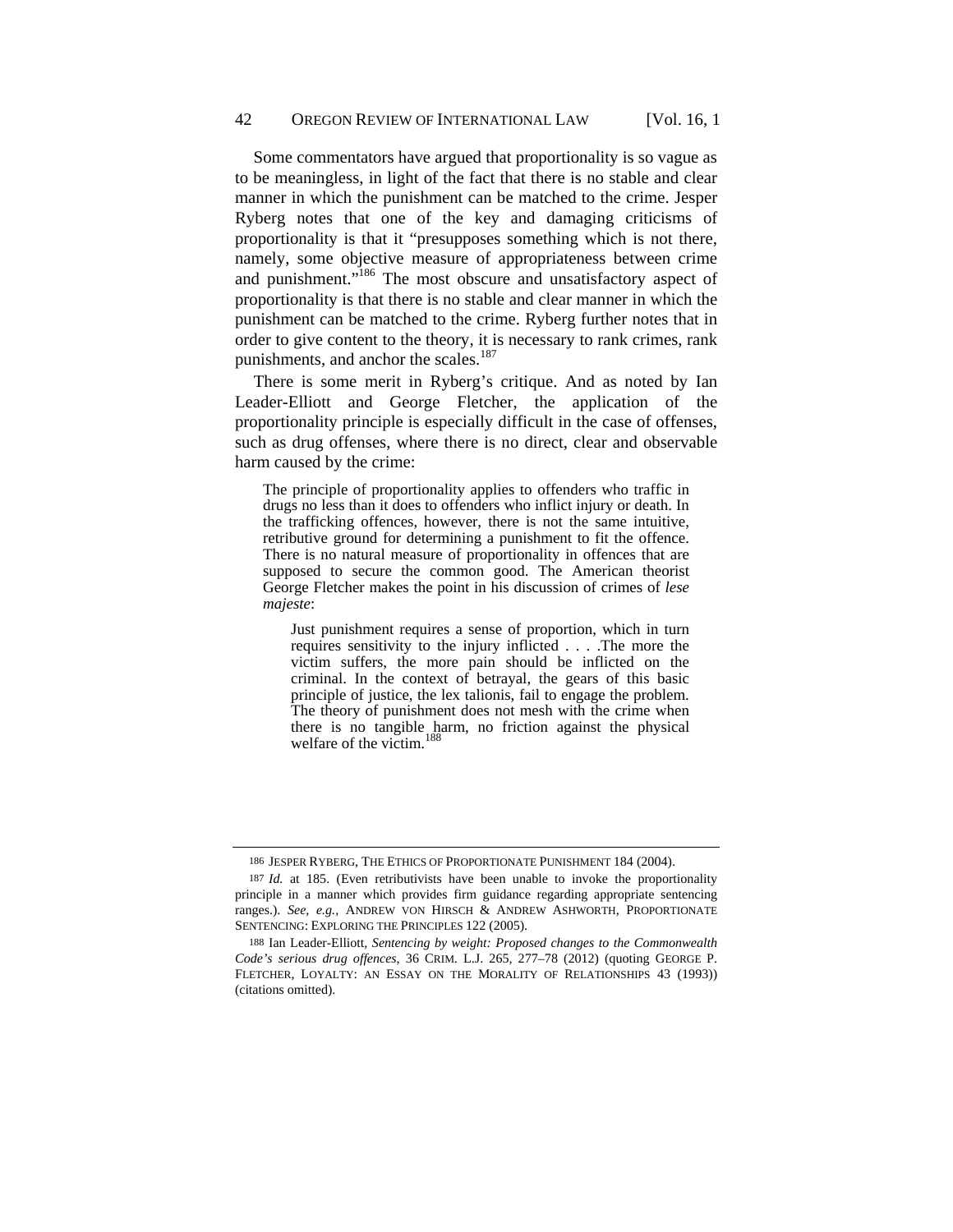While doctrinally it has been argued that there is a manner in which firmer content could be accorded to proportionality doctrine,<sup>189</sup> an exact matching of offense severity and penalty harshness is not feasible in light of the current understanding of proportionalism.

However, this is not an issue that needs to be settled and resolved for current purposes. Irrespective of the precise manner in which harmfulness is assessed, it is clear that a cardinal criterion is the extent to which it sets back the interests and welfare of victims. Accordingly, homicide offenses are the most serious. Offenses causing considerable degrees of permanent impairment (whether physical or mental) also rate highly. It is also assumed by many theorists<sup>190</sup> that culpability is an element of offense severity. To this end, offenses that involve the infliction of deliberate harm are worse than those where harm is caused recklessly or unintentionally.

Illicit drug use rarely results in permanent serious harm to users. Moreover, there is no evidence to suggest that suppliers want to harm the users of their drugs—this would, in fact, be self-defeating.

Thus, it is clear that drug offenses are less serious than homicide and serious assault and sexual offenses; and the penalties should reflect this ordering. To the extent that proportionality is a guiding determinant in relation to drug offenses, the overstated impact of illicit drugs dilutes the seriousness of the offense and this must lead to a corresponding reduction in appropriate penalty.<sup>191</sup>

#### **CONCLUSION**

Drug distribution offenses are a serious crime and result in the availability of substances that cause a large amount of damage to the community. But no drug offense is ever as bad as the offenses such as homicide, rape and assault causing serious injury. Yet, perversely drug offenses are punished at least as severely as these offenses.

<sup>189</sup> Mirko Bagaric, *Injecting Content into the Mirage that is Proportionality in Sentencing*, 25 N.Z. U. L. REV. 411, 421 (2013).

<sup>190</sup> *See, e.g.*, Andrew von Hirsch & Nils Jareborg, *Gauging Criminal Harm: A Living-Standard Analysis*, 11 OXFORD J. LEGAL STUD. 1 (1991).

<sup>191</sup> Bewley-Taylor et al., *supra* note 13, at 4. (The disproportionately harsh penalties on drug offenders is also a pointed noted in the U.S. context: "Sentencing statutes that result in low-level drug offenders serving longer sentences than bank robbers, kidnappers and other violent offenders (including in some cases rapists and murders) undermine the notion of proportionality and fairness of the law."). *See also* Gloria Lai, *Drugs, Crime and Punishment: Proportionality of sentencing for drug offences*, *in* SERIES ON LEGISLATIVE REFORM OF DRUG POLICIES NR. 20 (June 2012).